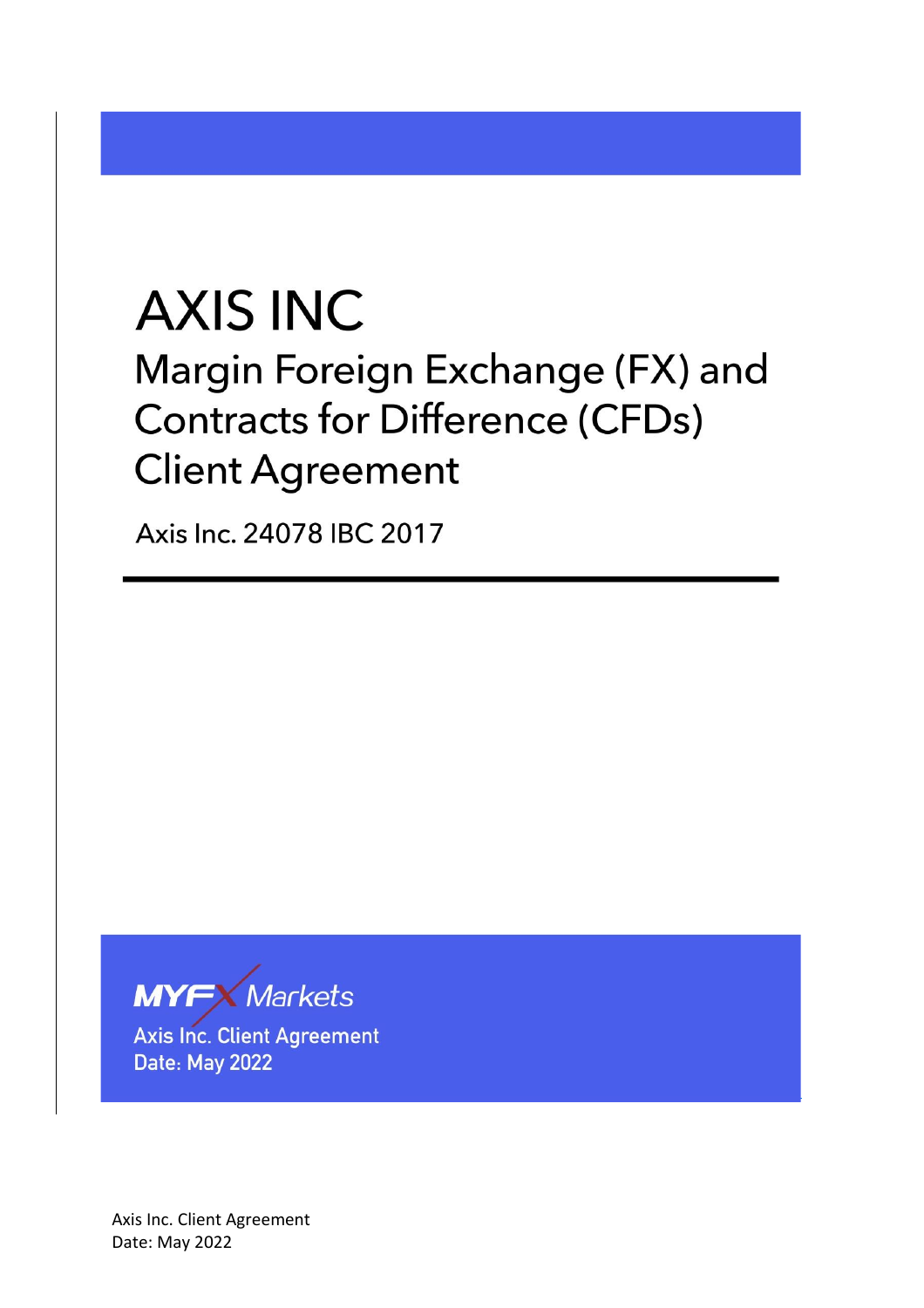# **TABLE OF CONTENTS**

| $\mathbf{1}$   |      |                                                             |  |  |  |
|----------------|------|-------------------------------------------------------------|--|--|--|
| $\overline{2}$ |      |                                                             |  |  |  |
|                | 2.1  |                                                             |  |  |  |
|                | 2.2  |                                                             |  |  |  |
|                | 2.3  |                                                             |  |  |  |
| 3              |      |                                                             |  |  |  |
| 4              |      |                                                             |  |  |  |
| 5              |      |                                                             |  |  |  |
| 6              |      |                                                             |  |  |  |
|                | 6.1  |                                                             |  |  |  |
|                | 6.2  |                                                             |  |  |  |
|                | 6.3  |                                                             |  |  |  |
|                | 6.4  |                                                             |  |  |  |
|                | 6.5  |                                                             |  |  |  |
|                | 6.6  |                                                             |  |  |  |
|                | 6.7  |                                                             |  |  |  |
|                | 6.8  |                                                             |  |  |  |
|                | 6.9  | DELIVERY OF CONFIRMATIONS AND STATEMENTS ELECTRONICALLY  12 |  |  |  |
|                | 6.10 | OPERATING YOUR ACCOUNT THROUGH OUR TRADING PLATFORM 12      |  |  |  |
|                | 6.11 |                                                             |  |  |  |
|                | 6.12 |                                                             |  |  |  |
|                | 6.13 |                                                             |  |  |  |
|                | 6.14 |                                                             |  |  |  |
| $\overline{7}$ |      |                                                             |  |  |  |
|                | 7.1  |                                                             |  |  |  |
|                | 7.2  |                                                             |  |  |  |
|                | 7.3  |                                                             |  |  |  |
|                | 7.4  |                                                             |  |  |  |
|                | 7.5  |                                                             |  |  |  |
|                | 7.6  |                                                             |  |  |  |
|                | 7.7  |                                                             |  |  |  |
|                | 7.8  |                                                             |  |  |  |
|                | 7.9  |                                                             |  |  |  |
|                | 7.10 |                                                             |  |  |  |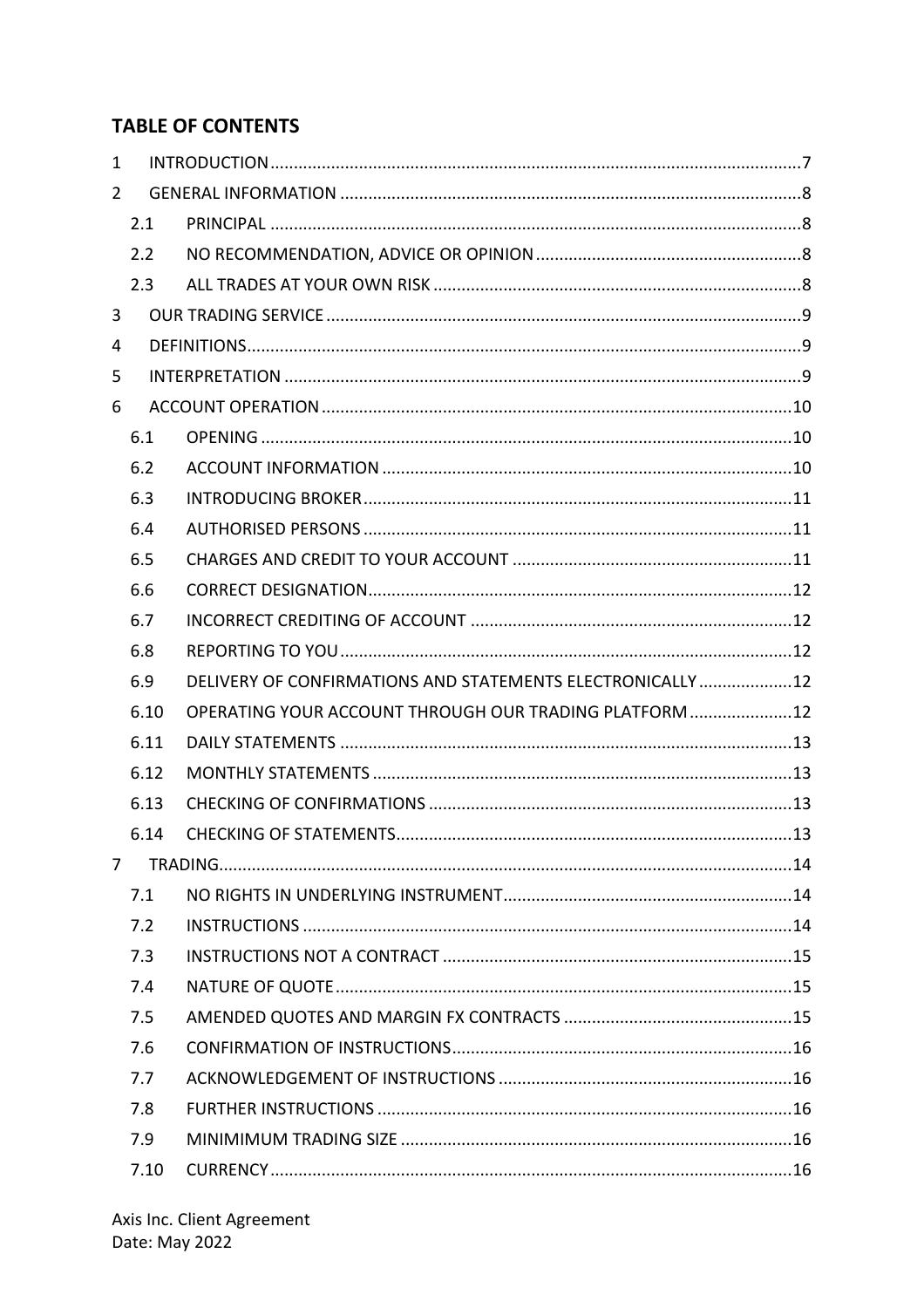| 7.11        |                                                                   |  |
|-------------|-------------------------------------------------------------------|--|
| 7.12        |                                                                   |  |
| 7.13        |                                                                   |  |
| 7.14        |                                                                   |  |
| 7.15        |                                                                   |  |
| 7.16        |                                                                   |  |
| 7.17        |                                                                   |  |
| 7.18        |                                                                   |  |
| 7.19        | PRICE, EXECUTION PROCESS AND TRADING MANIPULATION 18              |  |
| 7.20        |                                                                   |  |
| 8           |                                                                   |  |
| 8.1         |                                                                   |  |
| 8.2         |                                                                   |  |
| 8.3         |                                                                   |  |
| 8.4         |                                                                   |  |
| 8.5         |                                                                   |  |
| 8.6         |                                                                   |  |
| 8.7         |                                                                   |  |
| 8.8         |                                                                   |  |
| $9^{\circ}$ |                                                                   |  |
| 9.1         |                                                                   |  |
| 9.2         |                                                                   |  |
| 9.3         |                                                                   |  |
| 10          |                                                                   |  |
| 10.1        |                                                                   |  |
| 10.2        | WHEN CAN A MARGIN FX CONTRACT OR CFD (OTHER THAN AN INDEX FUTURES |  |
| 10.3        |                                                                   |  |
| 10.4        |                                                                   |  |
| 10.5        |                                                                   |  |
| 10.6        |                                                                   |  |
| 10.7        |                                                                   |  |
| 10.8        |                                                                   |  |
| 10.9        |                                                                   |  |
| 10.10       |                                                                   |  |
| 10.11       |                                                                   |  |
|             | Axis Inc. Client Agreement                                        |  |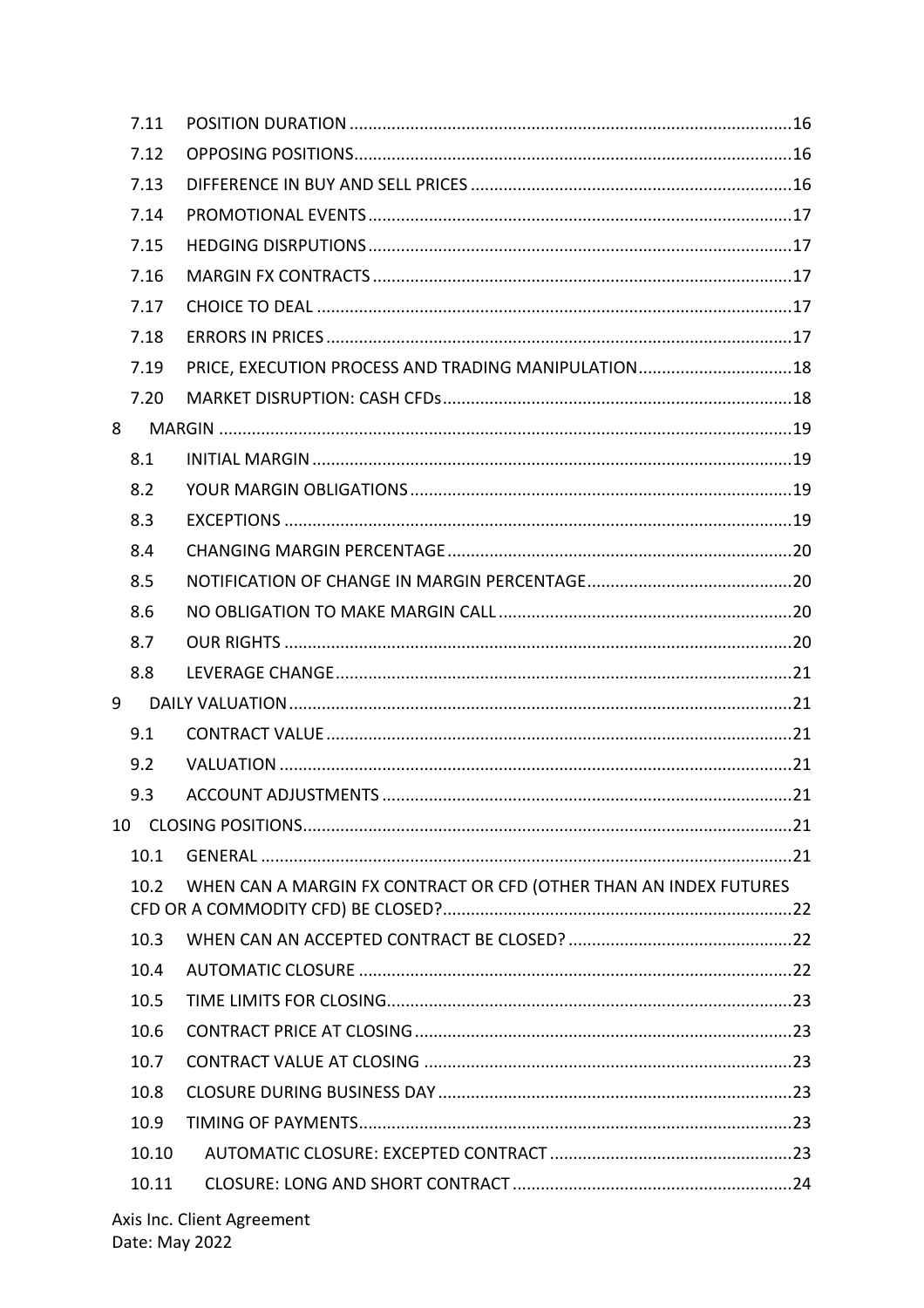| 10.12                      | CLOSURE: TWO OR MORE MARGIN FX CONTRACTS OR CFDS 24              |  |  |  |
|----------------------------|------------------------------------------------------------------|--|--|--|
| 11                         |                                                                  |  |  |  |
| 11.1                       |                                                                  |  |  |  |
| 11.2                       |                                                                  |  |  |  |
| 11.3                       |                                                                  |  |  |  |
| 11.4                       |                                                                  |  |  |  |
| 11.5                       | DAILY SWAPS OF MARGIN FX CONTRACTS AND CFDs (OTHER THAN EXCEPTED |  |  |  |
|                            |                                                                  |  |  |  |
| 11.6                       |                                                                  |  |  |  |
| 11.7                       |                                                                  |  |  |  |
| 11.8                       |                                                                  |  |  |  |
| 11.9                       |                                                                  |  |  |  |
| 11.10                      |                                                                  |  |  |  |
| 11.11                      | REVALUATION OF POSITIONS AFFECTED BY LIMITED HOURS TRADING27     |  |  |  |
| 11.12                      |                                                                  |  |  |  |
|                            |                                                                  |  |  |  |
| 12.1                       |                                                                  |  |  |  |
| 12.2                       |                                                                  |  |  |  |
| 12.3                       |                                                                  |  |  |  |
| 12.4                       |                                                                  |  |  |  |
| 12.5                       |                                                                  |  |  |  |
|                            |                                                                  |  |  |  |
| 13.1                       |                                                                  |  |  |  |
| 14                         |                                                                  |  |  |  |
| 14.1                       |                                                                  |  |  |  |
| 14.2                       |                                                                  |  |  |  |
| 14.3                       |                                                                  |  |  |  |
|                            |                                                                  |  |  |  |
| 15.1                       |                                                                  |  |  |  |
| 15.2                       |                                                                  |  |  |  |
| 15.3                       |                                                                  |  |  |  |
| 15.4                       |                                                                  |  |  |  |
| 15.5                       |                                                                  |  |  |  |
| 15.6                       |                                                                  |  |  |  |
| 15.7                       |                                                                  |  |  |  |
| 16                         |                                                                  |  |  |  |
| Axis Inc. Client Agreement |                                                                  |  |  |  |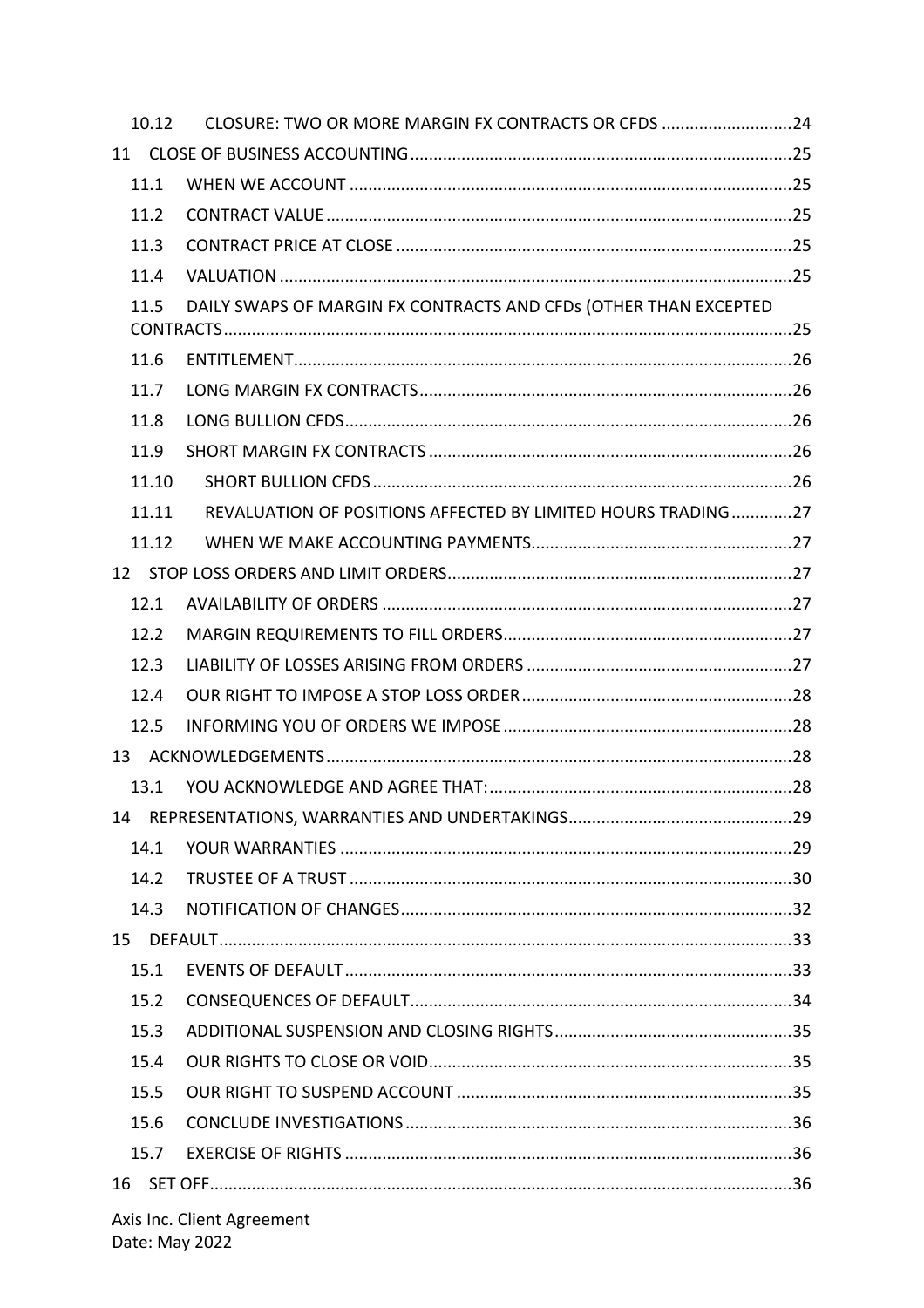|    | 17.1 |                                                       |  |
|----|------|-------------------------------------------------------|--|
|    | 17.2 | PAYMENTS WE OWE TO YOU AND YOU OWE TO US ARE OFFSET37 |  |
|    | 17.3 |                                                       |  |
|    | 17.4 |                                                       |  |
|    | 17.5 |                                                       |  |
|    | 17.6 |                                                       |  |
| 18 |      |                                                       |  |
|    | 18.1 |                                                       |  |
|    | 18.2 |                                                       |  |
|    | 18.3 |                                                       |  |
|    |      |                                                       |  |
|    | 19.1 |                                                       |  |
|    | 19.2 |                                                       |  |
|    | 19.3 |                                                       |  |
| 20 |      |                                                       |  |
|    | 20.1 |                                                       |  |
|    | 20.2 |                                                       |  |
|    | 20.3 |                                                       |  |
|    | 20.4 |                                                       |  |
|    |      |                                                       |  |
|    | 21.1 |                                                       |  |
|    | 21.2 |                                                       |  |
|    | 21.3 |                                                       |  |
|    | 21.4 |                                                       |  |
|    | 21.5 |                                                       |  |
|    | 21.6 |                                                       |  |
| 22 |      |                                                       |  |
|    | 22.1 |                                                       |  |
|    | 22.2 |                                                       |  |
|    | 22.3 |                                                       |  |
|    | 22.4 |                                                       |  |
|    | 22.5 |                                                       |  |
|    | 22.6 |                                                       |  |
| 23 |      |                                                       |  |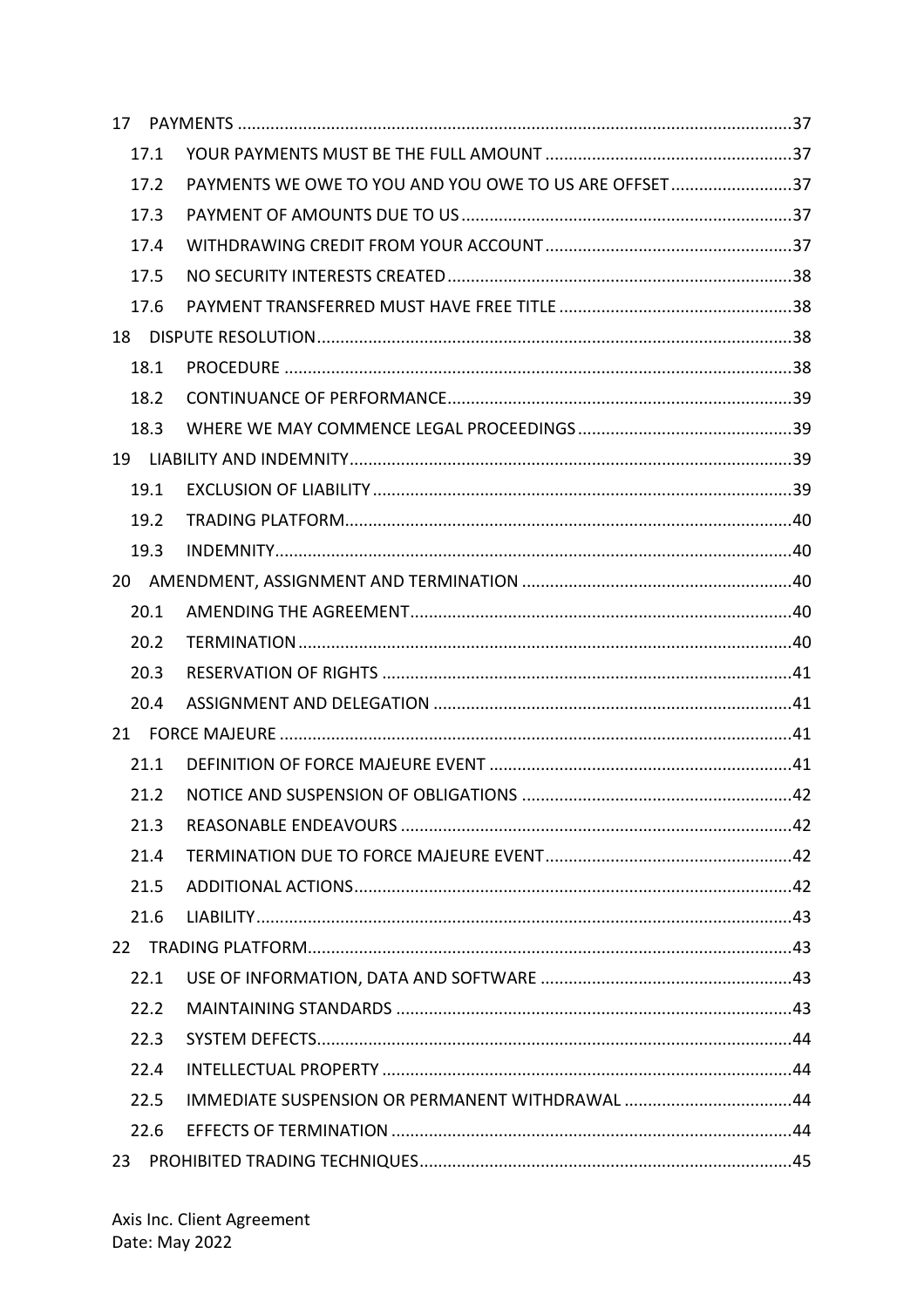| 23.1  | CIRCUMVENTION, REVERSE ENGINEERING OR USE OF ARTIFICIAL INTELLIGENCE |
|-------|----------------------------------------------------------------------|
| 23.2  |                                                                      |
| 23.3  | ACTION WE MAY TAKE AGAINST PROHIBITED TRADING TECHNIQUES 46          |
| 23.4  |                                                                      |
| 24    |                                                                      |
| 25    |                                                                      |
| 26    |                                                                      |
| 27    |                                                                      |
| 27.1  |                                                                      |
| 27.2  |                                                                      |
| 27.3  |                                                                      |
| 27.4  |                                                                      |
|       |                                                                      |
| 28.1  |                                                                      |
| 28.2  |                                                                      |
|       |                                                                      |
| 29.1  | CONSENT TO RECORDING OF TELEPHONE CONVERSATIONS 48                   |
| 29.2  |                                                                      |
| 29.3  |                                                                      |
| 29.4  |                                                                      |
| 29.5  |                                                                      |
| 29.6  |                                                                      |
| 29.7  |                                                                      |
| 29.8  |                                                                      |
| 29.9  |                                                                      |
| 29.10 |                                                                      |
| 29.11 |                                                                      |
| 29.12 |                                                                      |
| 29.13 |                                                                      |
| 29.14 |                                                                      |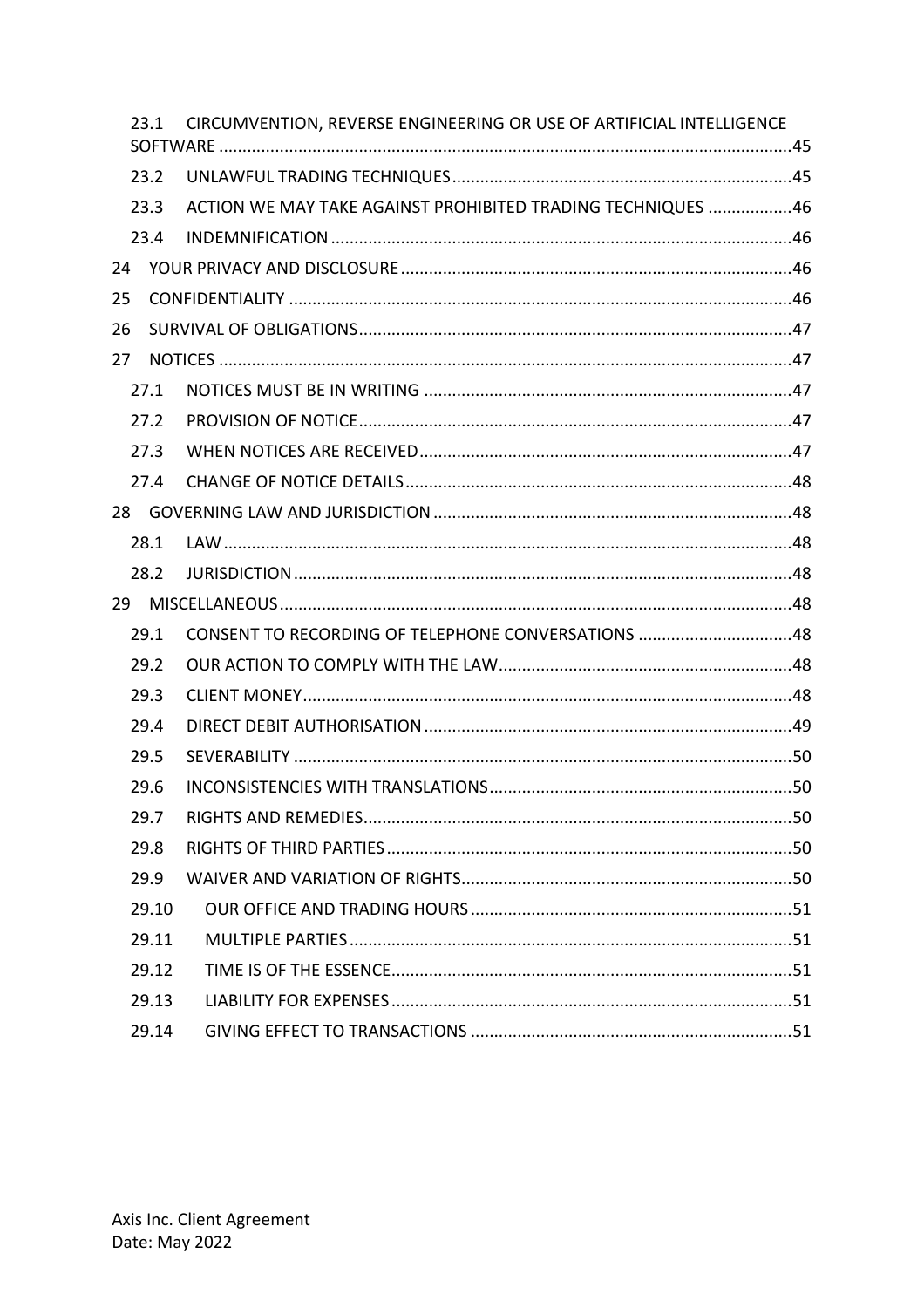# <span id="page-6-0"></span>1 INTRODUCTION

These terms and conditions form part of the agreement between the client (**You, Your** or **Yourself**) and Axis Inc. (International Business Company Number 24078 IBC 2017) (**Axis**, **We**, **Our, Ourselves** or **Us**). They govern Our dealings with You in relation to Our Products and Services.

#### **You should carefully read this Agreement in its entirety, including all documents listed below, as well as Our Privacy Policy on Our website.**

The Agreement between You and Us is constituted by the following documents:

- The Application Form
- The Products Disclosure Statement (**PDS**)
- The Product Schedule; and
- The terms and conditions set out in this agreement, and any additional terms and conditions issued by Us and accepted by You in connection with Our dealings with You (together, the **Agreement**).

The following documents explain the basis of Our dealings with You but do not form part of the Agreement:

- Our Privacy Policy;
- Our Website, which includes Our Trading Platform.

**All transactions You enter into pursuant to the terms and conditions of this Agreement carry a high level of risk and can result in losses that exceed Your initial deposit.** A more detailed explanation of the risks is described in section 5 of the PDS (Risk Warning). You should ensure that You fully understand such risks before entering this Agreement and any transactions with Us.

By signing and returning or electronically submitting the Application Form or by taking any action consistent with agreeing to these terms and conditions, You are confirming that You:

- Have received, read and understood this Agreement, including Our current PDS; and
- Agree that We will provide Our Products and Services to You on the terms and conditions of this Agreement.

When We open an account for You, You will be bound by the Agreement in all Your dealings with Us. Contracts that arise out of the transactions We conduct with You under this Agreement are legally binding and enforceable.

You must therefore read this Agreement carefully and seek professional advice if necessary. You should particularly take note of the clauses which deal with Margin, those that set out the rights to terminate and/or close out a Position and those that relate to the termination of this Agreement and closing of Your Account, as You need to clearly understand these important terms and the implications arising from Your failure to comply with these terms.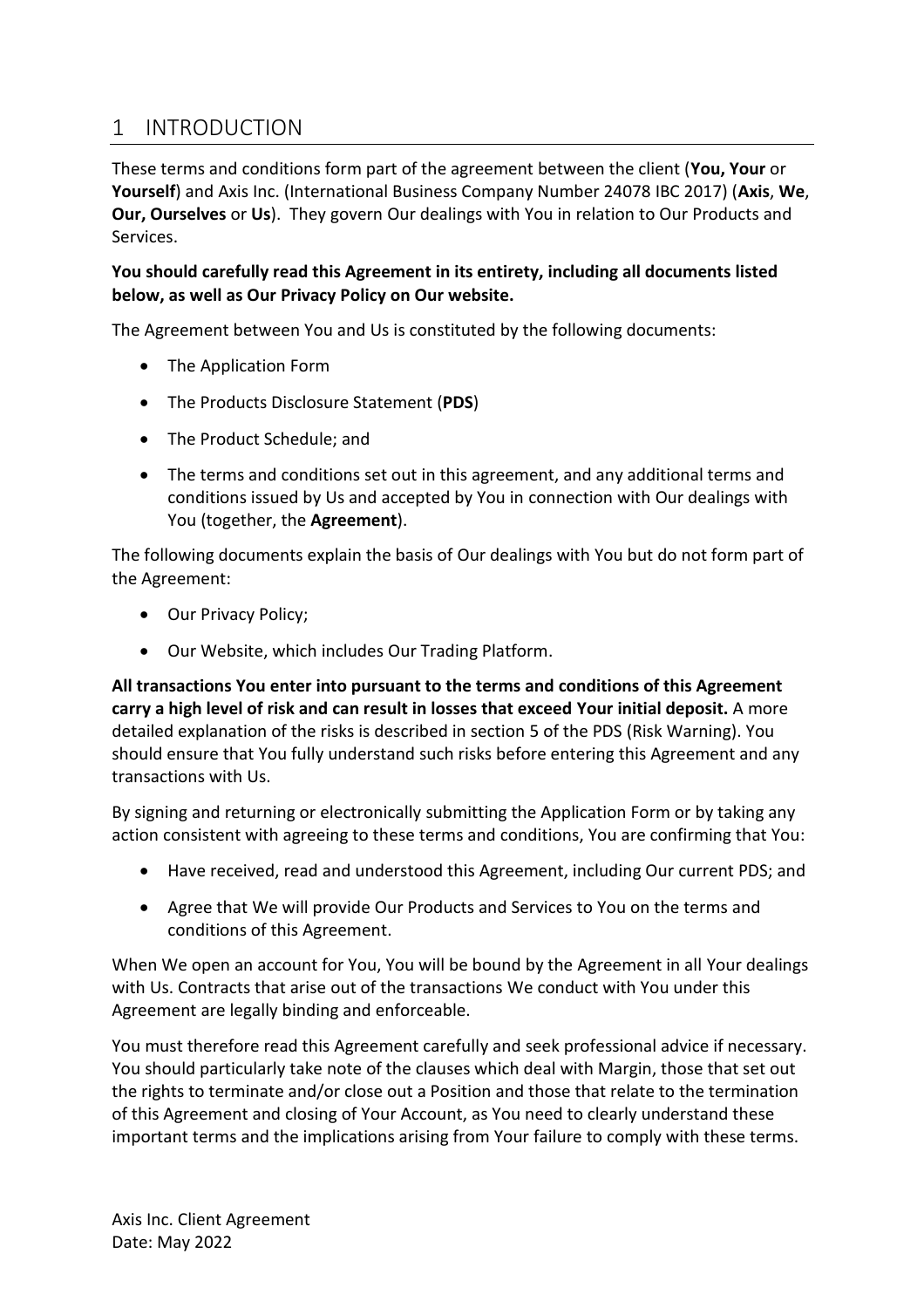# <span id="page-7-0"></span>2 GENERAL INFORMATION

## <span id="page-7-1"></span>2.1 PRINCIPAL

We act as Principal in all Our dealings with You. Accordingly, We will be the counterparty to all of Your trades.

Unless We otherwise agree in writing, You will also deal with Us as principal, and not as an agent or representative of another person.

If You act on behalf of a principal, whether or not You identify that principal to Us, such Principal will not be a client and We do not deal with You unless We otherwise agree in writing (on satisfaction of Our requirements).

If You are a principal and wish to deal with Us through Your agent, You agree that We will be entitled to rely on any instructions given to Us by the agent in relation to Your Account. But, from time to time, We may require confirmation that the agent has the authority to act on Your behalf.

## <span id="page-7-2"></span>2.2 NO RECOMMENDATION, ADVICE OR OPINION

We do not make or give any recommendation, advice or opinion. We deal with You on an execution-only basis only. We do not take into account Your particular financial situation or goals. You should obtain Your own independent financial, legal, taxation and other professional advice before entering into this Agreement or any Margin FX Contract or CFD.

## <span id="page-7-3"></span>2.3 ALL TRADES AT YOUR OWN RISK

We are under no obligation:

- (a) To satisfy Ourselves as to the suitability of any Position for You (see section 2 of the PDS for Our general client suitability obligations);
- (b) To monitor or advise You on the status of any of Your Positions;
- (c) To prevent You from trading beyond Your means or ability or to protection You; or
- (d) To close any open Position.

All trades will, therefore, be made at Your own risk and to the maximum extent permitted by law, We will not be in any way liable for any claims, damages, losses (including consequential losses) or injury suffered or incurred by You as a result arising out of any statement, information, or communication provided by, or on behalf of, Us or any financial adviser:

- a. relating to a trade entered into, or proposed trade to be entered into by You under this Agreement; or
- b. In relation to any financial product that You may deal in under this agreement.

For further information on the risks associated with Our Products and Services, please refer to section 5 of Our PDS.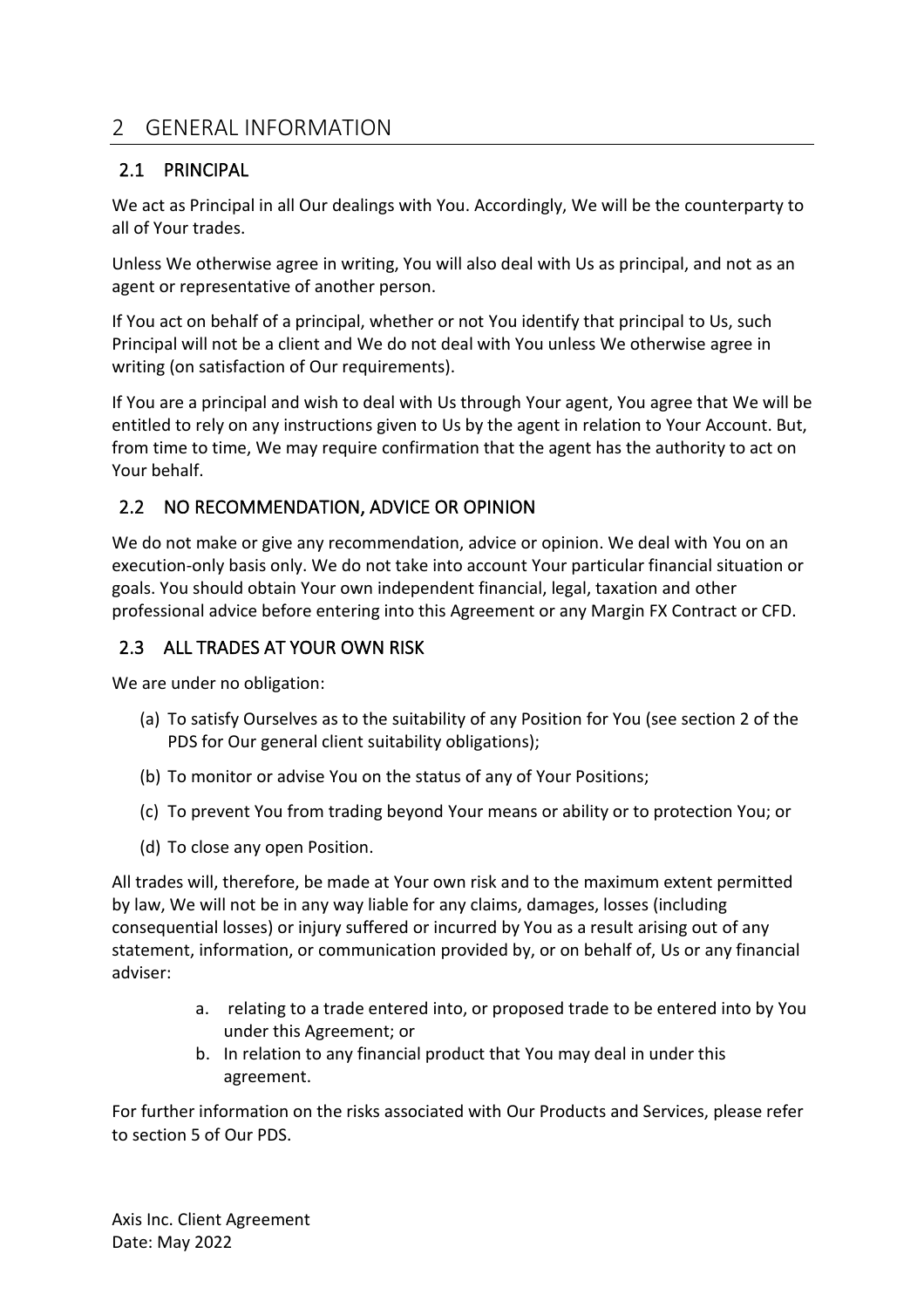# <span id="page-8-0"></span>3 OUR TRADING SERVICE

Our trading service is an online service. You specifically consent to the receipt of documents and information about Us and Our Services, costs and charges and Our notices via email, website or other electronic means. Upon Your request, We will send You the PDS in paper form at no charge.

You undertake that in the event that You are unable for any reason whatsoever to open or close a Position because of technical difficulties You may be having with Our Trading Platform, You will immediately telephone Us. Our contact details can be found on the "Contact Us" page of Our website.

# <span id="page-8-1"></span>4 DEFINITIONS

In this Agreement, capitalised terms and expressions have, unless the context otherwise requires, the meaning given to in the PDS.

# <span id="page-8-2"></span>5 INTERPRETATION

- (a) In this Agreement, *unless* the context otherwise requires:
	- a. references a reference to:
		- i. *gender* one gender *includes* the other;
		- ii. *number* the singular *includes* the plural and the plural *includes* the singular;
		- iii. *provisions* a recital, clause, schedule or annexure is a reference to a clause of or recital, schedule or annexure to this Agreement and references to this Agreement *include* any recital, schedule or annexure;
		- iv. *agreements* any contract (*including* this Agreement) or other instrument *includes* any variation or replacement of it and as it may be assigned or novated;
		- v. *legislation* a statute, ordinance, code or other law *includes* subordinate legislation (*including* regulations) and other instruments under it and consolidations, amendments, re-enactments or replacements of any of them;
		- vi. *entities* a person or entity *includes* an individual, a firm, a body corporate, a trust, an unincorporated association or an authority;
		- vii. *persons* a person *includes* their legal personal representatives (*including* executors), administrators, successors, substitutes (*including* by way of novation) and permitted assigns;
		- viii. *group* a group of persons is a reference to any two (2) or more of them taken together and to each of them individually;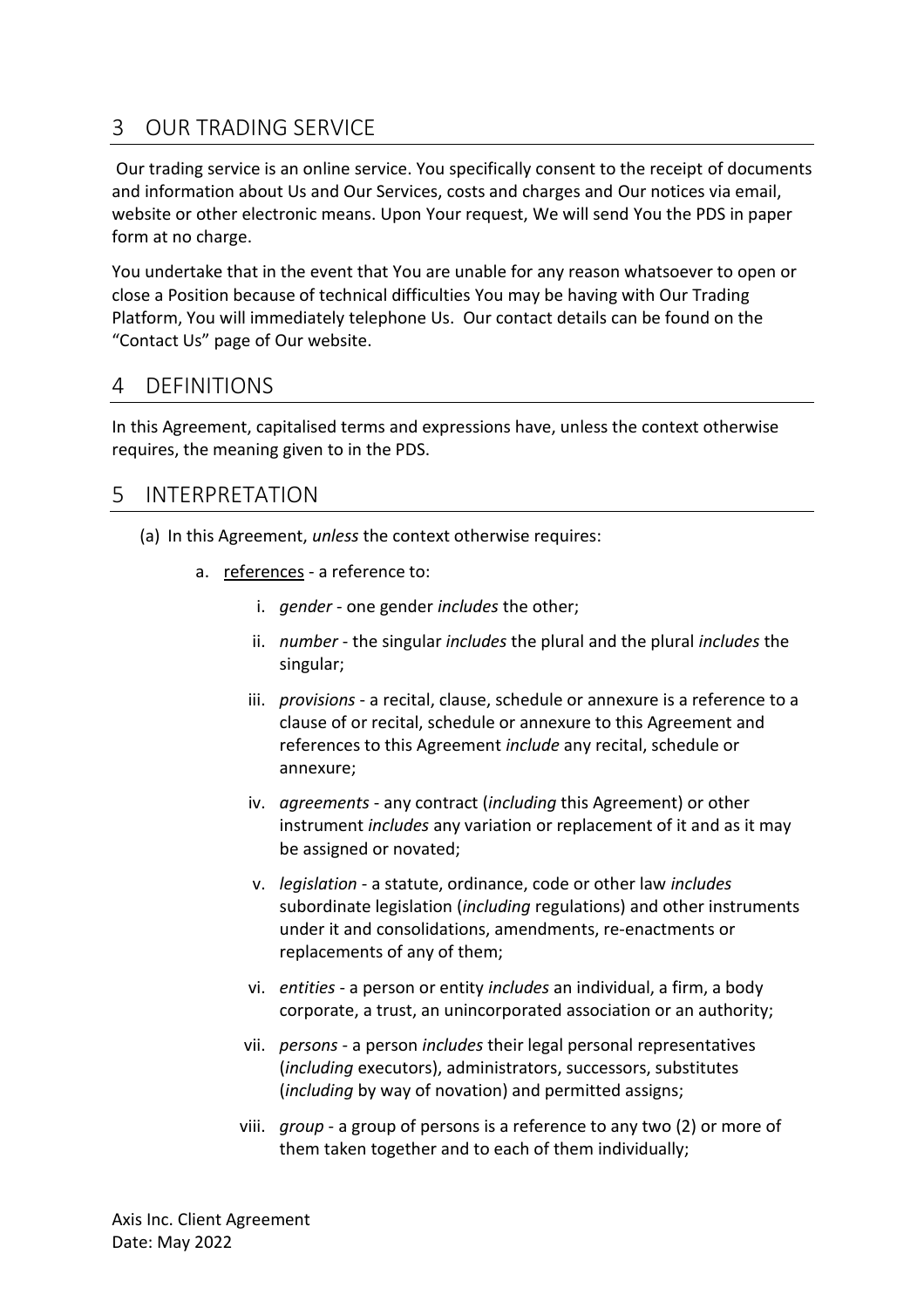- ix. *bodies* an entity which has been reconstituted or merged means the body as reconstituted or merged, and to an entity which has ceased to exist where its functions have been substantially taken over by another body, means that other body;
- (b) no agency *unless* expressly stated, no party enters into this Agreement as agent for any other person (or otherwise on their behalf or for their benefit);
- (c) inclusion the meaning of any general language is not restricted by any accompanying example, and the words 'includes', 'including', 'such as', 'for example' or similar words are not words of limitation;
- (d) headings headings and the table of contents are for convenience only and do not form part of this Agreement or affect its interpretation;
- (e) periods if a period of time is specified and dates from a given day or the day of an act or event, it is to be calculated exclusive of that day;
- (f) timing the time between two (2) days, acts or events *includes* the day of occurrence or performance of the second ( $2<sup>nd</sup>$ ) but not the first ( $1<sup>st</sup>$ ) day act or event;
- (g) action if the last day for doing an act is not a Business Day, the act must be done instead on the next Business Day; and
- (h) examples if an example is given of anything (including a right, obligation or concept) such as by saying it includes something else, the example does not limit the scope of that thing.
- (i) Inconsistency if there is any inconsistency between a Confirmation and this Agreement, the Confirmation will prevail.
- (j) construction a provision of this Agreement must not be construed to the disadvantage of a party merely because that party was responsible for the preparation of this Agreement or the inclusion of the provision in this Agreement.

# <span id="page-9-0"></span>6 ACCOUNT OPERATION

#### <span id="page-9-1"></span>6.1 OPENING

After We accept Your Application, We will open an Account in Your name. The Account may be split into different sub-accounts denominated in different currencies or commodities. Reference in this Agreement to Your Account are taken to include reference to sub-accounts or the relevant sub-accounts as the case may be.

We may, at Our absolute discretion, refuse to open an Account for any reason We consider appropriate. Each Account will have a Base Currency.

#### <span id="page-9-2"></span>6.2 ACCOUNT INFORMATION

(a) You undertake and warrant to Us that any information provided to Us at any time is accurate, true and correct and that You will immediately inform Us of any changes to that information.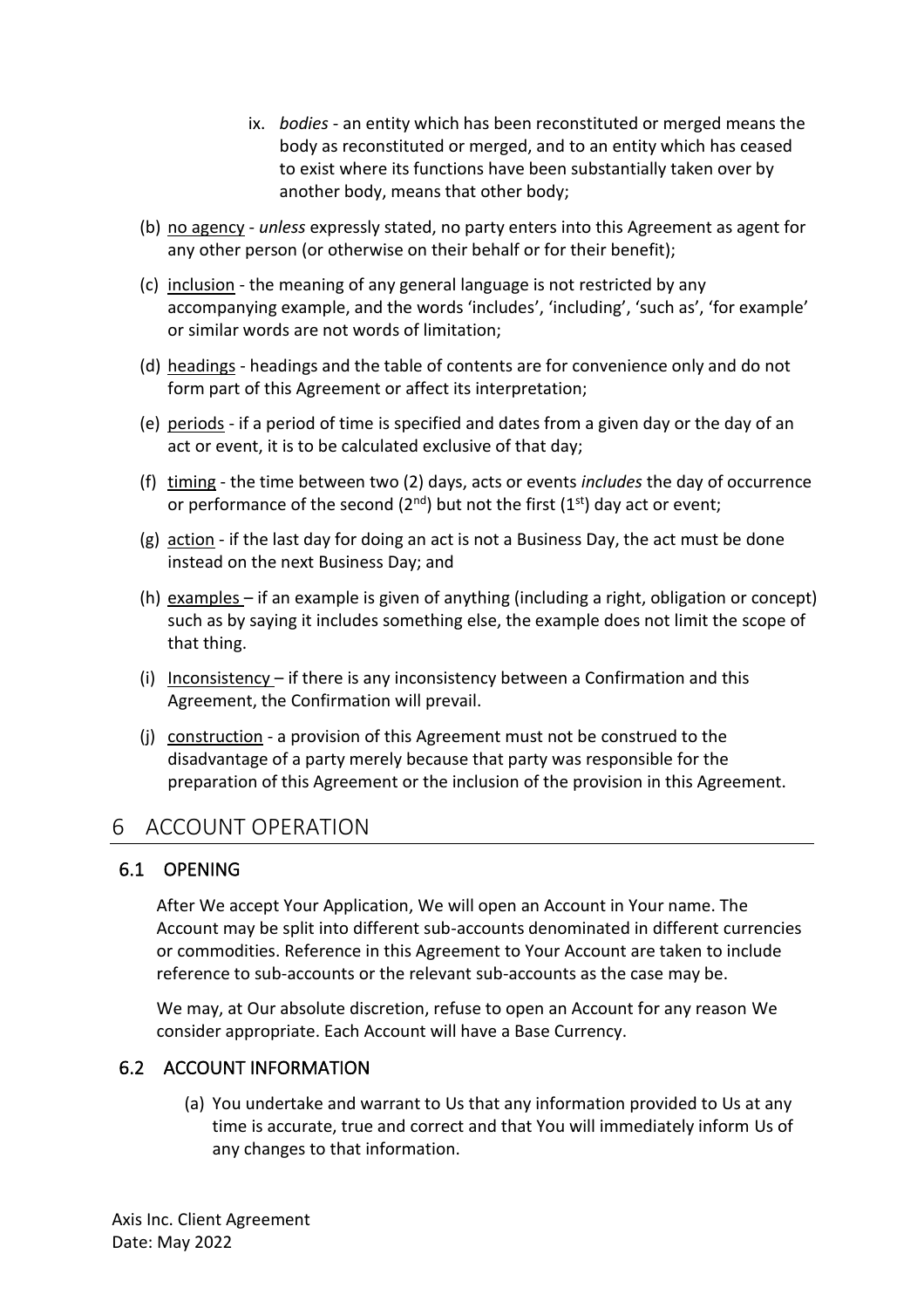(b) You are required to keep confidential all security information relating to Your Account, including but not limited to any username, account number, user ID and password. Once You have established this security information, We have no obligation to verify the authority of anyone using this information to operate Your Account. If You are aware or suspect that these items are no longer confidential, You should contact Us immediately.

#### <span id="page-10-0"></span>6.3 INTRODUCING BROKER

You understand and agree that if Your Account with Us is introduced by an Introducing Broker, the Introducing Broker:

- (a) Does not have the right to enter into any trades on Your behalf (unless they are an Authorised Person);
- (b) May be authorised by Us to view trades on Your Account.

## <span id="page-10-1"></span>6.4 AUTHORISED PERSONS

You may, by written notice to Us, change the persons who are authorised to give Us instructions on Your behalf. This can include an Introducing Broker, but We will require an authorisation by You under a power of attorney or other permissible evidence of authority granting such Introducing Broker the right to trade on Your Account. You agree to produce the original of any such power of attorney or other permissible evidence of authority to Us on request (or a copy that has been certified as a true copy in a manner acceptable to Us).

We are not bound to act according to any such variation until We receive written notice and agree to such requested change. We are also under no obligation to verify the authority of any person who purports to be authorised by You in connection with this Agreement.

# <span id="page-10-2"></span>6.5 CHARGES AND CREDIT TO YOUR ACCOUNT

- (a) You agree to pay Us the interest, charges and fees as specified in this Agreement from time to time and receive the benefits set out in this Agreement.
- (b) Any charges will be deducted from Your Account the day following the day on which the charges were incurred, and benefits will be paid the day on which they are derived. Deductions from Your Account will be made any time without notice or recourse to You.
- (c) If We discover that We have made an error in respect of any fee calculation, We will rectify that error by giving You written notice within twenty-eight (28) days.
- (d) If a Position is closed at a loss, that loss will immediately be deducted from Your Account and Your available trading resources will be adjusted accordingly.
- (e) If a Position is closed at a profit, that profit will immediately be credited to Your Account and Your available trading resources will be adjusted accordingly, subject to this clause 6 (Account Operation) and clause 7 (Trading).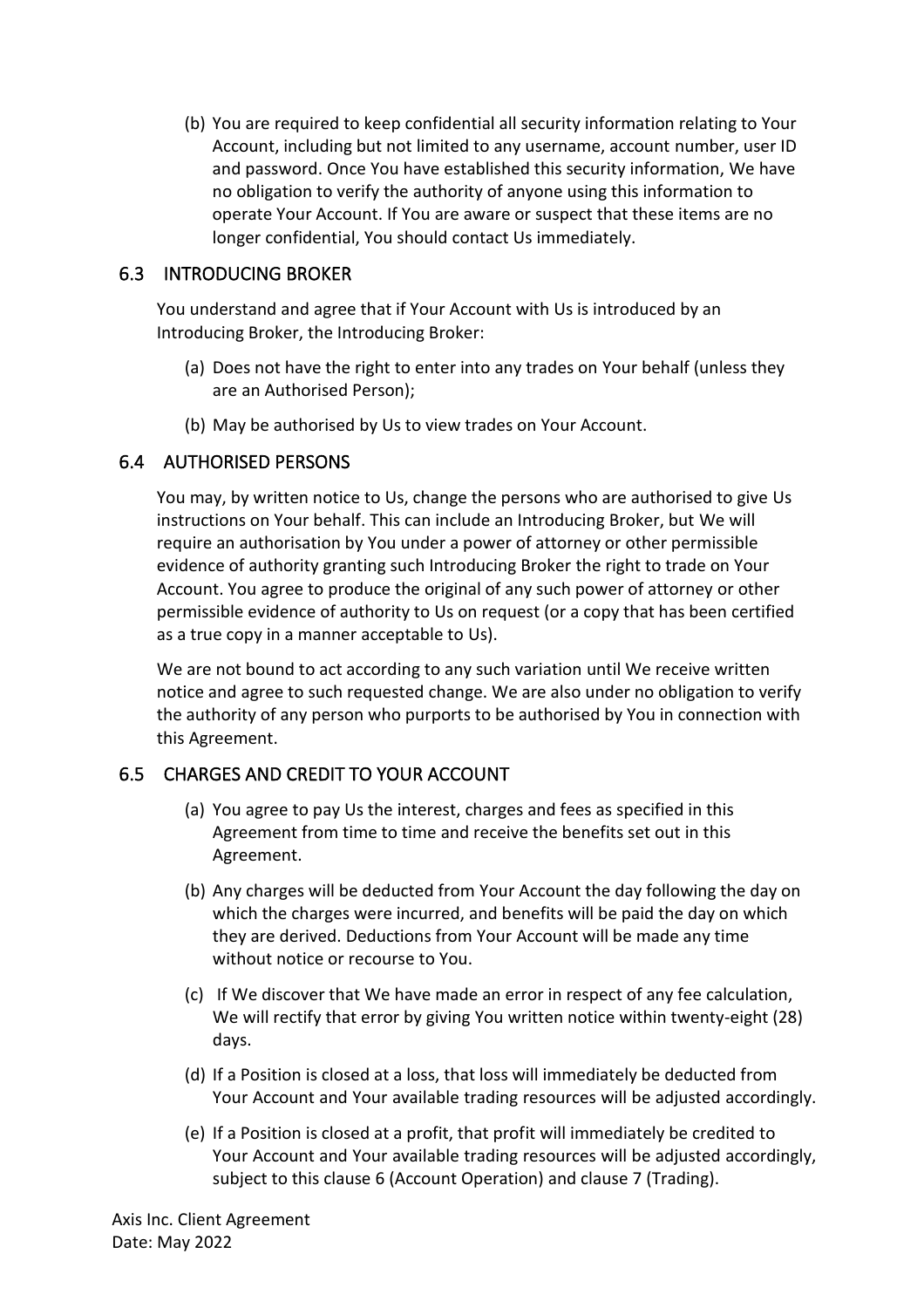## <span id="page-11-0"></span>6.6 CORRECT DESIGNATION

It is Your responsibility to ensure that monies sent to Us are correctly designated in all respects, including, where applicable, that the monies are by way of Margin and to which of Your Accounts they should be applied. We will provide You from time to time with details of such arrangements as may apply to making payments to Us, which may include permitting payments in different currencies as notified by Us to You.

## <span id="page-11-1"></span>6.7 INCORRECT CREDITING OF ACCOUNT

- (a) Limitation of liability: Except in the case of Our fraud, We do not accept responsibility for, nor are We liable for, any loss or damage suffered by You as a result of You trading on monies deposited in or credited to Your Account in error by, or on behalf of Us.
- (b) Permitted deductions: We are entitled at any time to deduct, without notice or recourse to You, any monies deposited in, or credited to, Your Account in error or on behalf of Us.

#### <span id="page-11-2"></span>6.8 REPORTING TO YOU

We will provide You with Confirmations and Reports via Our Trading Platform or by email.

Any confirmation or Report will, in the absence of obvious error, be conclusive unless You notify Us in writing to the contrary within two (2) Business Days of the Confirmation or Report being issued. You will access and use the Trading Platform to confirm all Your Positions with U, to download and view the Confirmations and Reports and to monitor Your obligations under this Agreement.

## <span id="page-11-3"></span>6.9 DELIVERY OF CONFIRMATIONS AND STATEMENTS ELECTRONICALLY

At any time, You execute a transaction with Us, a confirmation of the executed trade will appear in the Trading Platform. Daily and monthly statements will also be made available to You through the Trading Platform following their respective trading periods. You may print thee daily and monthly statements for Your records.

## <span id="page-11-4"></span>6.10 OPERATING YOUR ACCOUNT THROUGH OUR TRADING PLATFORM

When using Our Trading Platform, Your Positions may be viewed at any point in realtime, as well as deals, orders, pending orders and available statements using the dealing platform. You agree to use the Trading Platform to:

- Confirm all transactions entered into with Us; and
- Monitor Your obligations to Us.

We may make available to You documents, including those which have the effect of amending the Client Agreement by either:

- Sending them to Your email address or other means;
- Posting them on Our Website;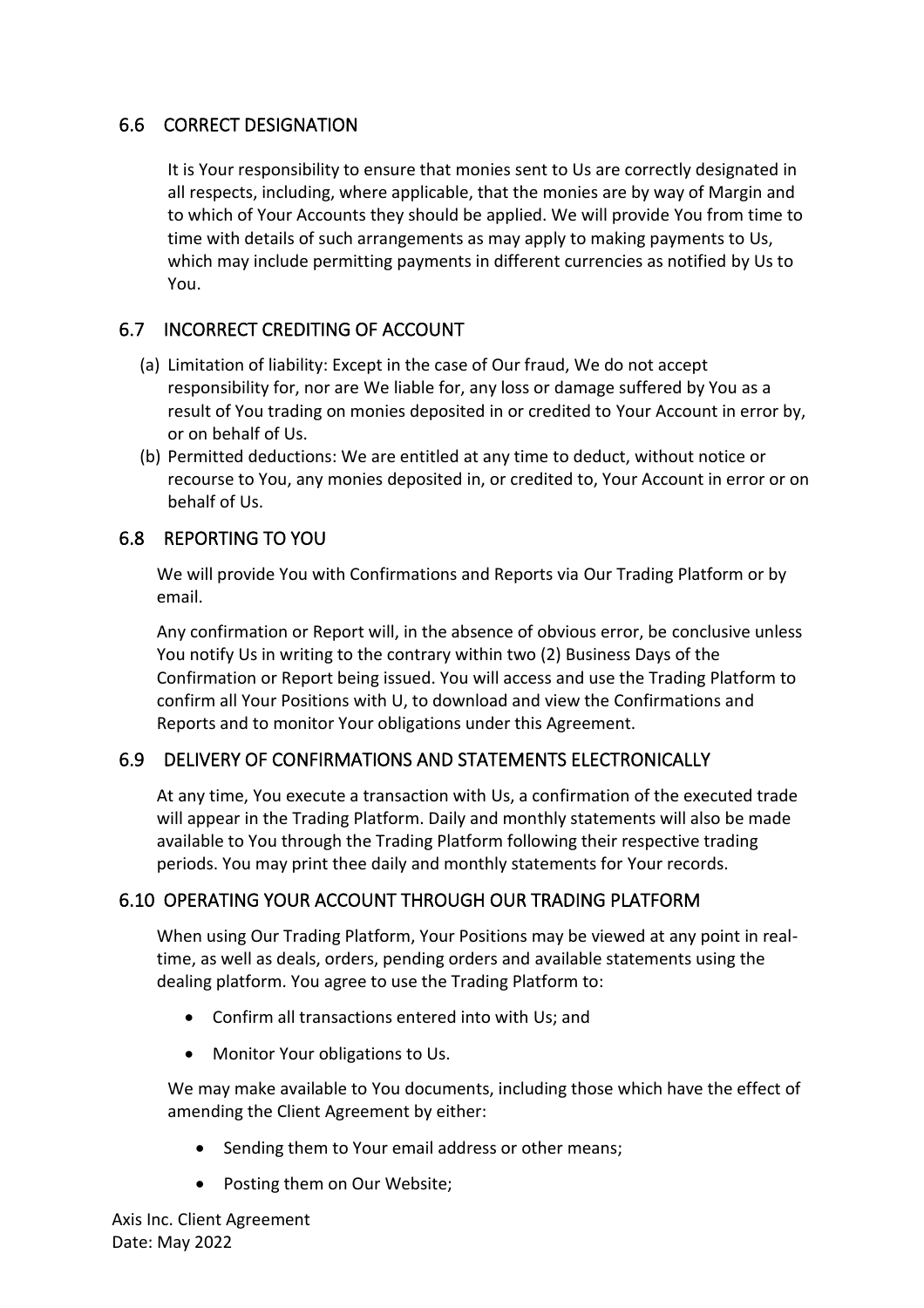- Sending a link to the relevant document by either email or other electronic means; or
- Sending them as otherwise permitted by law.

## <span id="page-12-0"></span>6.11 DAILY STATEMENTS

Following Our end of day settlement time, provided You have dealt with or have an open Position, or a balance, We will electronically produce a daily statement which will be emailed to You and made available on the Trading Platform. Daily Statements include details of:

- Your open Positions;
- Your new Positions;
- The opening cash balance on Your Account, together with details of Account movements such as deposits, withdrawals or settlements;
- Your closing Account balance for the day;
- Profits or losses made on Open Positions (Your open trade equity);
- The value of Your Positions and movements on Your Account in the currency in which Your Account is denominated, indicating, where appropriate the consolidated rate used;
- Other items affecting Your Account such as Rollover Benefits or Rollover Charges applied to Your Account;
- Your Total Margin Requirement; and
- Your Margin excess or deficit.

## <span id="page-12-1"></span>6.12 MONTHLY STATEMENTS

Following month end, We will email You Your trading statement. The trading statement will also be available on the Trading Platform. This will provide the same details as the daily statements but cover all account movements and Positions open for the month.

## <span id="page-12-2"></span>6.13 CHECKING OF CONFIRMATIONS

It is crucial You check all the contents of the Confirmations of Your trades and You contact Us immediately if You disagree with any of their contents. The Confirmation will, in the absence of manifest error, otherwise be conclusive. The time from which You must contact Us commences from time to time the Confirmation is available on the Trading Platform, although We may also send the documents to You electronically via email.

## <span id="page-12-3"></span>6.14 CHECKING OF STATEMENTS

It is crucial that You check all the contents of the daily statements and monthly statements in detail. If You disagree with any of the content, You must contact Us within three (3) Business Days. In the absence of manifest error, these documents will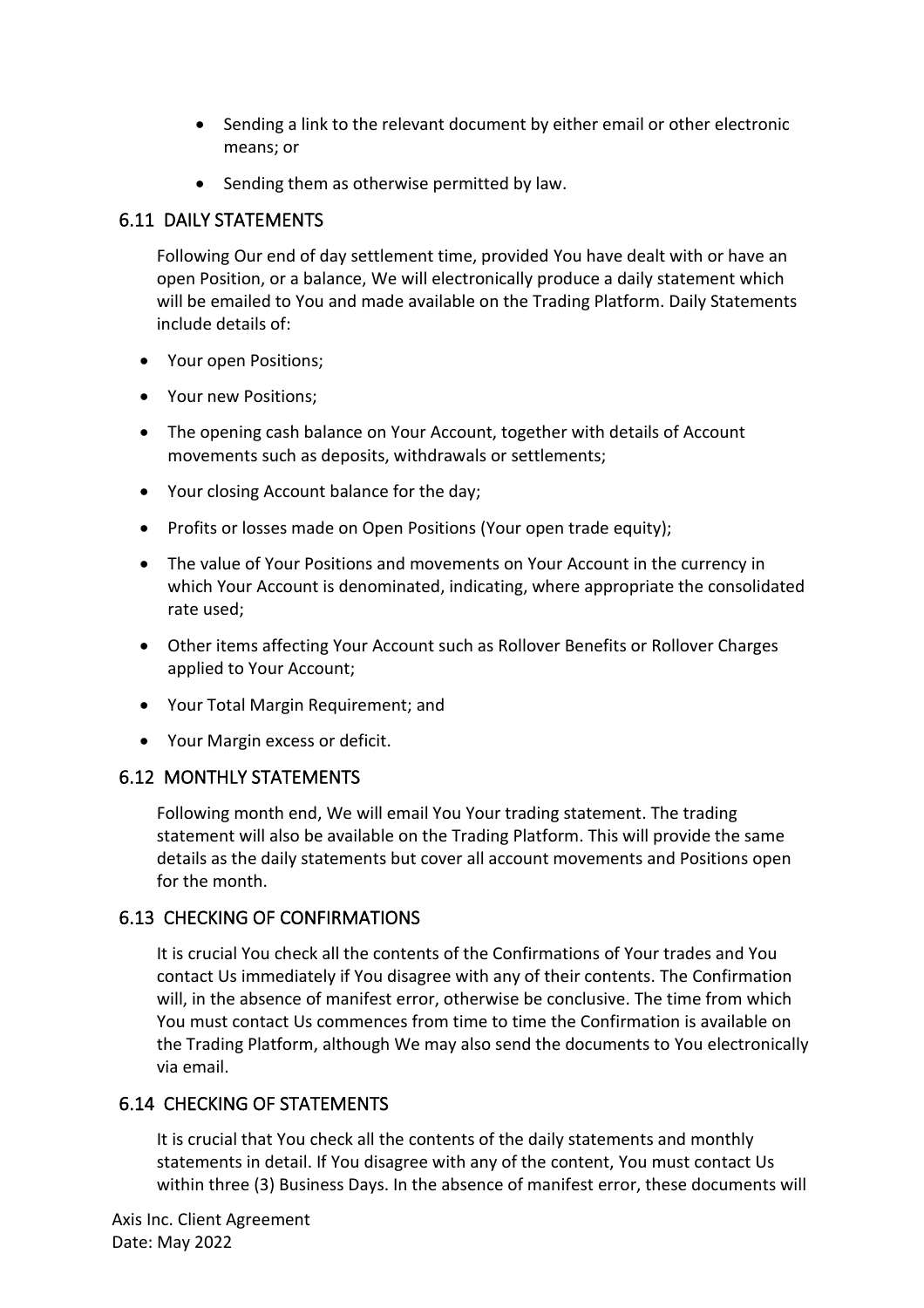be conclusive unless You notify Us in writing of the contrary within three (3) Business Days.

The three (3) Business Days commence from the time the document is available on the Trading Platform, although We may also send the document to You electronically via email.

**The summary of Your financial position will provide You with Your Margin Position, and indicate to You whether You are approaching Your minimum Total Equity balance. It will also indicate the excess funds available, if any, that You may either use to open new Margin FX Contracts or CFD Positions or withdraw. It is very important that You remain aware of Your daily Total Equity balance, Your Total Margin Requirement for Your open Position(s) and any Free Equity available.** 

# <span id="page-13-0"></span>7 TRADING

# <span id="page-13-1"></span>7.1 NO RIGHTS IN UNDERLYING INSTRUMENT

A trade does not entitle You to any rights in relation to the Underlying Instrument being traded and You will not be entitled to delivery of the Underlying Instrument; nor will You acquire any ownership or other such rights in relation to it.

# <span id="page-13-2"></span>7.2 INSTRUCTIONS

## **(a) By internet:**

- a. You may open or close a Position and execute Limit orders and Stop Loss orders on a trade opened with Us via Our Trading Platform.
- b. We will have no liability to You if any internet connection is lost with the result that You are unable to trade at any given price.
- c. We do not warrant the Trading Platform will be available or accessible when the exchanges on which the Underlying Instrument in respect of which You have traded or wish to trade are open and We reserve the right altogether to reduce the Trading Platform service at any time for any purpose without thereby incurring any liability to You.
- d. If Our computer records are at a variance with Your own records or recollection of Your trading, the version of events recorded contemporaneously by Our computer will prevail and Our obligations to each other (including the obligation to pay any money) will be assessed and calculated on the basis Our records are correct and conclusive evidence of the matters they record.
- e. Subject to clause [7.3,](#page-14-0) any order or instruction sent by You via the internet will only be deemed to have been received and will only then constitute a valid instruction and binding Margin FX Contract or CFD between You and Us when such order or instruction has been recorded and accepted and confirmed by Us to You.
- **(b)** If You execute an order on the Trading Platform, You are deemed to be making an offer to trade at the price quoted. A Product contract and the quoted price offered by You will not be binding until Your order has been accepted and confirmed by the Trading Platform. We reserve the right to decline to enter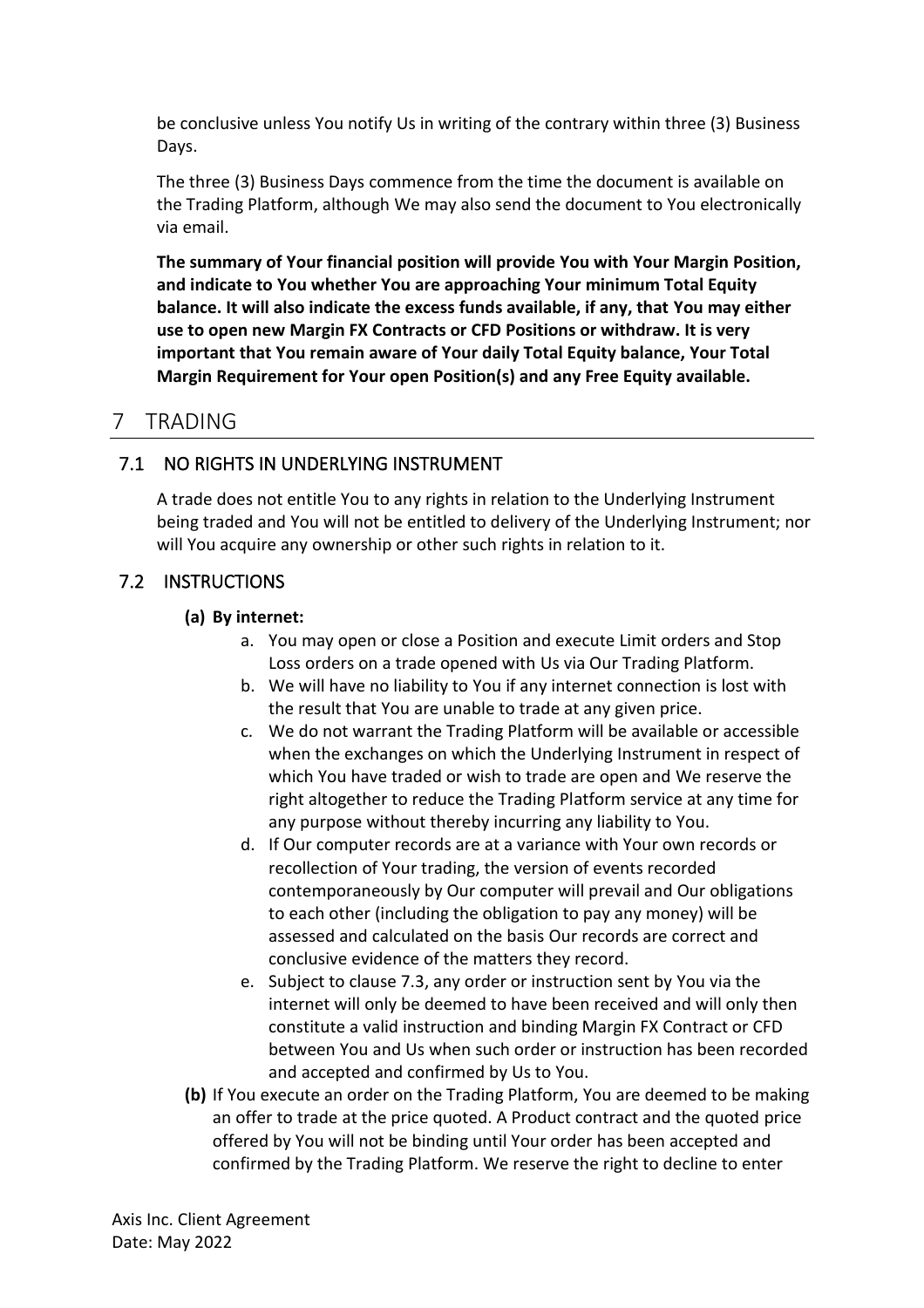into any Position proposed by You and are under no obligation to provide You with a reason. We will, however, provide You with prompt notice in accordance with clause [22](#page-42-1) (Trading Platform) of this document in such event.

**(c)** We may, from time to time, require Your instructions in respect of any Position or proposed Position. You must promptly provide Us with those instructions through the Trading Platform. If You do not, We may, in Our absolute discretion, take all steps We consider reasonably necessary for Our or Your protection, which will be at Your cost.

#### <span id="page-14-0"></span>7.3 INSTRUCTIONS NOT A CONTRACT

When You transmit an order or instruction to Us, this does not automatically give rise to a binding Margin FX Contract or CFD between You and Us because any order made by You is always subject to Us accepting Your offer and such order having been recorded as accepted and confirmed by Us to You. You are responsible for inquiring of Us if a Confirmation is expected in relation to a transaction, but has not been received by You.

#### <span id="page-14-1"></span>7.4 NATURE OF QUOTE

A quote given to you by one of our traders is not an offer to contract. If you indicate that you wish to trade at the price quoted you will be deemed to be making an offer to trade at the quoted price and our trader will be entitled to confirm or reject that offer. No trade will be effective unless and until such confirmation is given.

#### <span id="page-14-2"></span>7.5 AMENDED QUOTES AND MARGIN FX CONTRACTS

When You make a request to place an order outside the normal trading size, We may:

- (a) Provide an amended quote of the Contract Price originally quoted by Our Trading Platform; and/or
- (b) Make the quote subject to special conditions and requirements

as We consider fair and reasonable and as notified to You by Us at the time of the order being considered by Us.

This may occur, for example, when You place an order outside the Normal Trading Size, or the aggregate of Your order and all other orders for a Margin FX Contract or CFD is outside the Normal Trading Size, or to take account of any change in market conditions since the original quote. Such amended Contract Price will be determined by Us as We consider fair and reasonable having regard to the applicable prices and costs of entering into a transaction of that size on the relevant market.

You will not be obliged to proceed with any order for which special conditions and requirements are notified to You by Us. For example, We may quote a revised price applicable to the proposed Margin FX Contract or CFD which You may, at Your absolute discretion, accept or reject. The amended quote may no longer be available if there is any delay in acceptance.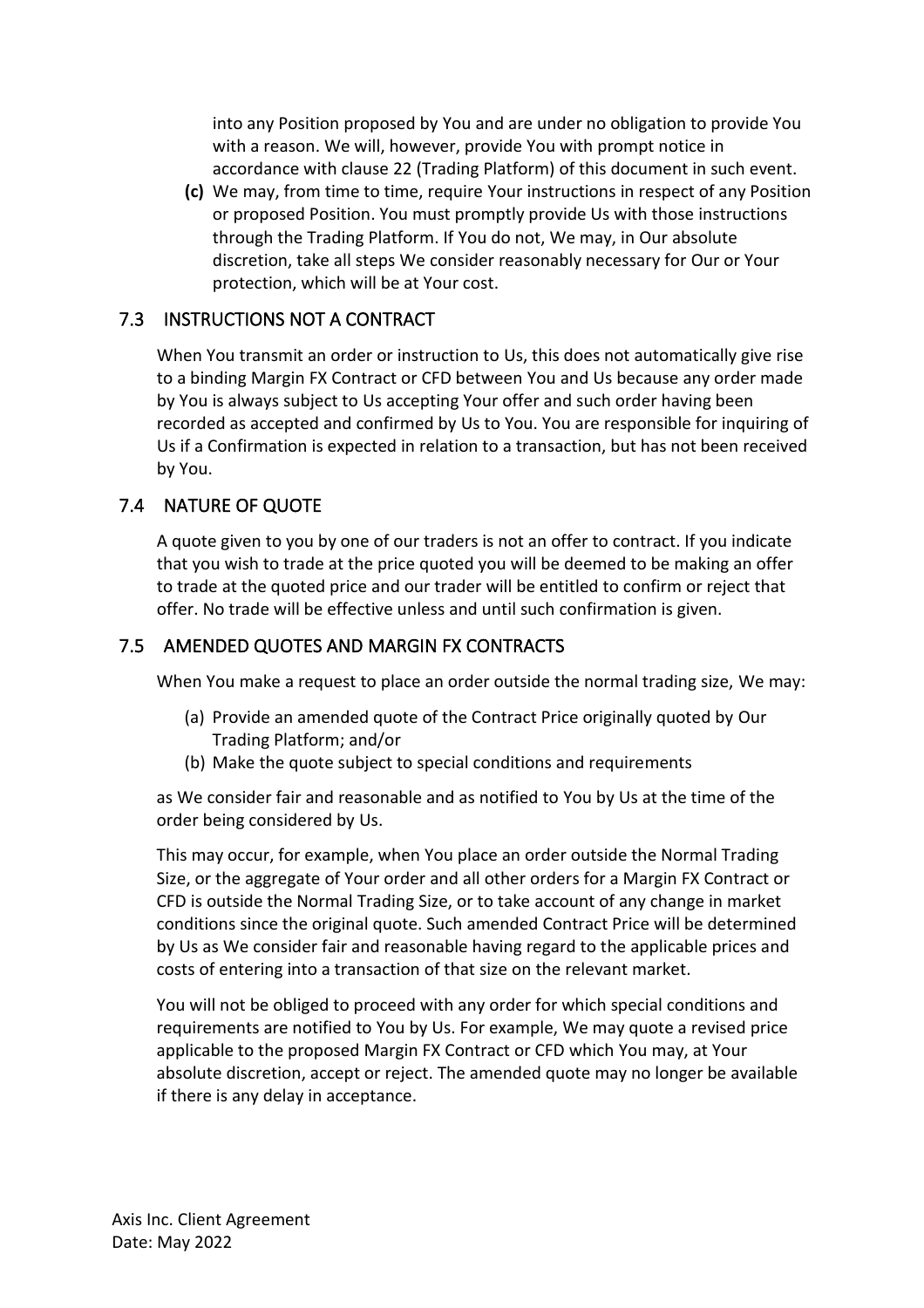## <span id="page-15-0"></span>7.6 CONFIRMATION OF INSTRUCTIONS

Although We are not obliged to, We may also require confirmation of any order or instruction:

- (a) If any instruction is to close an Account or remit money to You; or
- (b) Otherwise, if it reasonably appears to Us that confirmation is necessary or appropriate.

#### <span id="page-15-1"></span>7.7 ACKNOWLEDGEMENT OF INSTRUCTIONS

Instructions may be acknowledged orally or in writing by Us, as appropriate.

#### <span id="page-15-2"></span>7.8 FURTHER INSTRUCTIONS

We may require instructions from You in respect of any Margin FX Contract or CFD or proposed Margin FX Contract or CFD and if We do, You must promptly provide Us with such information. If You do not, We may in Our absolute discretion take all such reasonable steps at Your cost as We consider reasonably necessary or desirable for Our or Your protection. However, this does not detract from Your responsibility to keep Yourself informed at all times as to the key dates and events effecting Your Margin FX Contracts and CFDs.

#### <span id="page-15-3"></span>7.9 MINIMIMUM TRADING SIZE

The size of Your Position must exceed the Minimum Trading Size.

## <span id="page-15-4"></span>7.10 CURRENCY

- (a) All Positions will be entered into in the currency specified for the trade and will be converted into the Base Currency of Your Account at the live Exchange Rate for the purposes of calculating the components of Your account summary.
- (b) All payments made by You to Us and by Us to You will be converted into the Base Currency of Your Account unless otherwise agreed.

## <span id="page-15-5"></span>7.11 POSITION DURATION

With the exception of Cash CFDs and Commodity CFDs, a Position has no inherent limit to its duration and, subject to the payment of Margin and other relevant sums, can continue indefinitely. Without limitation, any Position opened by You may be closed by Us at the prevailing rate in the event of an Event of Default.

#### <span id="page-15-6"></span>7.12 OPPOSING POSITIONS

You may run opposing Positions in the same market. A Position in a market where You have an opposing Position already open may be deemed to be an instruction to close out the earlier Position (to the extent of any overlap).

## <span id="page-15-7"></span>7.13 DIFFERENCE IN BUY AND SELL PRICES

You understand and acknowledge that there may be a wider difference between "buy" and "sell" prices You are quoted on closing a Position than when it was opened.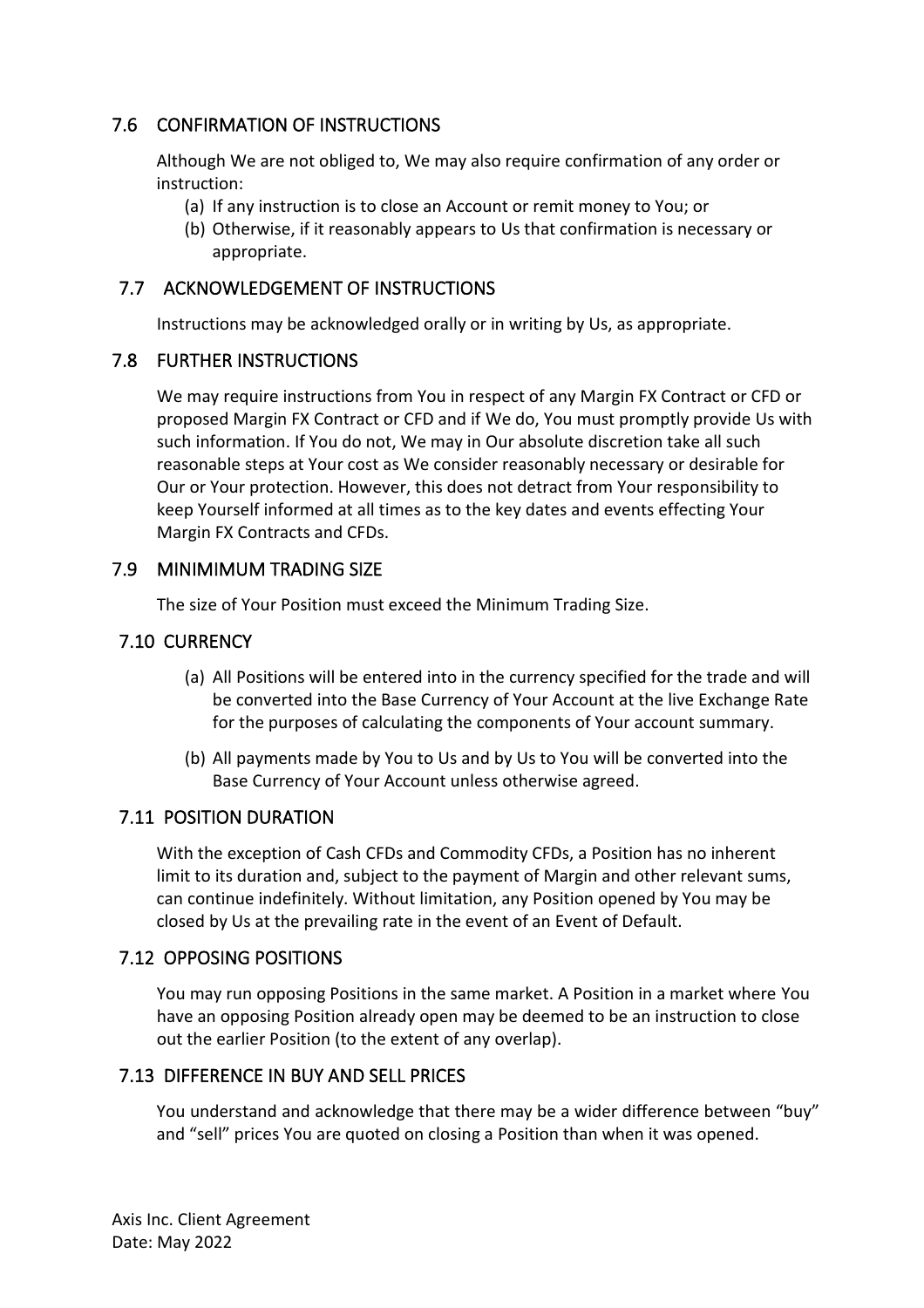## <span id="page-16-0"></span>7.14 PROMOTIONAL EVENTS

Axis Inc. may run promotional events from time to time in relation to its Products. Each promotion is subject to its unique terms which may vary the terms and conditions of this Client Agreement. Clients must accept all terms and conditions of the promotion before You participate. If You do not agree with part or all the terms of each promotion, You will not be eligible to participate.

## <span id="page-16-1"></span>7.15 HEDGING DISRPUTIONS

In some circumstances, We may be unable, after using all reasonable efforts, to acquire, substitute, maintain, unwind or dispose of an underlying hedge position We consider necessary to hedge or protect Our exposure to the market and other risks arising from an open Position. In such circumstances, We may, at Our absolute discretion, close that open Position at the Contract Price.

## <span id="page-16-2"></span>7.16 MARGIN FX CONTRACTS

- (a) Contract Unit: of a Margin FX Contract will be a bid or offer price (whichever is applicable) calculated by Us by applying Our markup to the Interbank Rate.
- (b) If the Specified Date of a Margin FX Contract is other than a date generally quoted in the market, We will calculate the Interbank Rate from the available market prices for other value dates as We consider representative, fair and reasonable.

## <span id="page-16-3"></span>7.17 CHOICE TO DEAL

Except where:

- (a) We exercise any of Our rights to close out a Margin FX Contract or CFD; or
- (b) A Margin FX Contract or CFD closes automatically;

it is Your responsibility to decide whether or not You wish to deal at those prices. If You decide to deal at the prices indicated by Us, You may make an offer to Us to deal at that price. We may choose, in Our absolute discretion, whether to accept or reject any offer to deal made by You.

## <span id="page-16-4"></span>7.18 ERRORS IN PRICES

- (a) It is possible that material errors, omissions or misquotes (**Material Error**) may occur in relation to Margin FX Contracts or CFDs, which by fault of neither of Us or any third party, is materially incorrect when taking into account market conditions and quotes in Underlying Instruments which prevailed at the time. A material error may include an incorrect price, date, time or other characteristic of a Margin FX Contract or CFD or any error or lack of clarity of any information. If a trade is based on a Material Error, We reserve the right without Your consent to:
	- a. Amend the terms and conditions of the Margin FX Contract or CFD to reflect what We consider to have been the fair price at the time the Margin FX Contract or CFD was entered into had there been no material error;
	- b. Close the trade and any open Position resulting from it;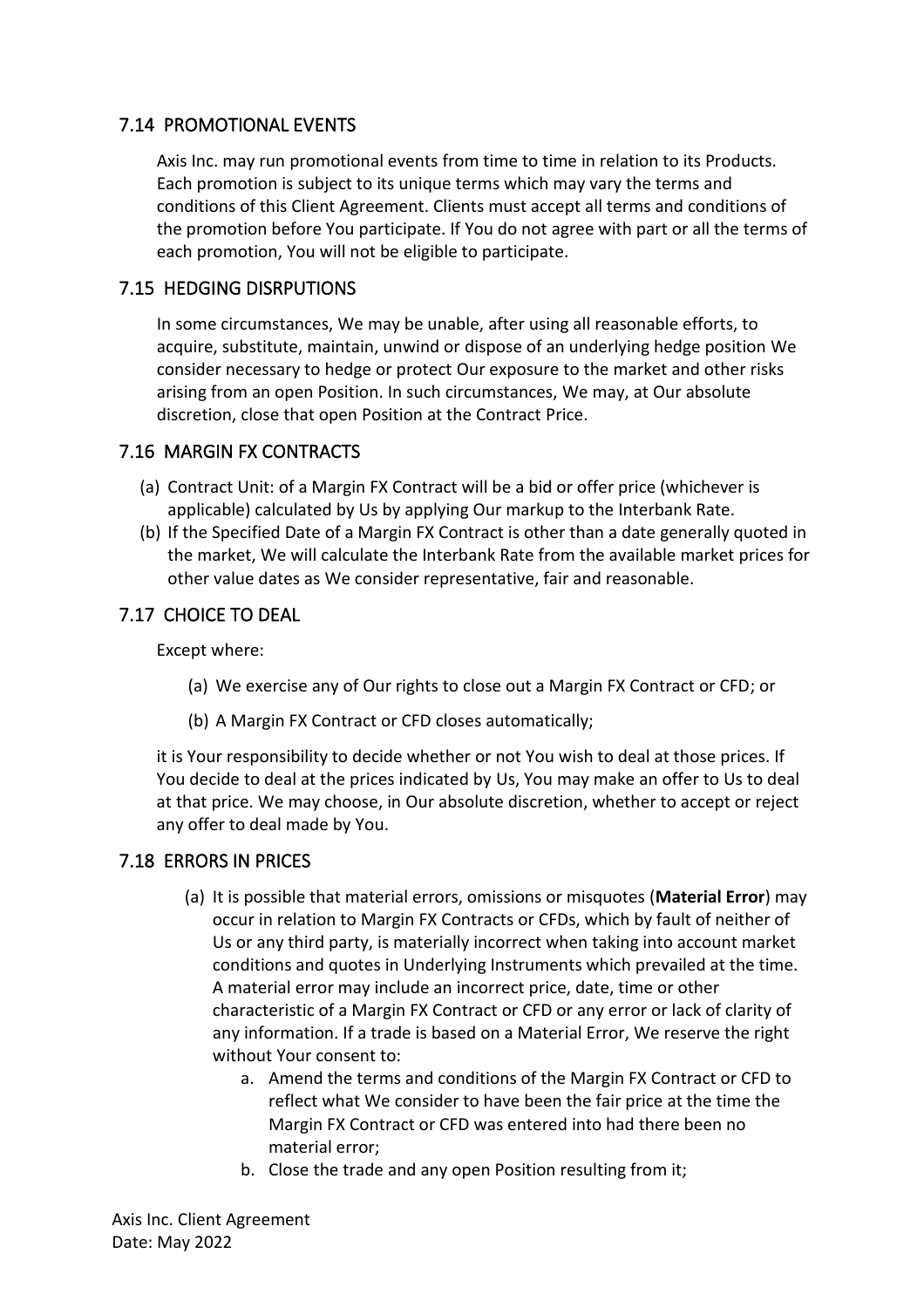- c. Void the Margin FX Contract or CFD from the outset; or
- d. Refrain from taking action to amend or void the Margin FX Contract or CFD.
- (b) We will exercise the right in clause [7.18\(](#page-16-4)a) reasonably, in good faith and as soon as reasonably practicable after We become aware of the Material Error. To the extent practicable, We will give You prior notice of any action We take under this clause. However, if this is not practicable, We will give You notice as soon as practicable afterwards. In the absence of fraud on Our part, We are not liable to You for any loss, cost, claim, demand or expense that You incur or suffer (including loss of profits or indirect or consequential loss), arising from or connected with the Material Error including where the Material Error arising from an information service on which We rely.
- (c) In the event that a Material Error has occurred and We exercise Our rights under clause [7.18\(](#page-16-4)a), We may, without notice, adjust Your Account or require that any monies paid to You in relation to the Margin FX Contract or CFD the subject of the Material Error be repaid to Us as a debt due payable to Us on demand.

#### <span id="page-17-0"></span>7.19 PRICE, EXECUTION PROCESS AND TRADING MANIPULATION

If We reasonably believe that You have manipulated Our prices, Our execution processes or Our Trading Platform, We may, in Our sole and absolute discretion, without notice to You:

- (a) Enforce the trade(s) against You if it is a trade which results in You owing money to Us;
- (b) Treat some or all of Your trades as void from the outset if they are trades which result in Us owing money to You unless You produce conclusive evidence within thirty (30) days of Us giving You notice under this clause that You have not committed any breach or warranty, misrepresentation or undertaking in this Agreement;
- (c) Withhold any funds suspected to have been derived from any such activities;
- (d) Make any resultant corrections or adjustments to Your Account;
- (e) Close Your Account; and/or
- (f) Take such other action as We consider appropriate.

#### <span id="page-17-1"></span>7.20 MARKET DISRUPTION: CASH CFDs

- (a) If We reasonably believe that We can no longer perform our obligations under the CFDs on the same economic basis as the Underlying Instrument that the terms of the Contract was originally entered into because of a supervision or halt in the Underlying Market for an Underlying Instrument, then We will give notice to You of that fact and will, at Your request, provide you with reasonable evidence of such circumstances, although our determination will be conclusive.
- (b) At any time following our giving of notice to you under this clause, We may halt trading and the use of Client Money in the CFD.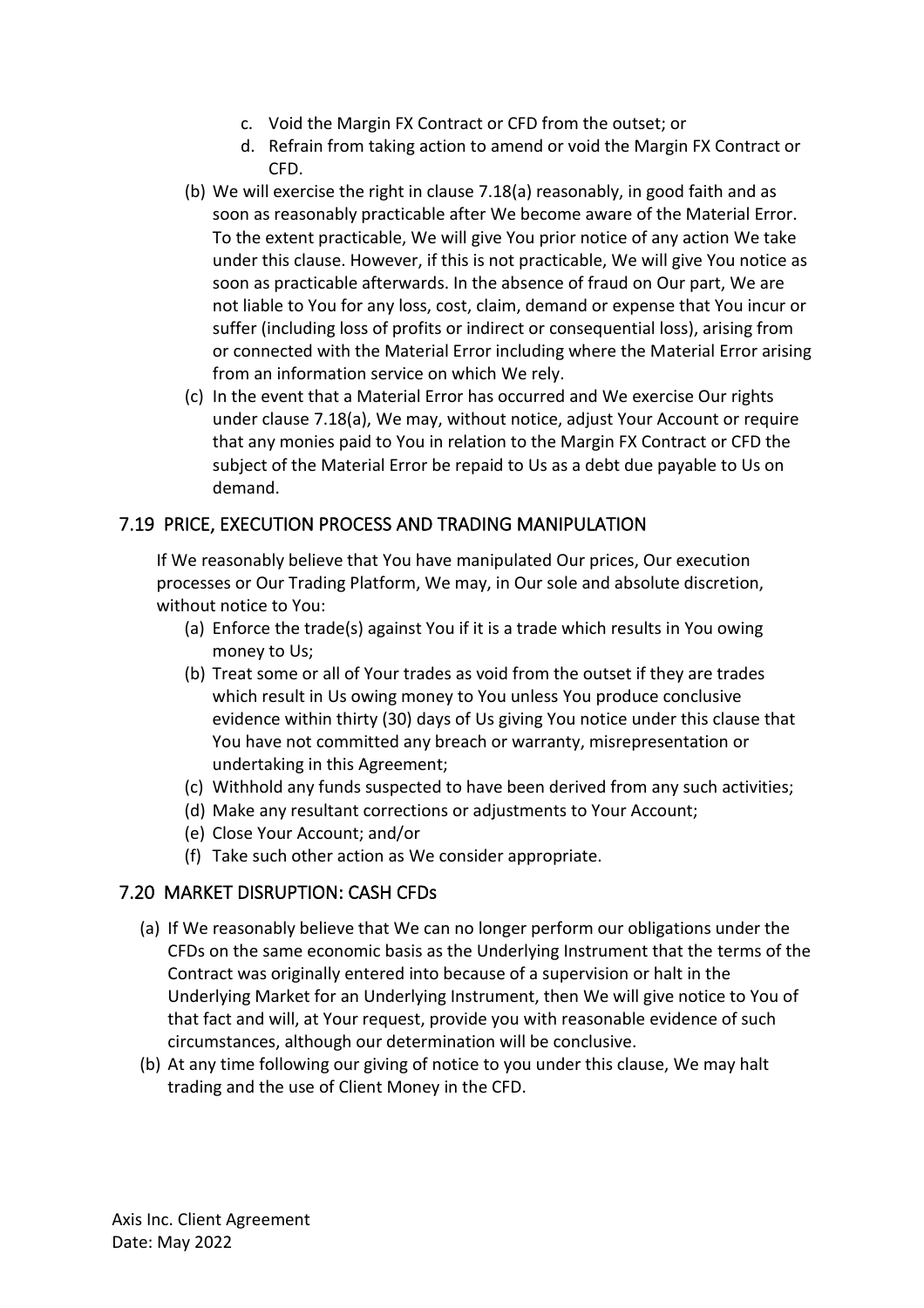## <span id="page-18-0"></span>8 MARGIN

#### <span id="page-18-1"></span>8.1 INITIAL MARGIN

You are required to pay the Initial Margin for a Position as calculated by Us upon placing a trade that creates an open Position.

#### <span id="page-18-2"></span>8.2 YOUR MARGIN OBLIGATIONS

- (a) You must pay to Us such amounts of Margin as We may require under this Agreement. Your failure to pay any Margin or comply with your obligations in connection with Margin as required under this Agreement will be regarded as an Event of Default.
- (b) It is Your sole responsibility to monitor at all times through the Trading Platform any notification that We may, but are not obliged to, provide, the Margin deposited or any Minimum Margin requirement under this Agreement having regard to such matters as:
	- a. Your open Positions;
	- b. The volatility of any relevant Underlying Instruments;
	- c. The volatility of the Underlying Market and the markets generally;
	- d. An applicable Exchange Rate risk; and
	- e. The time it will take for You to remit sufficient cleared funds to Us.
- (c) You must always ensure Your Account balance meet the higher of the Margin Requirement or the Minimum Margin Requirement;
- (d) We may, in Our absolute discretion, provide You with further time to meet Your Margin Requirements. Such permission will only be effective once confirmed in writing by Us only to the extent specified in Our notice, and in accordance with clause 27 (Notices) of this Agreement.

## <span id="page-18-3"></span>8.3 EXCEPTIONS

The requirements imposed under clause 8.1 and 8.2 will vary in the following circumstances:

- (a) We have expressly advised You in writing that You have an Account type that allows for longer payment periods for Margin, in which case you must pay Margin in accordance with the payment periods that We have advised You;
- (b) We have expressly agreed to reduce or waive a part of the Margin that We would otherwise require You to pay Us in respect of a trade; the period of waiver or reduction may be temporary and must be agreed in writing by Us. Any such agreement will not restrict Our right to seek further Margin in respect of the trade or open Positions at any time thereafter;
- (c) We agree other than in writing, in which case You will be required to comply with such terms and conditions as stated in such written agreement;
- (d) When You hold open Position in a Margin FX Contract or CFD and you place one or more trades in the opposite direction in a Margin FX Contract or CFD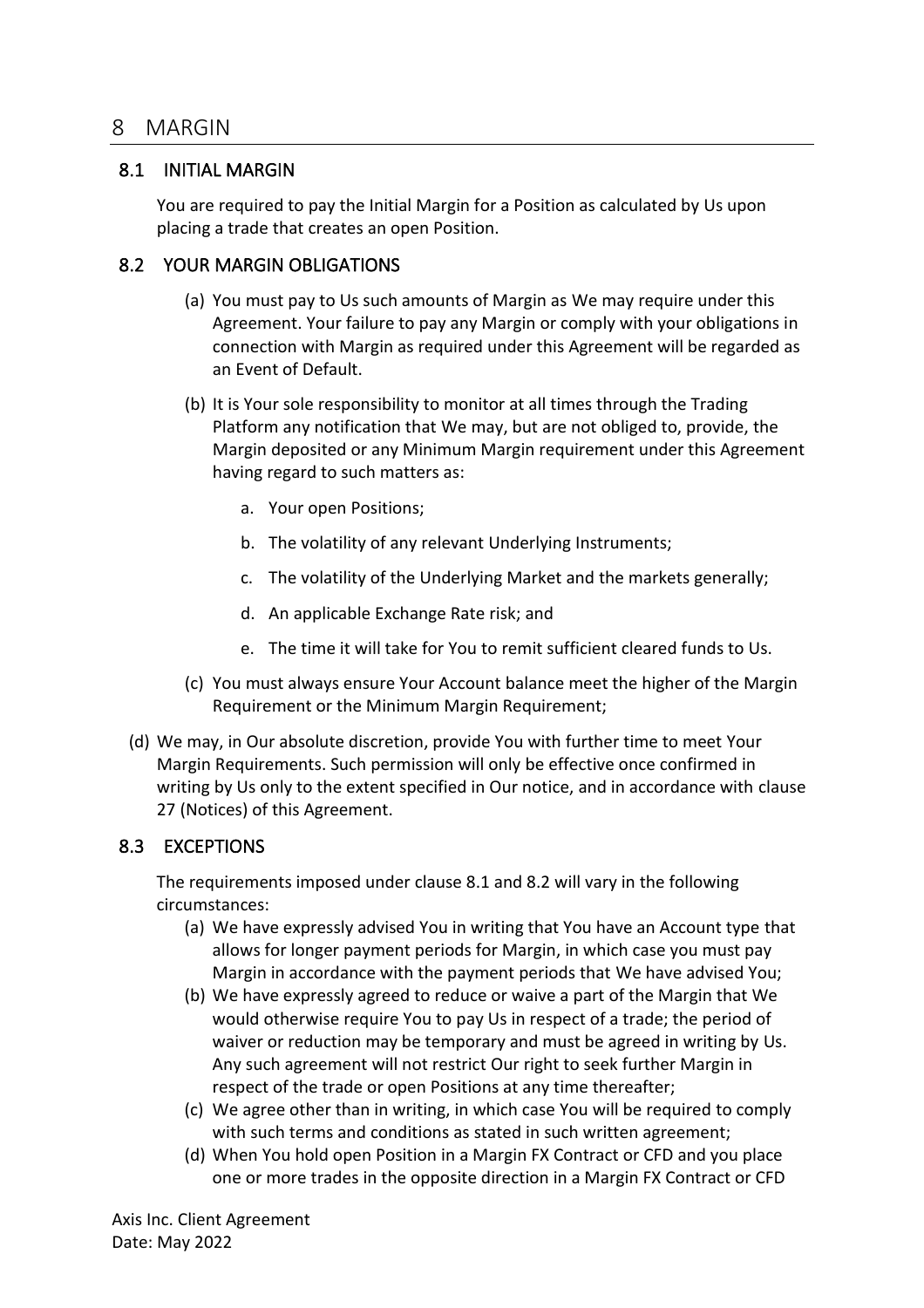with the same Underlying Instrument, your Margin Requirement for all open Positions with the same Underlying Instrument is the larger of the aggregate of the Margin Requirements for all Long Positions or the aggregate of the Margin Requirements for all Short Positions;

(e) We agree otherwise in writing for certain Margin FX Contracts or options or option related instruments.

In the case of your continuous Margin obligation set out in clause 10.2, you will not be required to pay it if We have extended you a credit facility, and You have sufficient credit to cover Your Margin Requirements. However, if at any time the credit facility is not sufficient to cover the Margin Requirement on Your open Positions You must immediately place additional funds in your Account in order to fully cover the Margin Requirements.

## <span id="page-19-0"></span>8.4 CHANGING MARGIN PERCENTAGE

(a) We may vary the Margin Percentage in respect of any Position at any time at our discretion, without prior notice, including without limitation, subsequent variation of any Margin rates set at any time that a transaction is opened.

(b) Any variation of the Margin Percentage and/or increase in Margin or Minimum Margin Requirement will be due and payable immediately on Our demand, subject to clause 8.2(d) above

## <span id="page-19-1"></span>8.5 NOTIFICATION OF CHANGE IN MARGIN PERCENTAGE

We will notify You of a change in the Margin Percentage by any of the following means: telephone, post, fax, email, text message or by posting notice of increase on Our Website or Electronic Service. Any increase in Margin arising from an increase in the Margin Percentage will be due and payable immediately on notice to You including any deemed notice in accordance with clause 27.

## <span id="page-19-2"></span>8.6 NO OBLIGATION TO MAKE MARGIN CALL

Notwithstanding any other terms of any document, We are not under any obligation at any time to keep You informed of Your Account balance and required Margin by making any Margin Call.

# <span id="page-19-3"></span>8.7 OUR RIGHTS

In addition to the requirements set out in clauses 8.1 and 8.2, if at any time Total Equity less aggregate Margin Requirement is at or below 50% of the aggregate Margin Requirement, whilst it is not an Event of Default, we may (but are not obliged to) close some or all of your open Positions at our absolute discretion. We will not be responsible for any losses you may suffer or incur in connection with any such closing of your open Position or any lack of closing thereof, however adjustments could be provided at our discretion.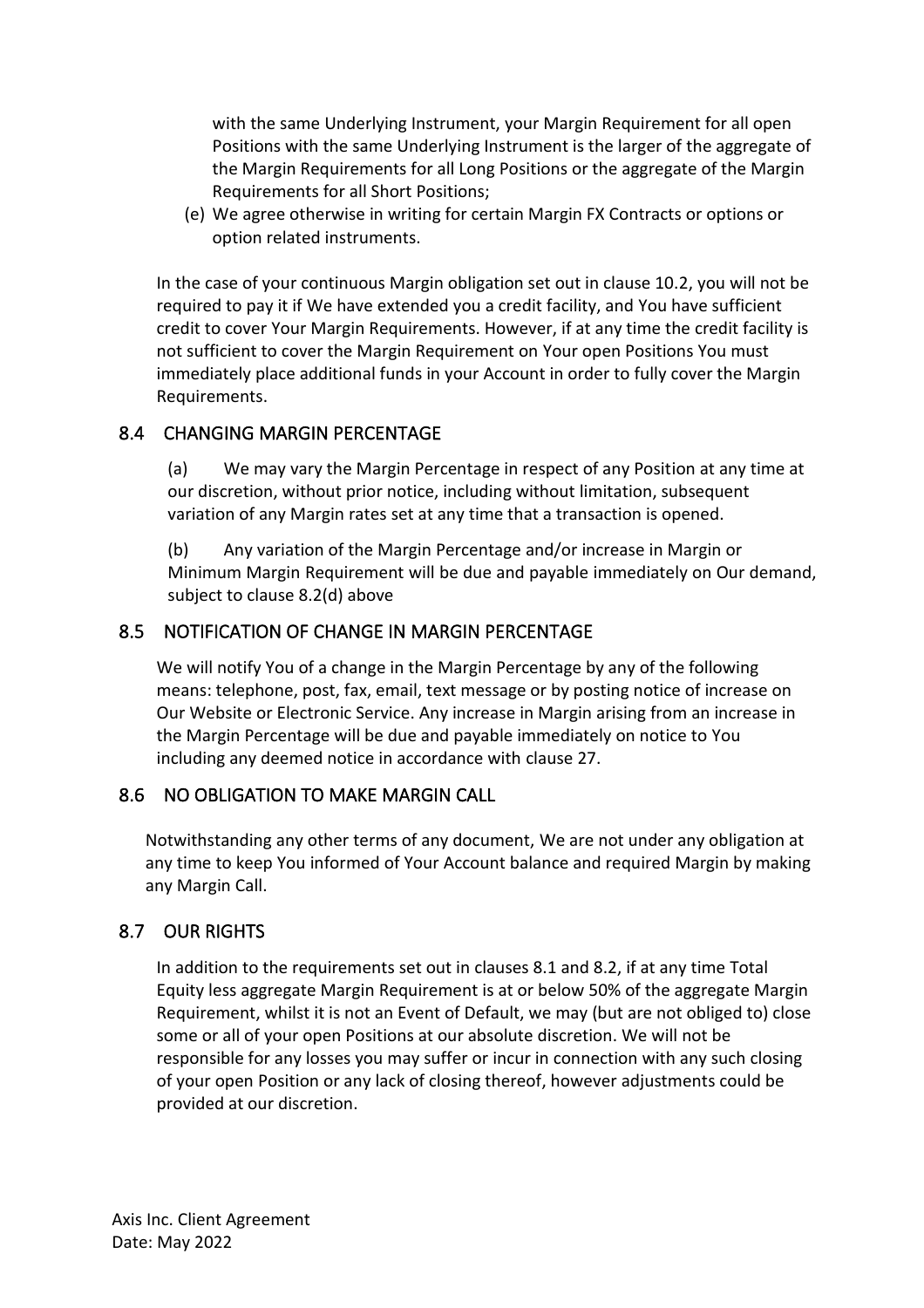## <span id="page-20-0"></span>8.8 LEVERAGE CHANGE

In order to prevent unwanted losses due to sudden market fluctuations, We offer leverage of up to 500:1 for account balances of no higher than USD \$50,000 (or equivalent). Where your account balance exceeds USD\$50,000 or equivalent, your account leverage will be changed accordingly and you will be notified in accordance with clause 8.5.

# <span id="page-20-1"></span>9 DAILY VALUATION

## 9.1 CONTRACT VALUE

<span id="page-20-2"></span>We will calculate the Contract Value for each Position, as at each Valuation Time during the term of a Position. The Contract Price for each Position at the Close of Business is to be calculated, in respect of each relevant Product, in accordance with sections 3, 5 and 7 of the PDS and the Product Schedule.

#### <span id="page-20-3"></span>9.2 VALUATION

If, at any Valuation Time:

- (a) The Contract Value exceeds the Contract Value at the preceding Valuation Time, the Short Party will pay to the Long party the value of such excess;
- (b) The Contract Value at the preceding Valuation Time exceeds the current Contract Value, the Long Party will pay to the Short Party the value of such excess.

#### <span id="page-20-4"></span>9.3 ACCOUNT ADJUSTMENTS

Any payments due under this clause 9 will, subject to clause [16](#page-35-2) (Set Off) of this Agreement, be made by Us by debiting or crediting the Account with effect immediately after the relevant Valuation Time.

# <span id="page-20-5"></span>10 CLOSING POSITIONS

#### <span id="page-20-6"></span>10.1 GENERAL

- (a) You may provide instructions through the Trading Platform to close out a Position at any time. We will act on those instructions as soon as reasonably practicable.
- (b) Details of the last day and time for closing out a Position are available upon request. It is Your responsibility to be aware of the last day and time for closing out a particular Position as set out in the Product Schedule, on the Website, and available on the Trading Platform.
- (c) The close out provisions are set out in section 5 of the PDS.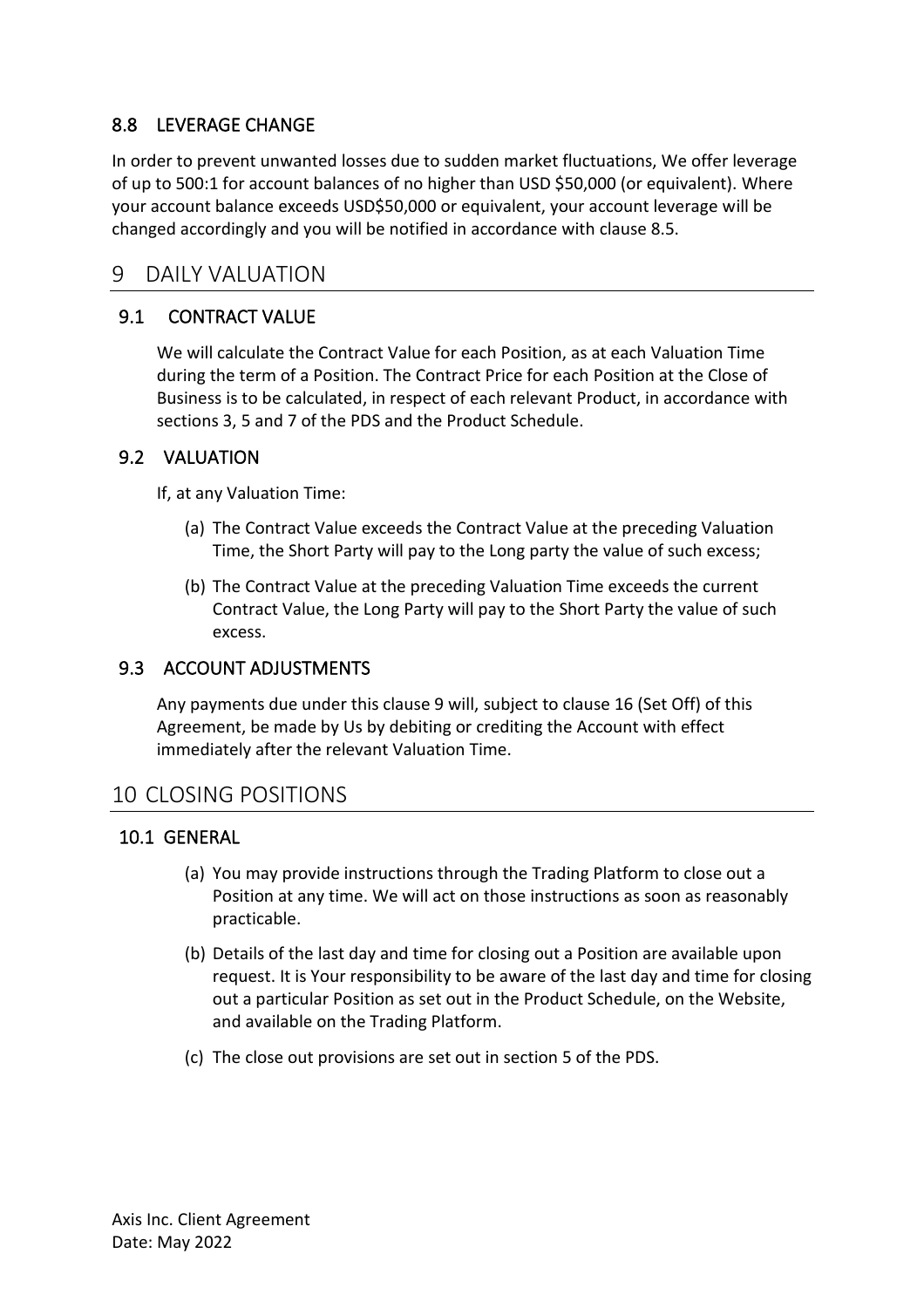# <span id="page-21-0"></span>10.2 WHEN CAN A MARGIN FX CONTRACT OR CFD (OTHER THAN AN INDEX FUTURES CFD OR A COMMODITY CFD) BE CLOSED?

A Margin FX Contract or CFD (other than an Index Futures CFD or a Commodity CFD, which are together referred to in this clause as "Excepted Contracts") may be closed out if:

- (a) You provide Us with instructions to close a Margin FX Contract or CFD other than an Excepted Contract by requesting to enter into an equal and opposite Contract irrespective of the date on which either Contract closes automatically under clause 10.4 as follows:
	- a. Single Position Closing: a single open trade Position can be requested to be closed by choosing the close button on line. The Contract maybe closed and offset by the opposite trade; or
	- b. Close by Opposite Positions: You can choose to request the close a Position by an opposite Position by will appear in Your trade account. You can choose to request offset of the trades at a later time when You prefer.
- (b) We may exercise any of Our rights under this Agreement to close a Margin FX Contract or CFD other than an Excepted Contract at any time before the Contract closes automatically under clause 10.3

## <span id="page-21-1"></span>10.3 WHEN CAN AN ACCEPTED CONTRACT BE CLOSED?

An Excepted Contract ay be closed out if:

- (a) You give instructions to request to close an Excepted Contract by requesting to enter into an equal and opposite Contract with the same Specified Date as follows:
	- a. Single Position Closing: a single open trade Position can be requested to be closed by choosing the close button on line. The Contract maybe closed and offset by the opposite trade; or
	- b. Close by Opposite Positions: You can choose to request to close a Position by an opposite Position but not offsetting the two trades. You can request execution of an opposite trade and both long and short Positions will appear in Your trade account. You can choose to request offset of the trades at a later time when You prefer.
- (b) We may exercise any of Our rights under this Agreement to close an Excepted Contract at any time before the Contract closes automatically under clause 10.4.

## <span id="page-21-2"></span>10.4 AUTOMATIC CLOSURE

- (a) A Position may automatically close on the fifth  $(5<sup>th</sup>)$  anniversary of the date on which the Position was first entered into unless the Position has already been closed in the circumstances described in clause 10.1 above.
- (b) Margin FX Contracts and CFDs (other than Excepted Contracts): Subject to clauses 10.11 and 10.12, Margin FX Contracts and CFDs other than Excepted Contracts close automatically at Close of Business on that Business Day and this will not affected the automatic closing of a contract under clause 10.4, with effect that the five (5) year will run from the date on which the contract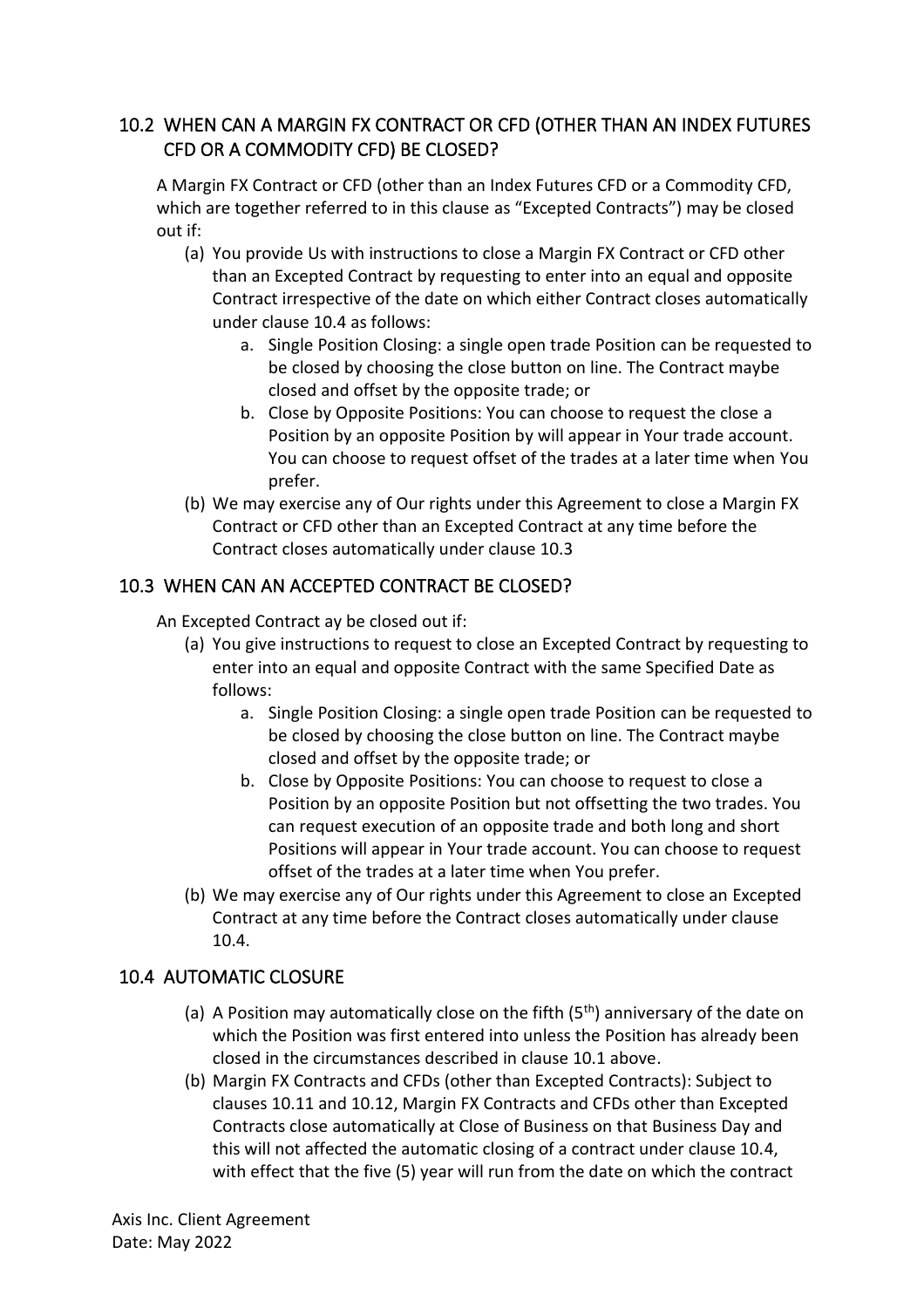was first entered into and when such contract closes automatically under clause 10.4 it will not be reopened in accordance with this clause 10.4.

#### <span id="page-22-0"></span>10.5 TIME LIMITS FOR CLOSING

Details of the last day and time for closing out a Margin FX Contract or CFD are available on request. It is Your responsibility to be aware of the last day and time for closing out a particular Margin FX Contract or CFD.

#### <span id="page-22-1"></span>10.6 CONTRACT PRICE AT CLOSING

Where:

- (a) We exercise any of Our rights under this Agreement to close a Margin FX Contract or CFD;
- (b) A Margin FX Contract or CFD closes automatically under clause 10.4 of this Agreement,

We will determine the Contract Price at the time of closing in accordance with the current prices then being quoted by Us, but, except where the Margin FX Contract or CFD to be closed is outside the Normal Trading Size, Our additional markup used in calculating the Contract Price will not exceed 20% or one cent (or equivalent currency unit), whichever is the greater.

#### <span id="page-22-2"></span>10.7 CONTRACT VALUE AT CLOSING

A Margin FX Contract or CFD will close at the Contract Value at the time of closing as calculated by Us, which will equal: Contract Price x Contract Quantity and as notified by You.

## <span id="page-22-3"></span>10.8 CLOSURE DURING BUSINESS DAY

Where a Margin FX Contract or CFD has been closed out during a Business Day, clauses 10.4 and 10.5 of this Agreement will continue to apply to Your long and short Positions in the particular Underlying Instrument until Close of Business on such Business Day and will apply to the balance of Your outstanding long or short Position (if any) in the relevant Underlying Instrument with the effect immediately after Close of Business on such Business Day.

## <span id="page-22-4"></span>10.9 TIMING OF PAYMENTS

Any payments due by either Us or You under this clause 10 in respect of dates on or after the Closing Date will be made by Us debiting or crediting Your Account at Close of Business on the Settlement Date. If You have insufficient funds in Your Account to meet a payment obligation, You must immediately pay to Us as a debt an amount equal to the shortfall.

## <span id="page-22-5"></span>10.10 AUTOMATIC CLOSURE: EXCEPTED CONTRACT

Subject to clauses 10.4, 10.11 and 10.12, an Excepted Contract will close automatically at Close of Business on the Specified Date and not on the daily Close of Business:

(a) If the period from the date of the transaction to the Specified Date of the Except Contract is, or is part of, a market standard period during which equivalent contracts are traded on the relevant exchange, as reasonably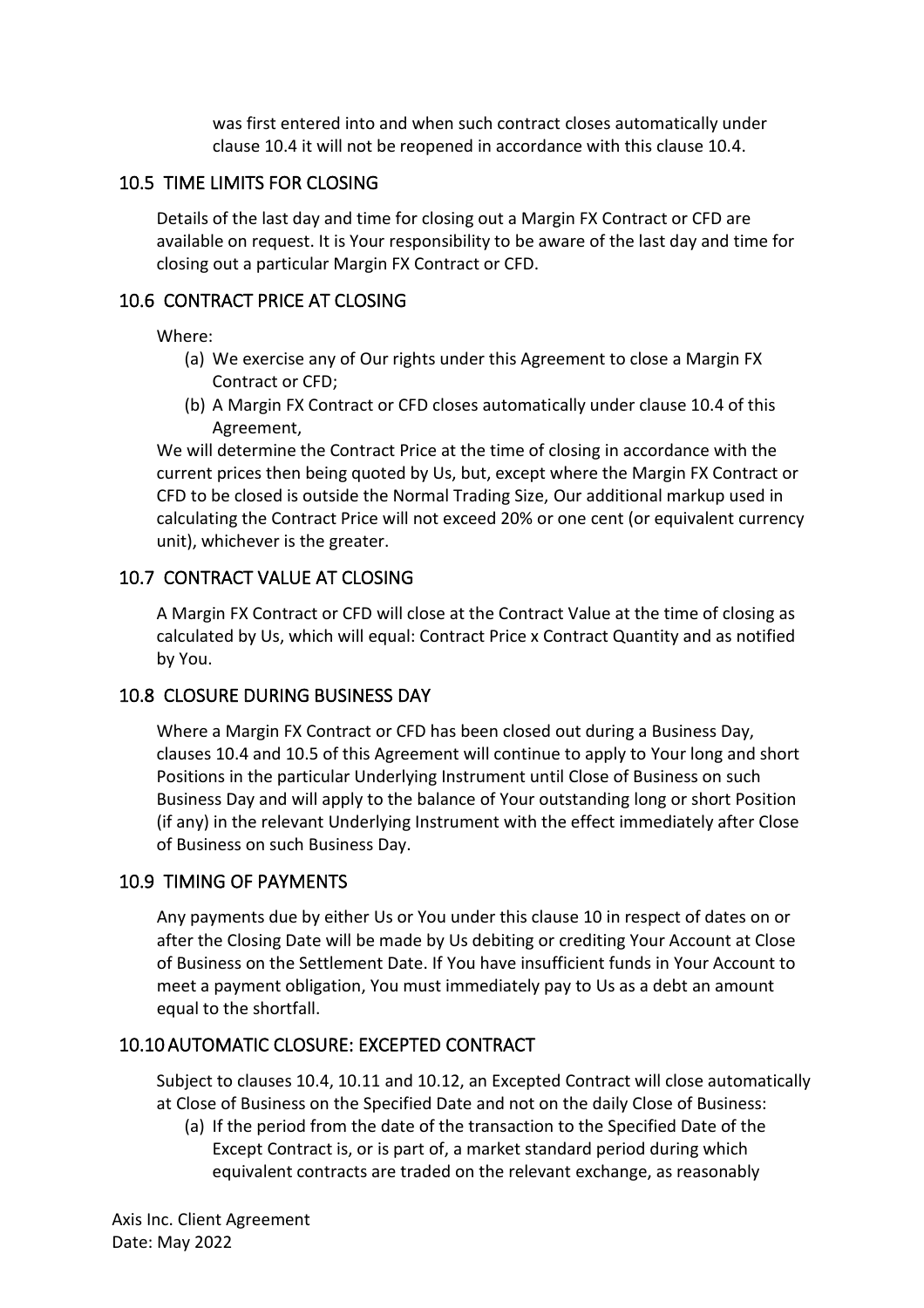determined by Us, such Excepted Contract will be replaced with effect immediately after Close of Business on the Specified Date by an equivalent Excepted Contract or Margin FX Option for the same market standard period to the replacement Specified Date. The Opening Value of that replacement Excepted Contract must equal the current Contract Price of the replacement Excepted Contract, multiplied by the applicable Contract Quantity. The provisions of this Agreement will then apply to such Excepted Contract, but this will not affect the automatic closing of an Excepted Contract under clause 10..3 with effect that the five (5) year period will run from the date on which the original Excepted Contract was first entered into, and when that Excepted Contract closes automatically under this clause 10.9.

- (b) When an Excepted Contract is closed by another Excepted Contract under this clause 10.10 at the Close of Business on the Specified Date of the original Excepted Contract, We will calculate the difference between the Closing Contract Value of the original Excepted Contract as determined by Us under clause 10.6 and the Opening Value of the replacement Excepted Contract and We will:
	- a. If the amount calculated as the Contract Value is greater than the amount calculated as the Opening Value, credit the difference to the Account; and/or
	- b. If the amount calculated as the Opening Value is greater than the amount calculated as the Contract Value, debit the difference from Your Account.

## <span id="page-23-0"></span>10.11 CLOSURE: LONG AND SHORT CONTRACT

If You are long and short a Margin FX Contract or CFD, with effect immediately after Close of Business on the Closing Date, We will close the relevant long and short Positions and record in Your account the balance, if any, of Your then outstanding long or short Position in the Contract, as appropriate. If there is more than one Contract in relation to the particular Underlying Instrument, or in the case of Index Future CFDs or Commodity CFDs in relation to the Underlying Instrument with the same Specified Date, We may close out whatever Contract We consider appropriate.

## <span id="page-23-1"></span>10.12 CLOSURE: TWO OR MORE MARGIN FX CONTRACTS OR CFDS

Where You have two or more Margin FX Contracts of CFDs:

- (a) Which are in respect of the same Underlying Instrument or in the case of Index Future CFDs or Commodity CFDs are in respect of the same Underlying Instrument with the same Specified Date; and
- (b) Where You are in the Margin FX Contracts or CFDs as either the Long Party or the Short Party;

We will with effect immediately after Close of Business on each Business Day replace such Margin FX Contracts or CFDs with a single aggregated Margin FX Contract or CFD equivalent to the total of the Contract Quantities of each Margin FX Contract or CFD. The date on which such replacement Margin FX Contract or CFD will expire automatically under clause 10.3 will be the latest of the Expiry Date of each of the original Margin FX Contracts or CFDs.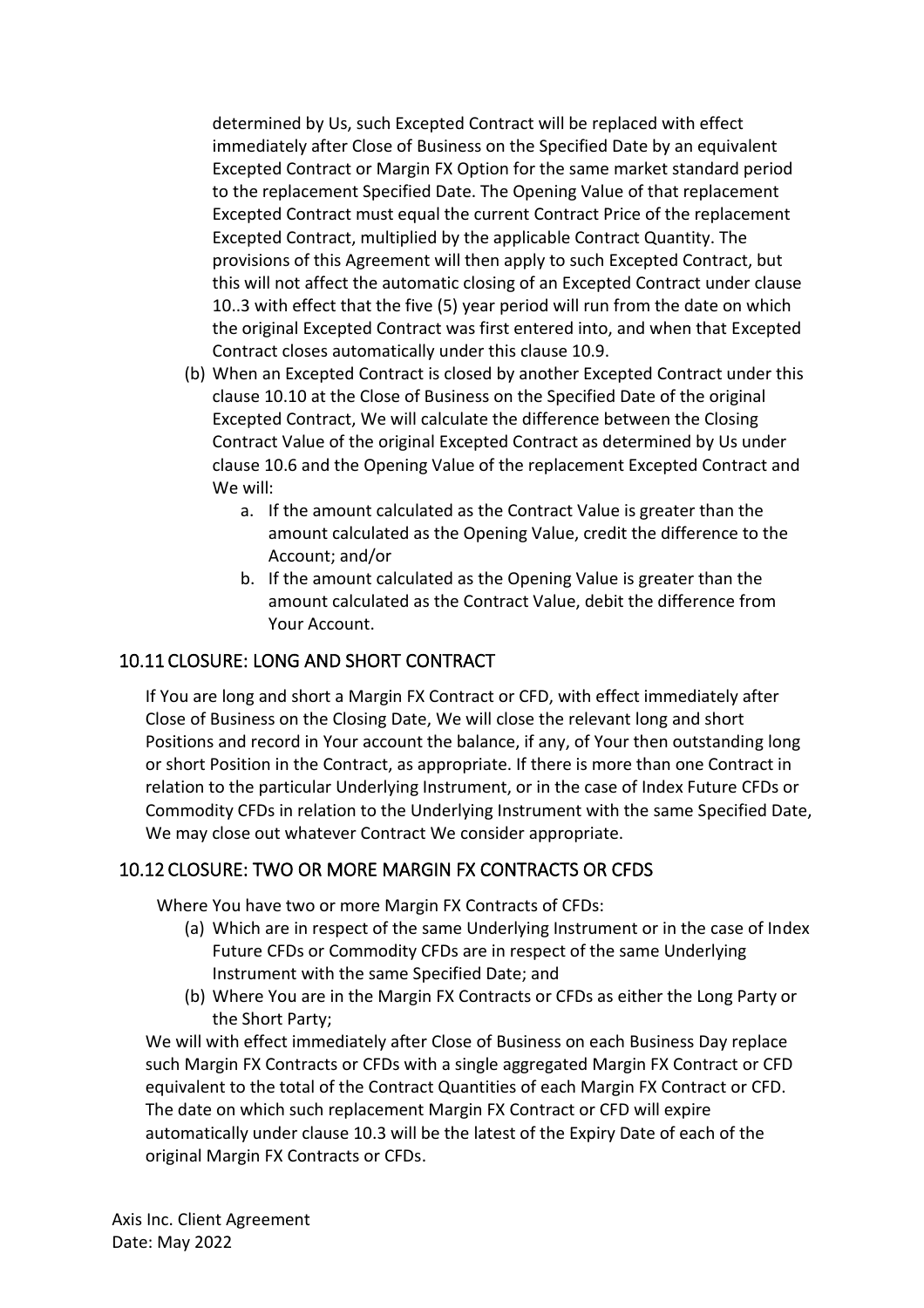## <span id="page-24-1"></span><span id="page-24-0"></span>11.1 WHEN WE ACCOUNT

Commencing at Close of Business on the date of the transaction and at Close of Business on each subsequent Business day during the term of the Margin FX Contracts or CFDs (including the Closing Date), We will account under this clause 11.

## <span id="page-24-2"></span>11.2 CONTRACT VALUE

We will calculate the Contract Value which will equal: Contract Price x Contract Quality.

## <span id="page-24-3"></span>11.3 CONTRACT PRICE AT CLOSE

The Contract Price of:

- (a) Cash CFDs will be calculated in accordance with PDS.
- (b) Bullion CFDs will be calculated in accordance with PDS.
- (c) Commodity CFDs will be calculated in accordance with PDS.
- (d) Crypto CFDs will be calculated in accordance with PDS.
- (e) Margin FX Contracts will be calculated in accordance with PDS.

# <span id="page-24-4"></span>11.4 VALUATION

- (a) If on the date of the transaction:
	- i. The current Contract Value exceeds the Opening Value, the Short Party will pay to the Long Party such excess;
	- ii. The Opening Value exceeds the current Contract Value, the Long Party will pay to the Short Party such excess.
- (b) If, on any Business Day during the term of the Margin FX Contract or CFD (including the Closing Date):
	- i. The Contract Value exceeds the Contract Value on the preceding Business Day, the Short party will pay the Long Party such excess;
	- ii. The Closing Value on the preceding Business Day, exceeds the current Contract Value, the Long Party will pay to the Short Party such excess.

# <span id="page-24-5"></span>11.5 DAILY SWAPS OF MARGIN FX CONTRACTS AND CFDs (OTHER THAN EXCEPTED **CONTRACTS**

When You hold a Position or Positions overnight in a Margin FX Contract or CFD (other than an Excepted Contract) they will be rolled to the next Business Day which will result in You paying a Swap Charge or receiving a Swap Benefit. The amount is determined by Us and depends on factors including Our Swap Rate, being the rates at which You receive or pay interest on Positions that remain open overnight.

This is a varying rate dependent upon the applicable rate in the interbank markets for the currencies or Bullion, with the duration of Our discretion. No Swap Charge is paid or Swap Benefit is Spread that is applied at Our discretion.

The operation of this clause 11.5 is subject to clauses 11.7, 11.8, 11.9 and 11.10.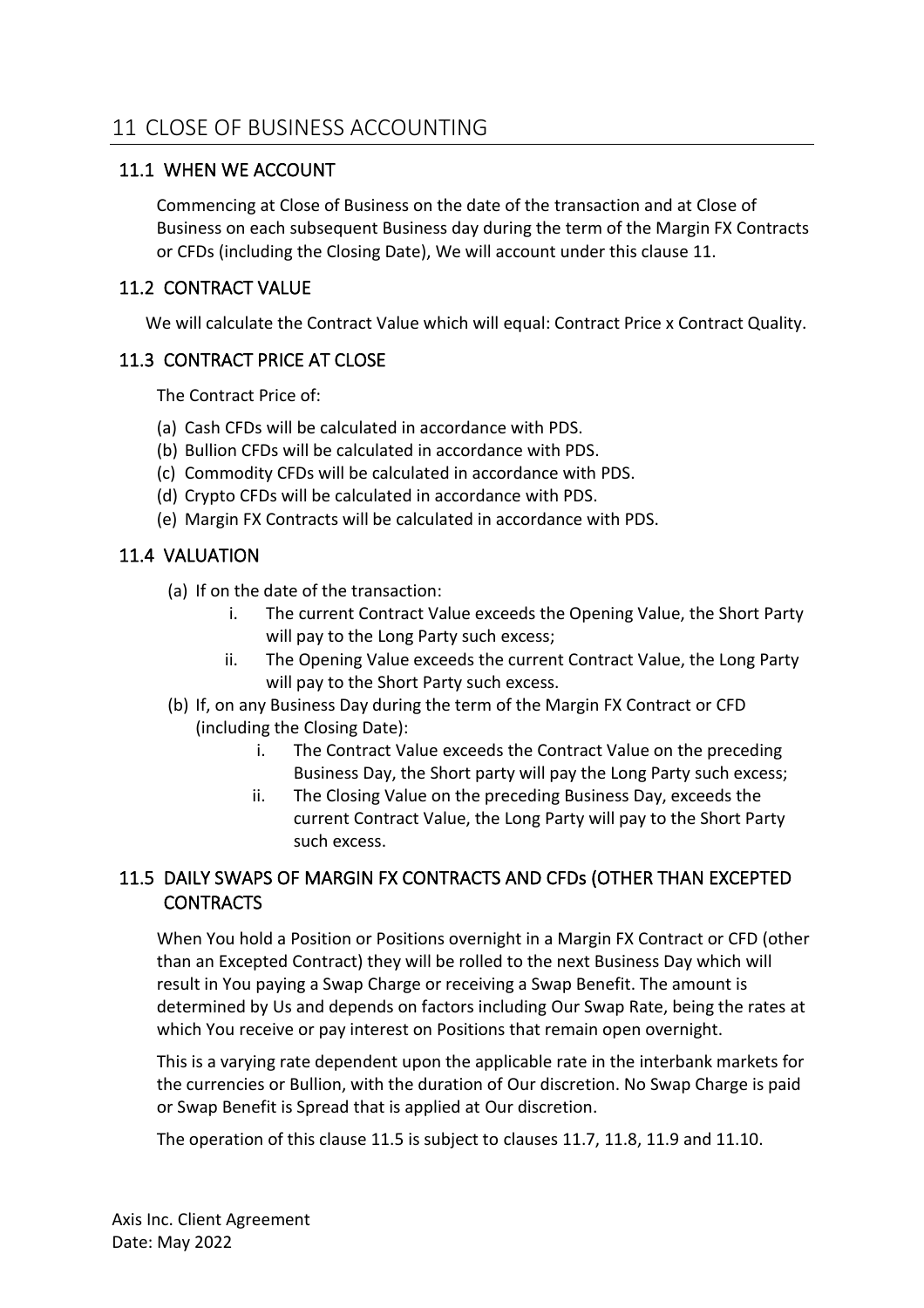## <span id="page-25-0"></span>11.6 ENTITLEMENT

- (a) If You are long on a Margin FX Contract, You may either receive a Swap Benefit or pay a Swap Charge, depending on the currency You are long, subject to clause11.7.
- (b) If You are Short on a Margin FX Contract, You may either pay a Swap Charge or receive a Swap Benefit, depending on the currency You are short on, subject to clause 11.9.

## <span id="page-25-1"></span>11.7 LONG MARGIN FX CONTRACTS

If You are long on a Margin FX Contract where the bought currency interest rates are higher than the sold currency interest rates, You will receive interest at the Swap Rate if You hold the Position overnight and do not close it before the settlement time. This is because You are holding the higher yielding currency.

On the other hand, if You are long on a Margin FX Contract where the bought currency interest rates are lower than the sold currency interest rates then You will pay interest at the Swap Rate if You hold the Position overnight and do not close it before the settlement time. This is because You are holding the lower yielding currency.

#### <span id="page-25-2"></span>11.8 LONG BULLION CFDS

If You have a long US dollar/short Bullion Position and interest rates in the USA are higher than the Bullion Swap Rate You will receive a Swap Benefit at the Bullion Swap Rate if You hold the Position overnight and do not close it before settlement time. This is because You are holding the lower yielding asset.

## <span id="page-25-3"></span>11.9 SHORT MARGIN FX CONTRACTS

If You are short on a Margin FX Contract where the sold currency interest rates are higher than the bought currency interest rates You will pay interest at the Swap Rate if You hold the Position overnight and do not close it before the settlement time. This is because You are holding the lower yielding currency. On the other hand, if You are short on a Margin FX Contract where the sold currency interest rates are lower than the bought currency interest rates then You will receive interest at the Swap Rate if You hold the Position overnight and do not close it before the settlement time. This is because You are holding the higher yielding currency.

## <span id="page-25-4"></span>11.10 SHORT BULLION CFDS

If You have a short US dollar/long Bullion Position and interest rates in the USA are higher than the Bullion Swap Rate You will pay a Swap Charge at the relevant Swap Rate if You hold the Position overnight and do not close it before settlement time. This is because You are holding the higher yielding asset.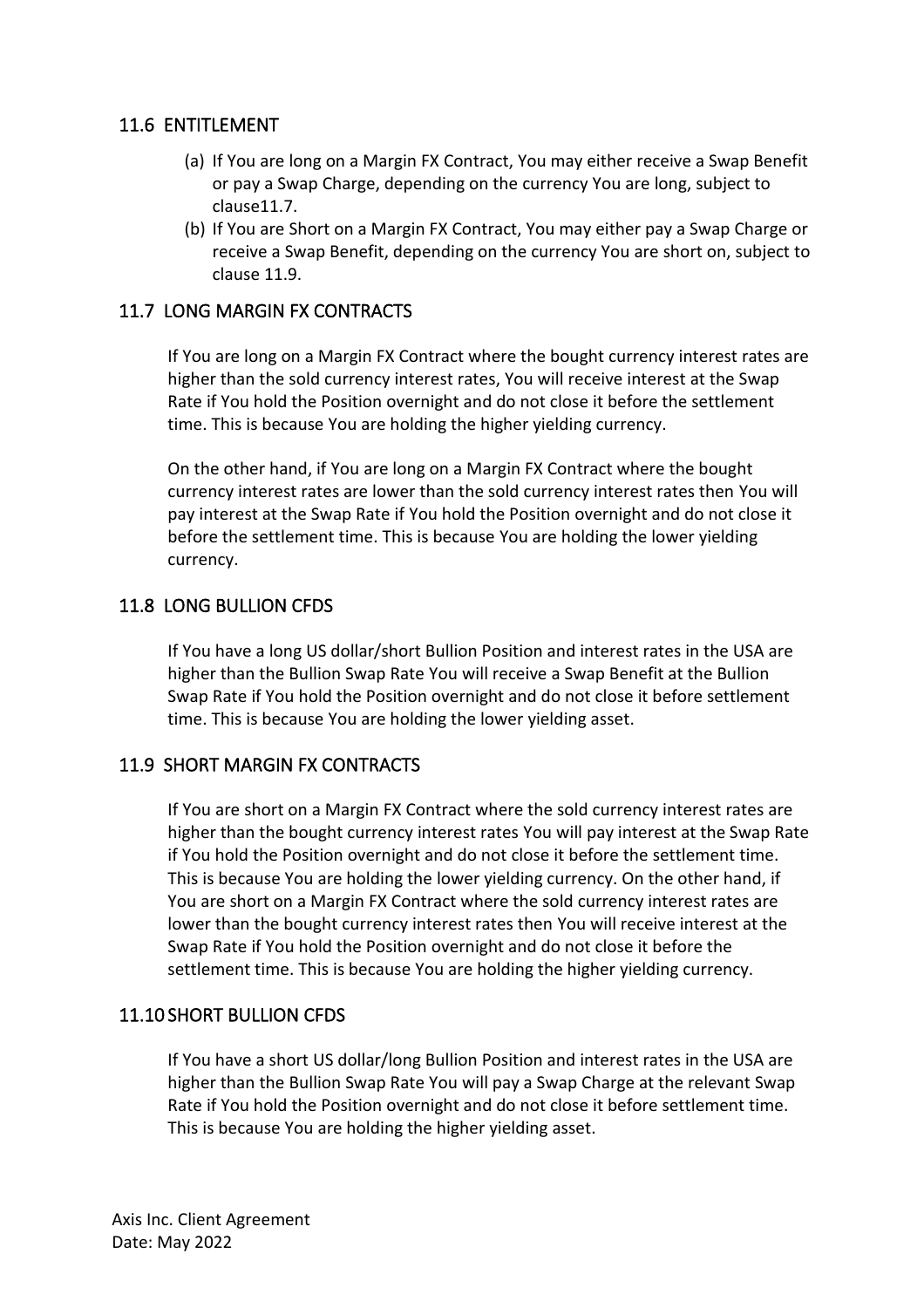#### <span id="page-26-0"></span>**11.11REVALUATION OF POSITIONS AFFECTED BY LIMITED HOURS TRADING**

You acknowledge and agree that the application of Limited Hours Trading under this Agreement has the result that open Positions will be marked after close of trading on the primary exchange and Your Margin Requirement will vary accordingly.

#### <span id="page-26-1"></span>11.12 WHEN WE MAKE ACCOUNTING PAYMENTS

Any payments due under this clause 11 will, subject to claus[e 16](#page-35-2) (Set-off) of this Agreement, be made by Us adjusting the Account with effect immediately after Close of Business on the relevant Business Day.

# <span id="page-26-2"></span>12 STOP LOSS ORDERS AND LIMIT ORDERS

#### <span id="page-26-3"></span>12.1 AVAILABILITY OF ORDERS

Stop Loss Orders and Limit Order are only available on selected instruments. We may refuse to accept any Stop Loss Orders or Limit Orders on any trade. Such orders as We do accept may be placed or (save in the case of a Stop Loss Order which We impose (see clause 12.4) cancelled at any time during the trading hours of the exchange on which the Underlying Instrument is traded.

#### <span id="page-26-4"></span>12.2 MARGIN REQUIREMENTS TO FILL ORDERS

An order which involves an instruction to Us to open a trade above a certain price will not ordinarily be filled unless at the time when the price reaches the relevant limit Your Account contains sufficient trading resources to cover the initial Margin for the trade which is to be opened.

We may, however, at Our discretion proceed to fill such an order notwithstanding that Your account has insufficient trading resources to cover the initial Margin for the trade which is to be opened. In such circumstances We reserve the right at any time after the opening of the trade to require You to deposit cash in the amount of the required initial Margin for that trade. Any such further cash deposits will be payable as Margin in accordance with the provisions of clause [8](#page-18-0) (Margin). A failure to make payment in the time and manner required will be an Event of Default. We reserve the right to refuse to open a trade in accordance with a Limit Order if:

- (a) There has been an Event of Default; and
- (b) In any other circumstances where We would be entitled to close the trade if it had already been opened.

#### <span id="page-26-5"></span>12.3 LIABILITY OF LOSSES ARISING FROM ORDERS

You will remain liable for any losses in Your Account which may be realised as the result of the filling of an order, regardless of the trading resources available on Your account at the time the order was filled.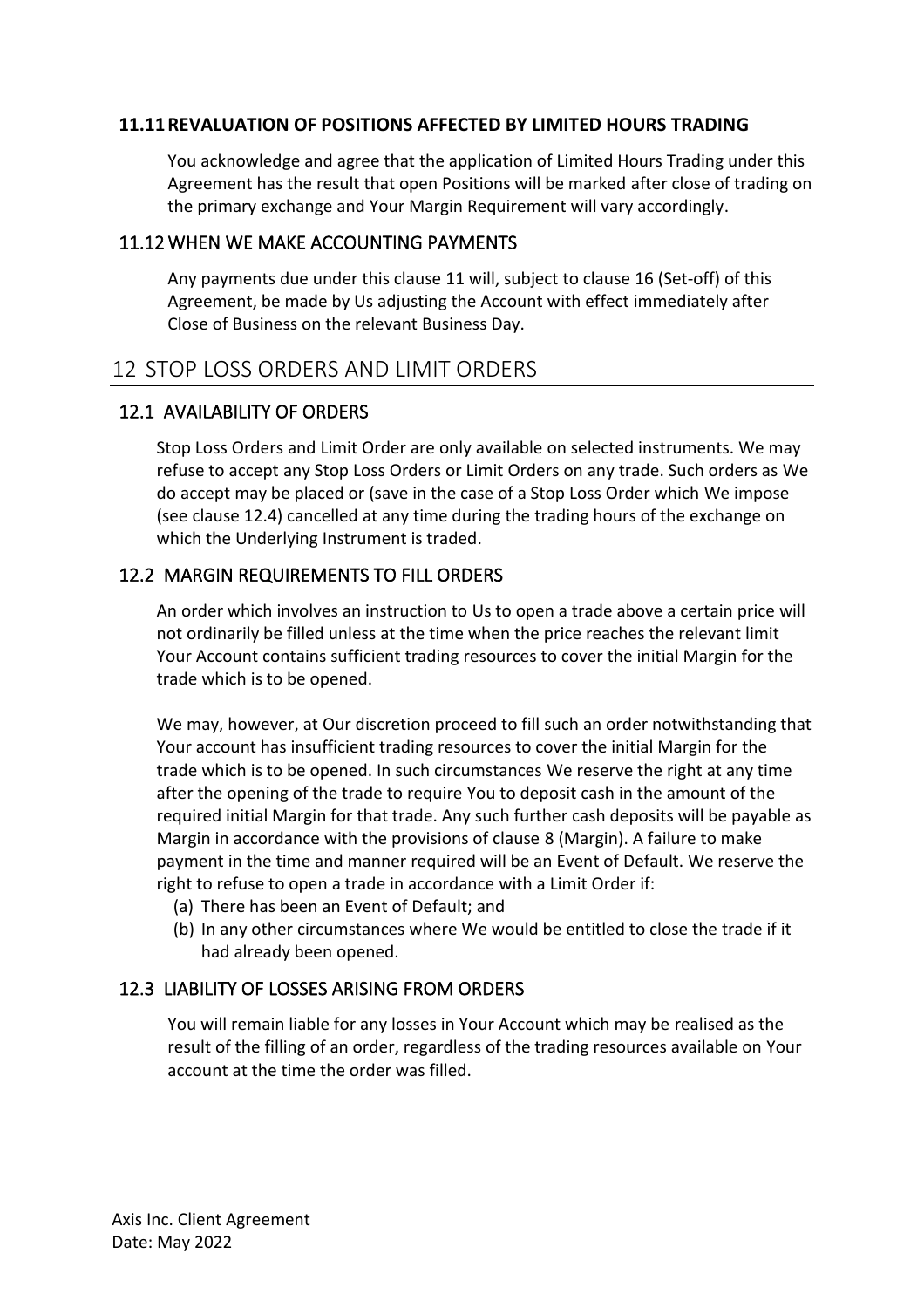## <span id="page-27-0"></span>12.4 OUR RIGHT TO IMPOSE A STOP LOSS ORDER

We may impose a Stop Loss order on any of Your open trades where We believe such action is necessary or desirable to limit the losses on any of Your Positions including, without limitation, where:

- (a) We have any reason to think that You will not pay Us any money that is or may become due to Us;
- (b) You make any statement to Us which We have reason to believe is or may not be true;
- (c) You fail to do anything that You have undertaken to Us that You will do;

## <span id="page-27-1"></span>12.5 INFORMING YOU OF ORDERS WE IMPOSE

We will as soon as is reasonably practicable after imposing a Stop Loss Order attempt to inform You of it by telephoning You on the number or numbers that You leave with Us and:

- (a) Informing You personally of the Stop Loss order, or if this is not possible, by;
- (b) Leaving You a message if, and only if, there is an automated message-taking facility or person who offers to take such a message for You. If a message is left, it will be deemed to have reached You whether or not it in fact has done so. We will also send written notification to You by post and/or email at the addresses You have provided to Us. We are under no obligation to take any other steps to inform You of the stop loss order and a failure for any reason to inform You of the imposition of a Stop Loss order will not affect the validity and enforceability of that Stop Loss Order.

# <span id="page-27-2"></span>13 ACKNOWLEDGEMENTS

# <span id="page-27-3"></span>13.1 YOU ACKNOWLEDGE AND AGREE THAT:

- (a) **Independence**: We operate independently of any Introducing Broker who is not an authorised representative or related body corporate of Ours or any other third-party vendors that You may interact with in relation to a Position under this Agreement. You understand that any agreement between Us and an Introducing Broker does not establish a joint venture or partnership and any such Introducing Broker is not an agent or employee of Ours. You also acknowledge that We may no warranty as to an Introducing Broker's or a third party's regulatory status, compliance with the Applicable Laws or the quality of service they provide to You in relation to the Products entered into under this Agreement.
- (b) **Spread**: We may remunerate an Introducing Broker by introducing You to Us and such remuneration may be on a per-trade basis or other basis. Such remuneration to the Introducing Broker may require You to make an additional payment above and beyond the ordinary spread generally provided by Us. This payment could take the form of wider spreads, commissions, fees or other charges. We will provide You with information as to the precise nature of such remuneration upon request; and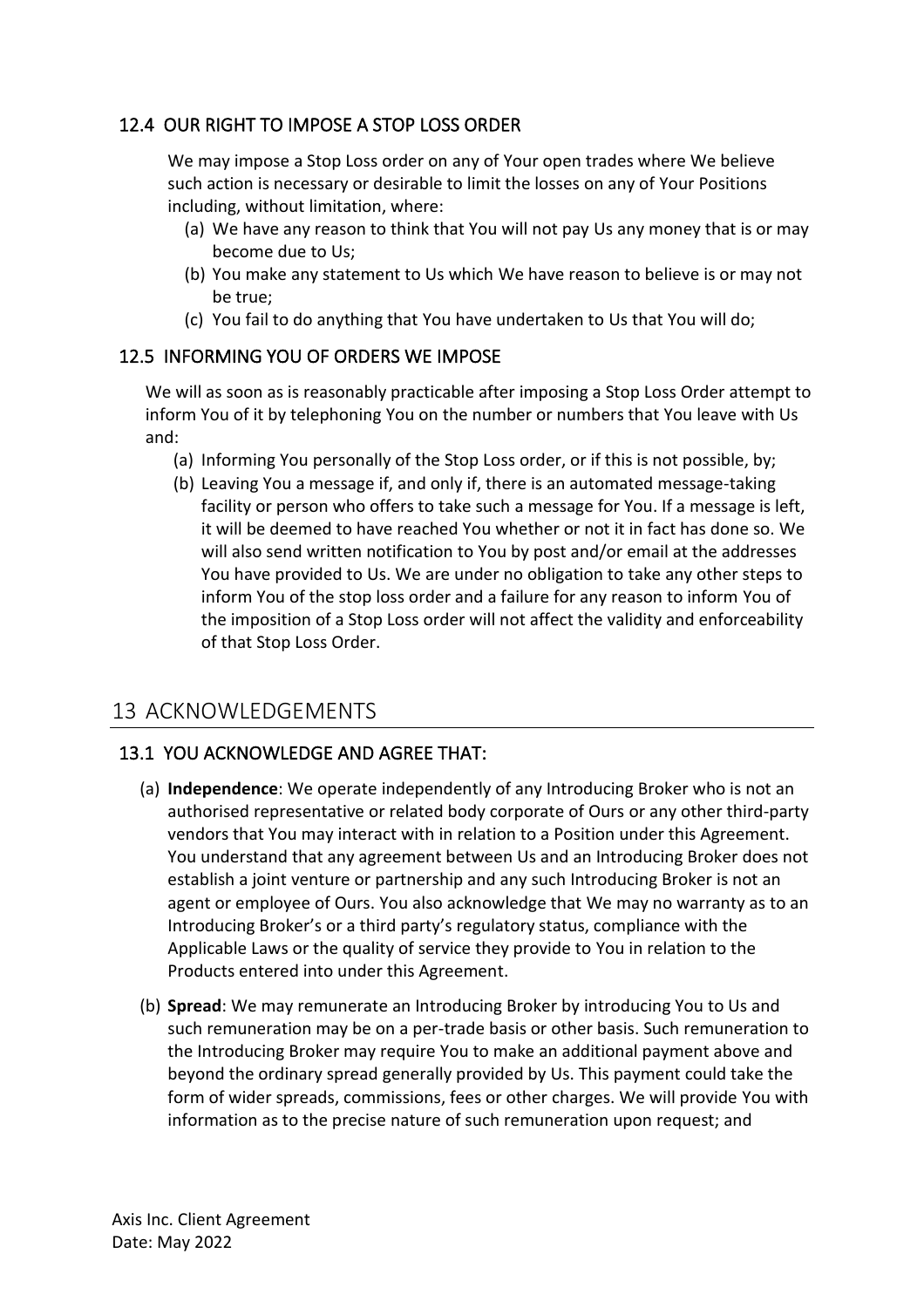(c) **Acting as principal**: in Our dealings with You, We will act as a principal counterparty to all of Your Positions. Unless We agree otherwise in writing, You will also deal with Us as principal, and not as an agent or representative of another person.

# <span id="page-28-0"></span>14 REPRESENTATIONS, WARRANTIES AND UNDERTAKINGS

## <span id="page-28-1"></span>14.1 YOUR WARRANTIES

You represent, warrant and undertake to Us, at the time of entering into this Agreement and each time You provide instructions through the Trading Platform or to Us directly that You:

- (a) **Existence:** (if not an individual) are duly established and validly existing under the laws of the place of establishment;
- (b) **Power:** have the legal capacity and, if not an individual, have the full corporate power and authority to enter into, and perform and complete the obligations under this Agreement and the transactions contemplated by it; and
- (c) **Authorisations:** where applicable, have obtained all necessary consents and have the authority to enter into this Agreement and the transactions contemplated by it;
- **(d) Binding:** this Agreement constitutes valid, legal and binding obligations of the party, enforceable against You accordance with its terms;
- **(e) Compliance with laws:** You are complying with all laws which You are subject;
- (f) **No litigation:** no litigation, arbitration, mediation, conciliation or administrative proceedings are taking place, pending, or to Your knowledge after due enquiry, threatened which, if adversely decided, could have a material adverse effect on You;
- **(g) Solvency:** You are able to pay Your debts as and when they fall due and are not otherwise insolvent or presumed to be insolvent under any law;
- (h) **Accuracy of information:** at all times the information provided by You to Us **in**  connection with this Agreement, whether in the Application Form or otherwise, will be complete, true, accurate and not misleading (including by omission);
- **(i) Disclosure of relevant information:** You have disclosed to Us all information that We require to assess the risks We assume by entering into this Agreement with You;
- **(j) No contravention:** neither Your execution of this Agreement not Your carrying out of the transactions under this Agreement contemplates, does or will:
	- i. Contravene any law which You or any of Your property is subject or any order of any Government Agency that is binding on You or any of Your property;
	- ii. Contravene any Authorisation;
	- iii. Contravene any agreement binding on You or any of Your property; or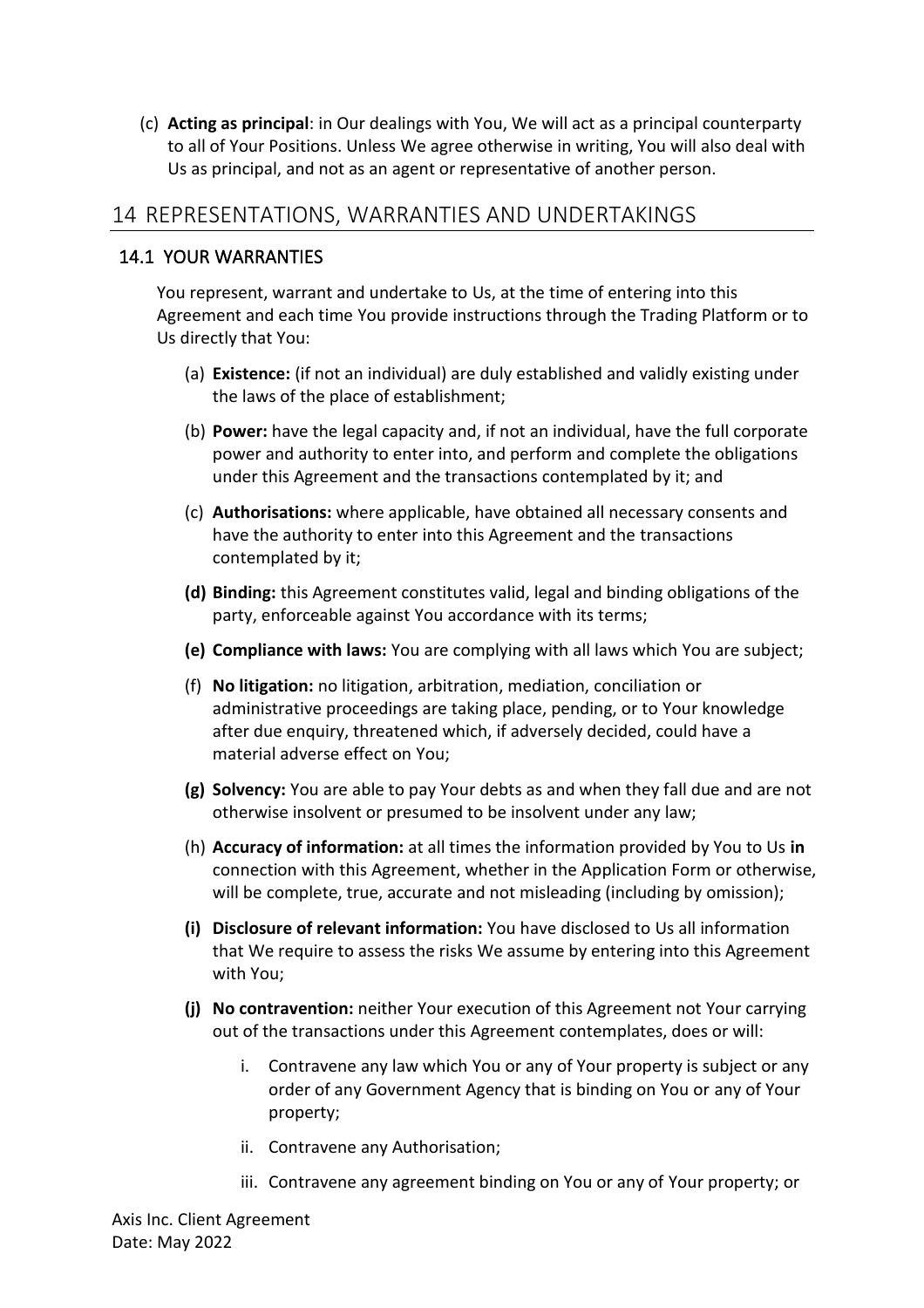- iv. Contravene Your constitution or the powers or duties of Your directors;
- **(k) Payment:** You will pay any amount due and payable by You under this Agreement when it is due;

#### **(l) AML/CTF Legislation:**

You acknowledge that by entering into this Agreement, We may require further information from You from time to time to comply with Our obligations under the Anti-Money Laundering and Terrorism Financing laws and regulations (**AML/CTF Laws**). By entering into this Agreement, opening an Account and transacting with Us, You undertake to promptly provide Us with all additional information and assistance that We may reasonably require to comply with the AML/CTF Laws.

You also warrant that:

- i. You are not aware and have no reason to suspect that:
	- a. The monies used to fund Your transactions have been or will be derived from or related to any money laundering, terrorism financing or other illegal activities whether prohibited under Applicable Laws, international law or convention or by agreement; or
	- b. The proceeds of Your investment will be used to finance any illegal activities; and
	- c. Neither You nor Your directors (if applicable) are politically exposed persons or organisations (as defined in the AML/CTF Laws)

#### <span id="page-29-0"></span>14.2 TRUSTEE OF A TRUST

Where You are the trustee of a trust, settlement or fund (the **Trust**), You further represent, warrant and undertake to Us at the time of entering into this Agreement and each time You provide instructions to Us:

- (a) **Status of the Trust**: The Trust is validly constituted and has not terminated, nor has the date or any event occurred for the vesting of the assets of the Trust. You will notify Us immediately in writing if the Trust is determined or ceases to exist;
- (b) **Status as trustee:** You are the sole trustee or trustees of the Trust and You have been validly appointed. You have not given any notice of resignation and no action has been taken to remove You or to appoint an additional trustee of the Trust. You will notify Us immediately in writing if You cease for any reason to be the trustee of the Trust;
- (c) **Trust power:** You have power under the instrument that constitutes the Trust (**Trust Deed**) to: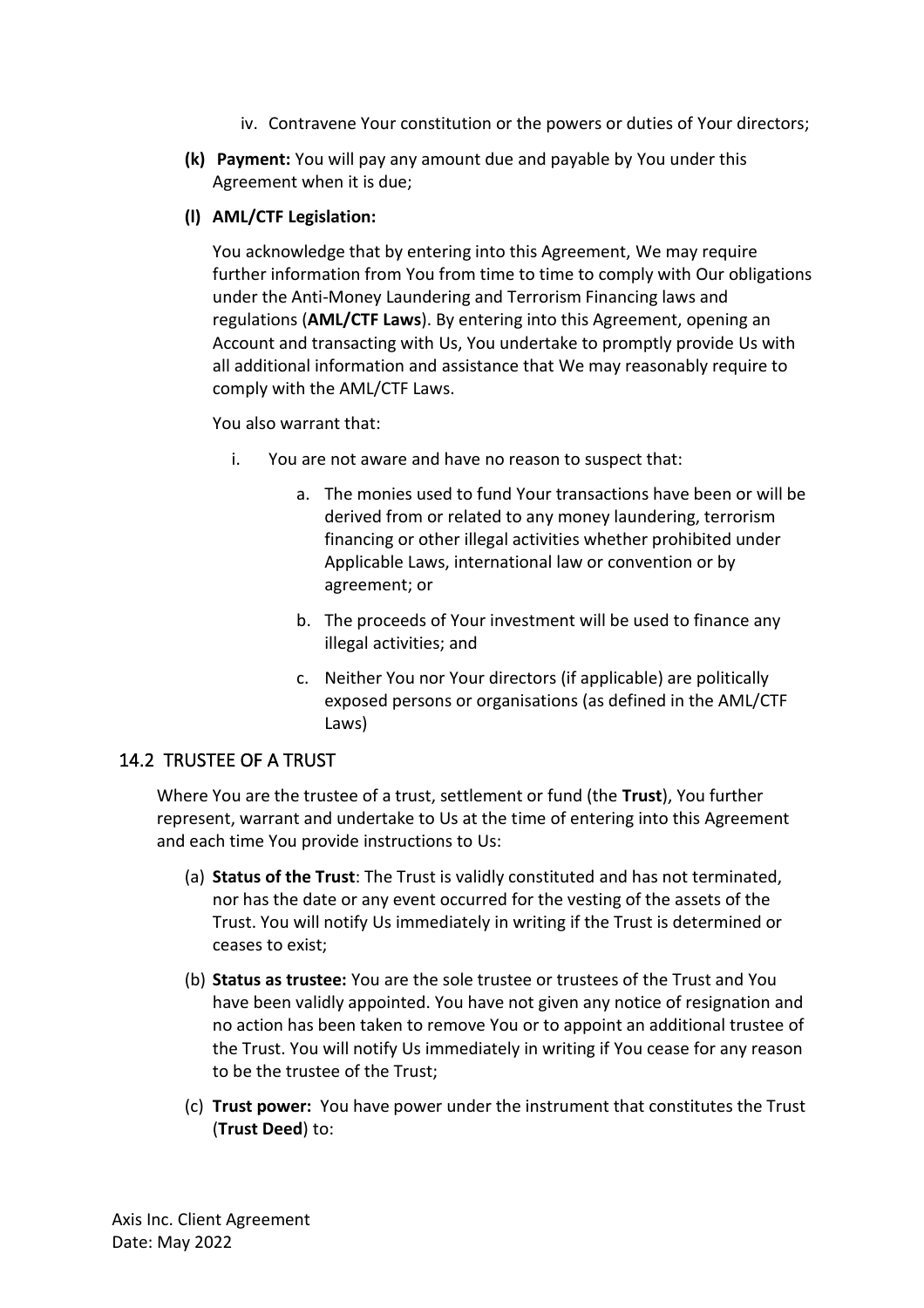- i. Own the Trust assets and carry on the business of the Trust as it is now being conducted; and
- ii. Enter into this Agreement and to perform Your obligations under this Agreement. You will ensure that Your powers under the Trust Deed are not revoked or modified;
- **(d) Trust authority:** all action has been taken that is necessary or desirable under the Trust Deed or at law to:
	- i. Authorise Your entry into the Agreement and to perform Your obligations under this Agreement;
	- ii. Ensure that this Agreement is binding on You as trustee of the Trust; and
	- iii. Enable You to properly carry on the business of the Trust;
- (e) **No amendment**: the Trust Deed has not been amended;
- (f) **Benefit of beneficiaries:** You are entering into this Agreement as part of the proper administration of the Trust for the commercial benefit of the Trust and for the benefit of the beneficiaries of the Trust;
- **(g) Right of indemnity:** 
	- i. You have the right to be indemnified out of the Trust assets in relation to any liability arising under or in connection with the proper performance of Your rights and obligations under this Agreement; and
	- ii. The Trust assets are sufficient to satisfy that right in full;
	- iii. You have not released or disposed of Your equitable lien over the Trust assets;
- (h) **Right of beneficiaries:** the rights of the beneficiaries to and their interest in the Trust assets are subject to:
	- i. Our rights and interests in the Trust assets under this Agreement; and
	- ii. Any rights and interests that You hold in the Trust assets to which Our rights may be subrogated;
- (i) **Priority against beneficiaries:** this Agreement has priority over the interests of the beneficiaries of the Trust;
- (j) **Terms of Trust:** You have disclosed to Us the full particulars of the Trust and any other trust or fiduciary relationship affecting the Trust assets and have given Us a complete and up-to date copy of the Trust Deed;
- (k) **Compliance:** You will company with all Your obligations as trustee of the Trust, whether under the terms of the Trust Deed or otherwise;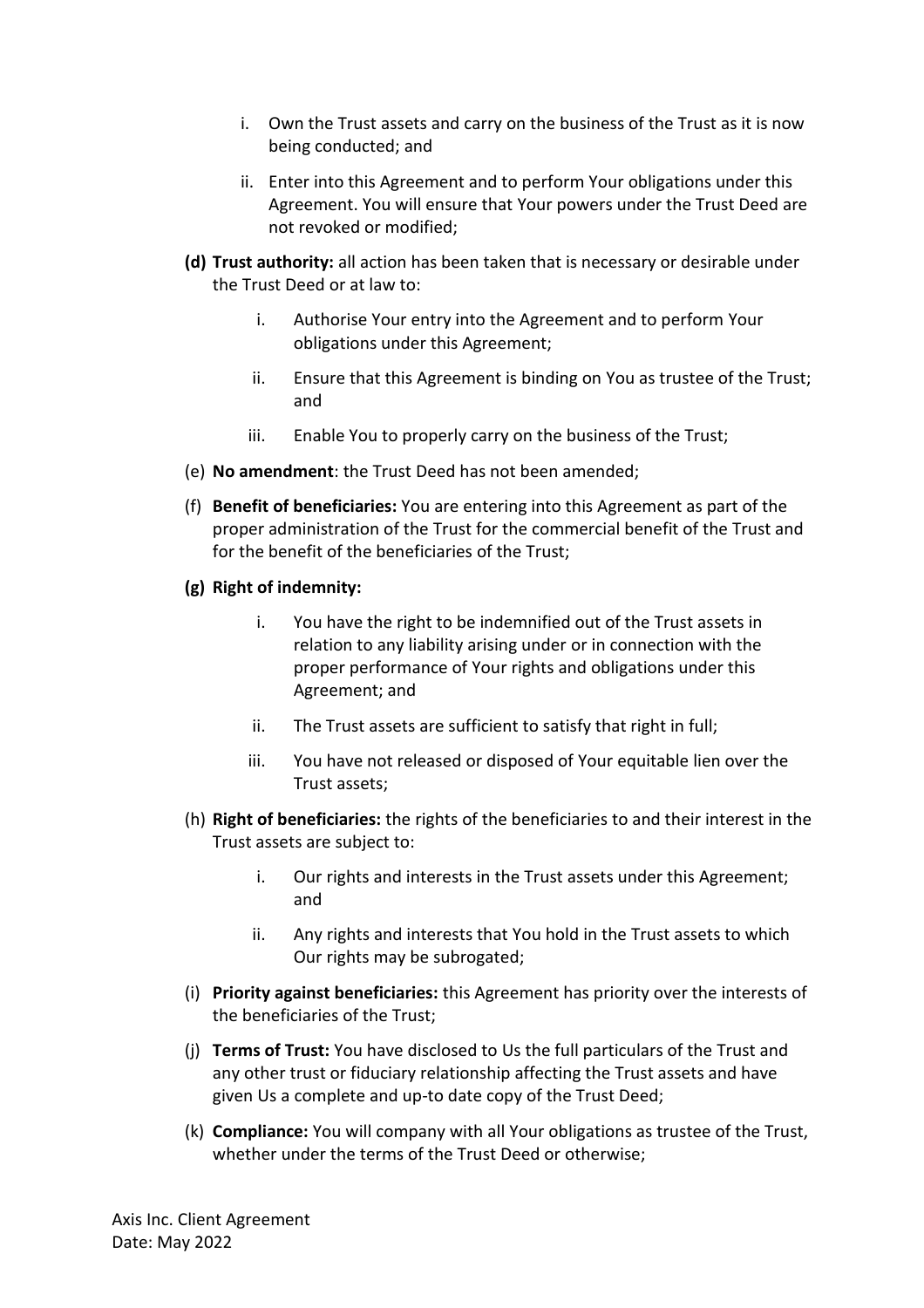- (l) **No breach:** You are not in breach of any of Your obligations as trustee of the Trust, whether under the terms of the Trust Deed or otherwise;
- (m)**No termination:** no action has been taken nor is there any proposal or requirement to wind up, terminate, reconstitute or resettle the Trust, and that no date or event for the vesting of the Trust is contemplated to occur before the final vesting date for distribution specified in the Trust Deed;
- (n) **No other business:** You will not act as trustee of any other trust or fund, or carry on any business except as trustee of the Trust, without Our consent;
- (o) **No distribution of capital or income**: You will not make any distribution of any income or capital or assets of the Trust that results in there being insufficient assets of the Trust to meet any of Your liabilities under this Agreement;
- (p) **Right of indemnity**: You will not release, dispose of or otherwise prejudice Your:
	- i. Rights of indemnity against the Trust assets; or
	- ii. Equitable lien over the Trust assets,

And at Our request, must exercise those rights that lien and facilitate the subrogation of Our rights to them;

- (q) **Other information**: You will promptly and within five (5) Business Days provide any information relating to the financial condition, business, assets and affairs of the Trust that We reasonably request. As at the date of this Agreement, or, if given later, when given, You represent and warrant that:
	- i. The other information and reports (if any) relating to the Trust that You have given to Us in connection with this Agreement are true and accurate in all material respects and not misleading in any material respect (including by omission); and
	- ii. Any forecasts, projections and opinions in that other information and reports are fair and reasonable (and were made or formed on the basis of recent historical information and reasonable assumptions after inquiry and consideration).

#### <span id="page-31-0"></span>14.3 NOTIFICATION OF CHANGES

You undertake that through the term of this Agreement You will promptly notify Us of:

- (a) Any changes to the details supplied by You in Your Application Form; and
- (b) Any change to Your officeholders, share structure or control and any material or anticipated change in Your financial circumstances.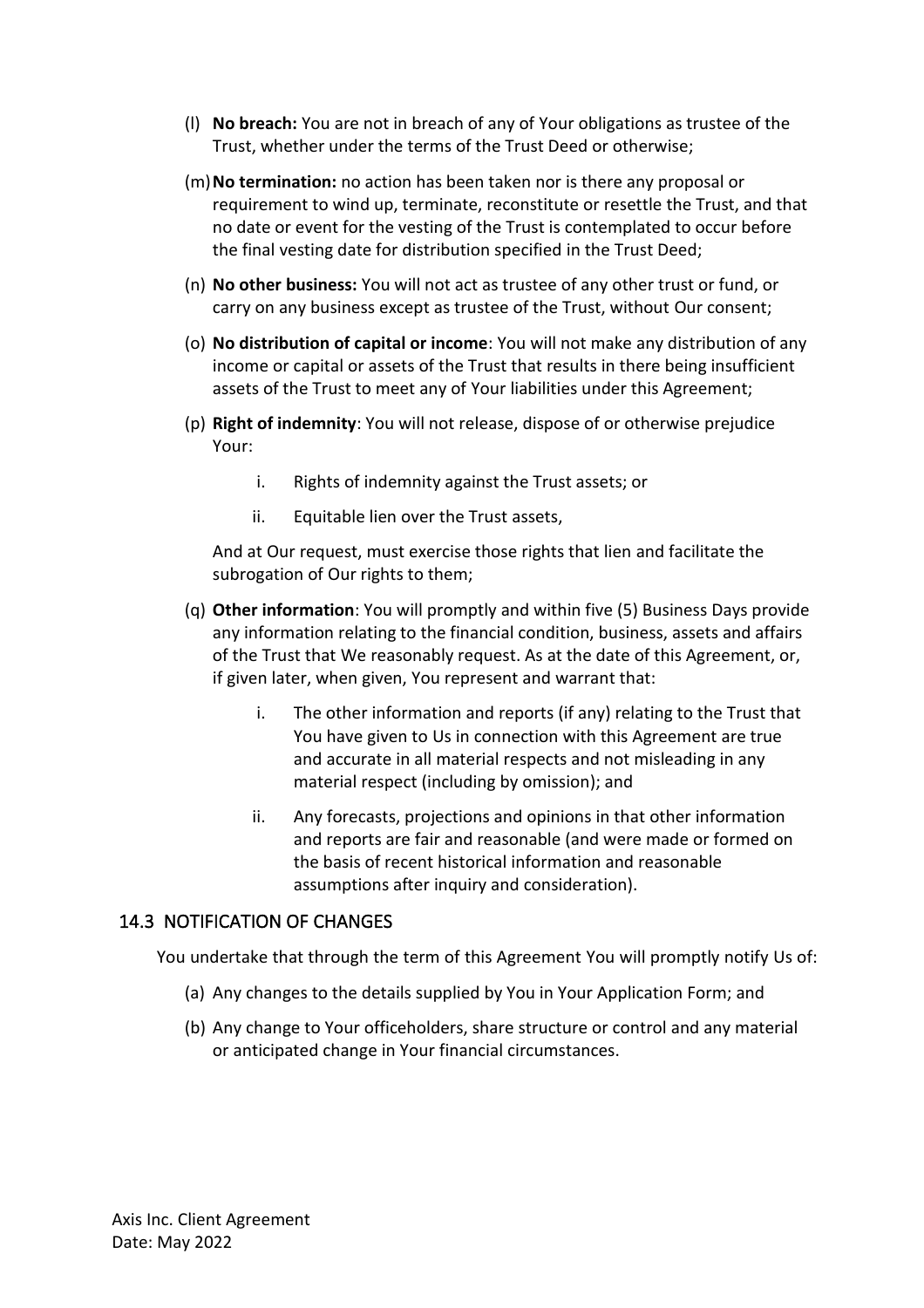#### <span id="page-32-1"></span><span id="page-32-0"></span>15.1 EVENTS OF DEFAULT

The following constitute Events of Default, which upon their occurrence give Us the right to take action in accordance with clause [15.2:](#page-33-0)

- (a) An Insolvency Event occurs in relation to You;
- (b) You are an individual and You die or become of unsound mind;
- (c) You fail to provide any Margin or other sum due under this Agreement in respect of any Position, or the Margin held by Us in respect of Your Positions falls below Our Margin Requirements;
- (d) You are in breach of any representation, warranty, undertaking or material term of this Agreement and/or any information provided to Us in connection with this Agreement is or has become untrue or misleading;
- (e) You knowingly take advantage of an incorrect price when dealing with Us and a reasonable person in Your position would have known the price offered was incorrect or We consider that You have, or have attempted to, manipulate the Trading Platform or any other system of ours in any way;
- (f) You have not paid any fees, charges or any other payments due to Us under this Agreement;
- (g) We reasonably believe it is prudent for Us to take any or all of the actions described in clause [15.2](#page-33-0) below, in light of any relevant legal or regulatory requirement applicable either to You or Us;
- (h) We reasonably consider it necessary for the protection of Our rights under this Agreement;
- (i) We reasonably consider that You may be in breach of have failed to comply with any Applicable Law;
- (j) We are so requested by any relevant government body, regulatory body or other authority;
- (k) Any Dispute occurs, or litigation is commenced and, in view of the subject matter of or any issues in dispute in relation to that litigation, We reasonably decide that We cannot continue to deal with You while the litigation is pending;
- (l) Where We have not received, within ten (10) days of a written request, all information which We have requested in connection with this Agreement;
- (m)Where We believe on reasonable grounds that You are unable to manage the risks that arise from Your Positions;
- (n) Any restrictions on Your Position size is, or is likely to be, exceeded;
- (o) Where You are a trustee of a Trust, and without Our consent, You cease to be sole trustee of the Trust or any step is taken to: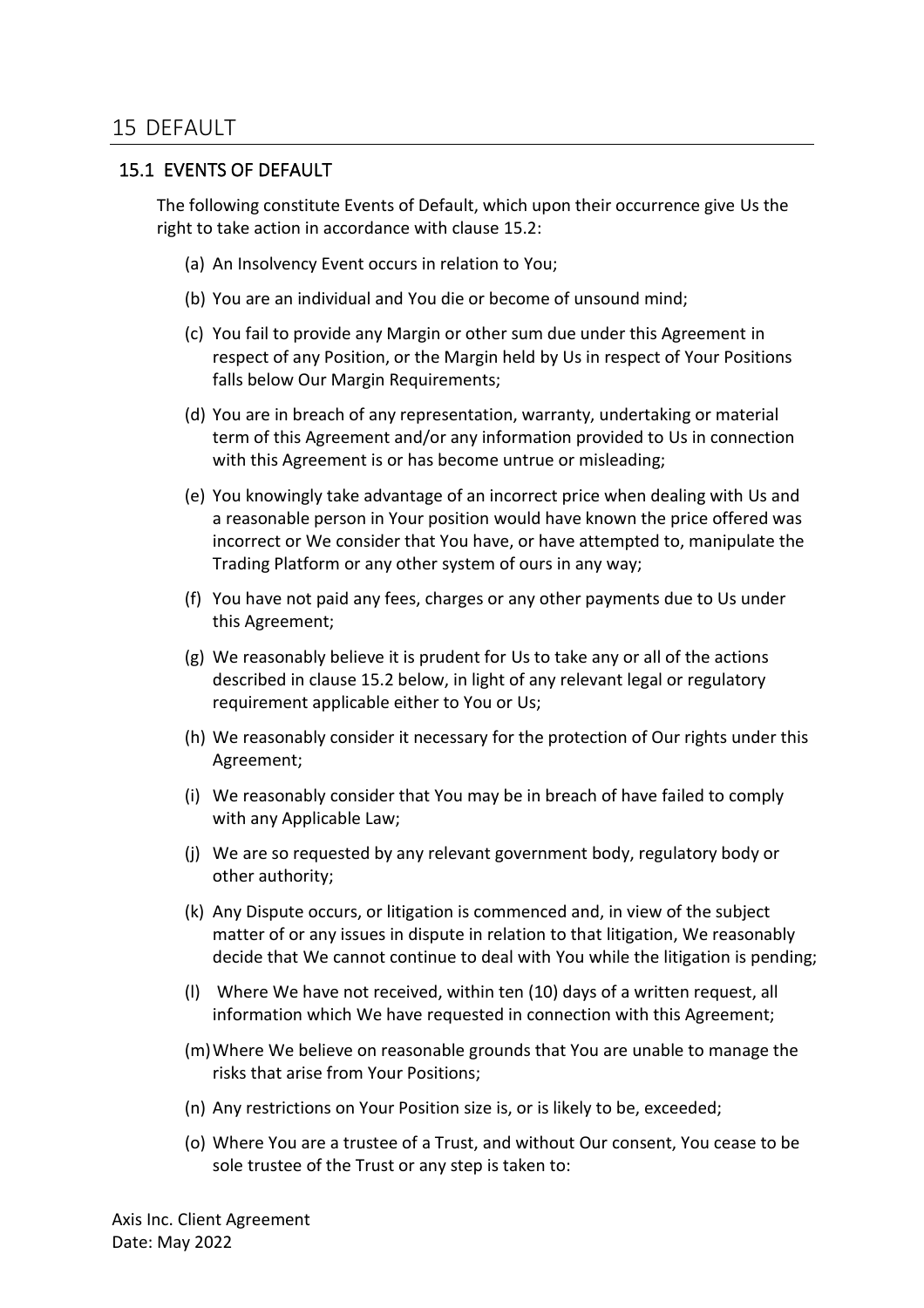- a. Remove You as a trustee or to appoint a substitute or additional trustee; or
- b. Bring any part of the Trust assets under the control of any court; or
- c. Any of the following were to occur where You are trustee of a trust:
	- i. Any application or court order is made in any court for:
		- 1. Accounts to be taken in respect of the Trust; or
		- 2. Any property of the Trust is to be brought into court or administered by the court under its control;
	- ii. The beneficiaries of the Trust resolve to wind up the Trust;
	- iii. You are required to wind up the Trust under the Trust Deed or applicable law; or
	- iv. The winding up of the Trust commences for any other reason;
- (p) Where You are trustee of a Trust, the Trust is held or conceded by You not to have been properly constituted;
- (q) Where You are trustee of a Trust, You cease to be authorised under the Trust Deed or at law to own the Trust assets in Your name or to perform Your obligations under this Agreement; or
- (r) Where You are trustee of a Trust, You breach any of Your obligations as trustee of the Trust.

#### <span id="page-33-0"></span>15.2 CONSEQUENCES OF DEFAULT

If an event of Default occurs, We may take any or all of the following actions:

- (a) Immediately require payment of any amount You owe to Us, including Margin;
- (b) Terminate this Agreement;
- (c) Close or limit the size of all or any of Your open Positions or the number of Positions You have with Us;
- (d) Refuse orders to establish new Positions;
- (e) Cancel existing Positions;
- (f) Convert any ledger balances to the Base Currency of Your Account;
- (g) Exercise Our rights under this clause 15 and clause [16](#page-35-2) (Set-off) below;
- (h) Change the Margin level at which We may close Your Account;
- (i) Impose new Margin requirements on Your Account;
- (j) Limit or withdraw the credit on Your Account;
- (k) Call on any guarantee in respect to Your obligations;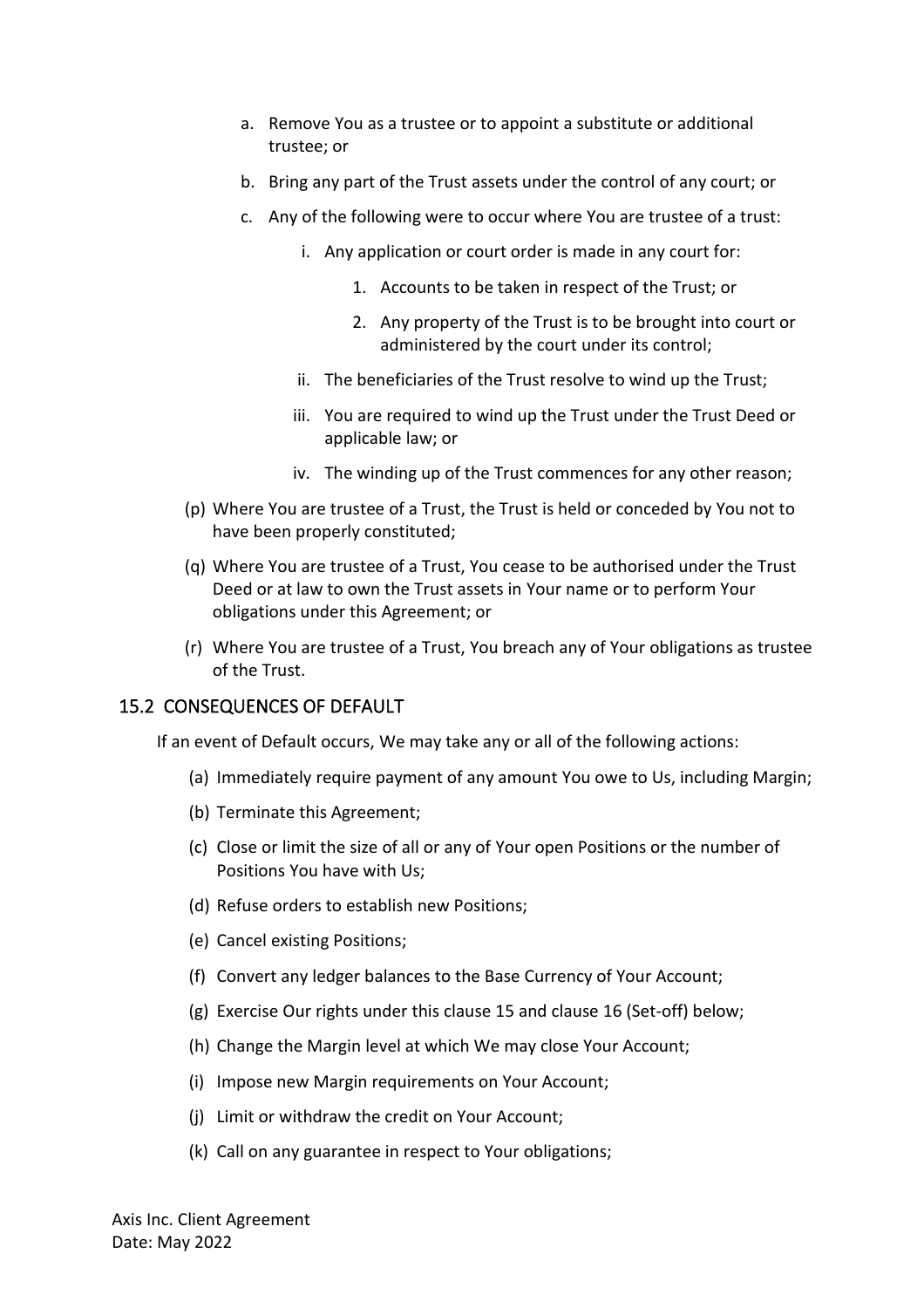- (l) Suspend Your Account and refuse to exercise any trades;
- (m)Require you to immediately close out and settle the Margin FX Contract or CFD in such a manner as we request;
- (n) Combine, close or consolidate any of the Accounts and offset any amounts owed to, or by Us, in such manner as We may in Our absolute discretion determine;
- (o) Enter into any transaction at such rates and times as We may determine in order to meet or hedge any obligation You may have incurred under a new Position; or
- (p) Retain any amount owed to Us by You against any contingent liability of Yours to Us, so long as the contingency exists.

#### <span id="page-34-0"></span>15.3 ADDITIONAL SUSPENSION AND CLOSING RIGHTS

We may also close your Account on fourteen (14) days' notice in the circumstances set out below. If we rely on our rights under this clause, Your Account will be suspended during the fourteen (14) day notice period and you will not be able to place trades other than those to close existing open Positions. If you have not closed all the open Positions within the fourteen (14) days' notice period, we may take any action referred to in clause 15.2.

The relevant circumstances are:

- (a) Any litigation is commenced involving both of Us in an adversarial position to each other and, in view of the subject matter or any issues in dispute in relation to that litigation, We reasonably decide that We cannot continue to provide Our Services to You while the litigation is pending;
- (b) Where you have persistently acted in an abusive manner toward our staff (for example by displaying what we consider to be serious discourtesy or the use of offensive or insulting language); or
- (c) Where We believe on reasonable grounds that You are unable to manage the risks that arise from Your trades.

#### <span id="page-34-1"></span>15.4 OUR RIGHTS TO CLOSE OR VOID

Without limiting our right to take action under clause 15.2 and 15.3, We may also close or void individual open Positions and/or cancel any order where:

- (a) We are in a dispute with You in respect of an open Position. In this case, We can close all or part of the open Position in order to minimise the amount in the dispute; and/or
- (b) There is as material breach of this Agreement in relation to the open Position.

## <span id="page-34-2"></span>15.5 OUR RIGHT TO SUSPEND ACCOUNT

Without limiting Our right to take action under clauses 15.2, 15.3 and 15.4, We may, in Our discretion, suspend Your Account pending investigation for any reason. Whilst Your Account is suspended, You will be able to close Your open Positions, but you will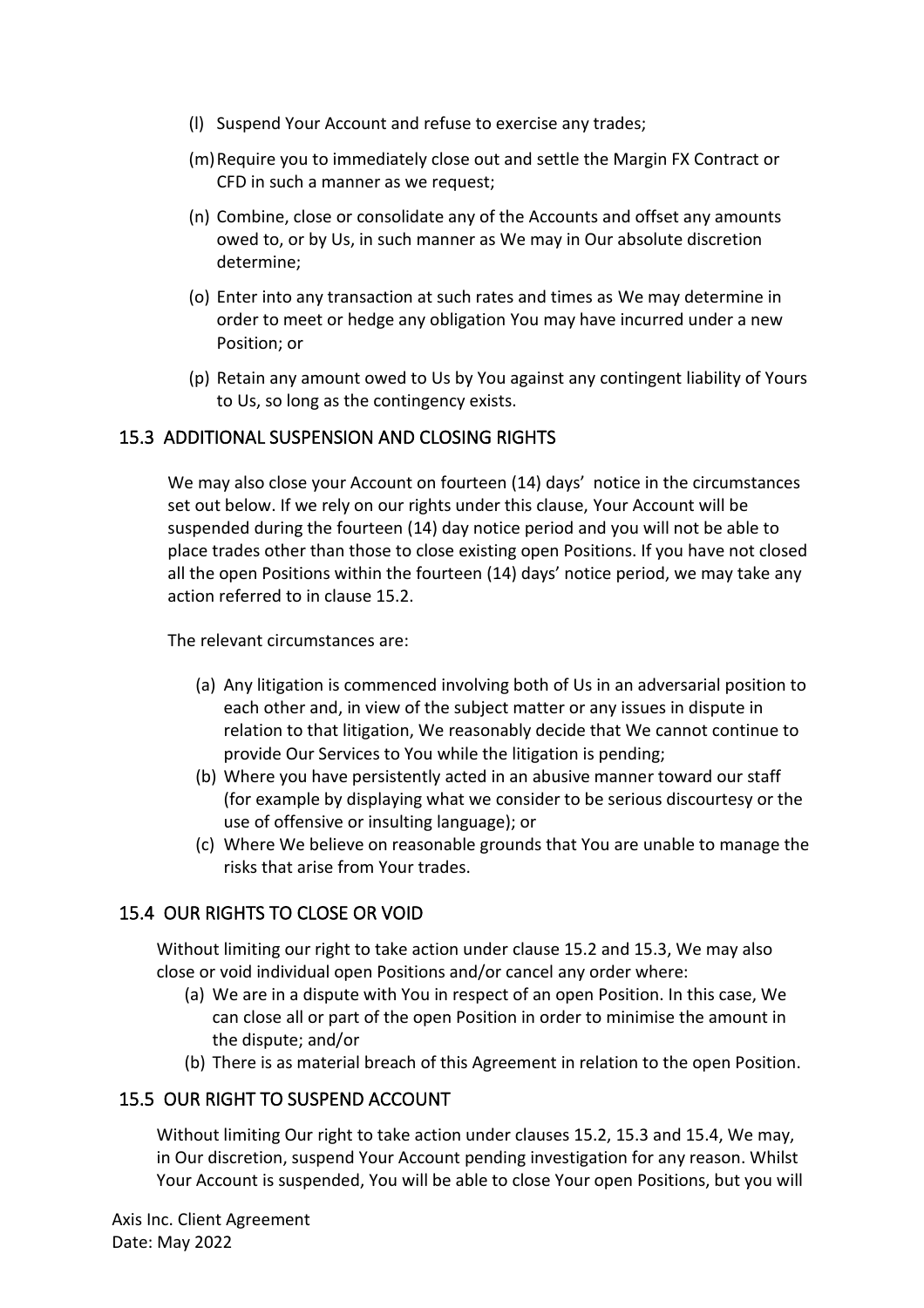not be able to place new trades. Circumstances in which we may choose to exercise this right include, but are not limited to the following:

- (a) When we have reasonable grounds for believing that an Event of Default has occurred or may occur but believe it is reasonably necessary to investigate circumstances with a view to confirming this;
- (b) When We have reasonable grounds for believe that You do not have a sufficient understanding of the trade which You are placing or the risks involved;
- (c) When We have not received within ten (10) days of a written request, all information which We believe that We require in connection with this Agreement; or
- (d) We have reason to believe that there has been a breach in Your Account share or that that there has been a threat to Your Account share.

## <span id="page-35-0"></span>15.6 CONCLUDE INVESTIGATIONS

If we have suspended your Account pending investigation, we will use reasonable endeavours to conclude our investigation within five (5) Business Days. When we conclude our investigation we will inform you whether trading on your Account may resume or whether we will seek to take further action pursuant to this Agreement.

#### <span id="page-35-1"></span>15.7 EXERCISE OF RIGHTS

We may exercise our rights to close open Positions under this clause 15 at any time after the relevant event has occurred and will do so on the basis of the next available price for the affected open Position, as determined under clause [10.](#page-20-5)

# <span id="page-35-2"></span>16 SET OFF

- (a) This Agreement and all Positions under it form part of a singular agreement between Us and You.
- (b) In the circumstances an Event of Default occurs, We shall:
	- i. Calculate a final Contract Value in respect of all Positions;
	- ii. Calculate all amounts owing to Us by You under this Agreement or otherwise (including any costs arising from the Event of Default) to form a singular net sum;
	- iii. If a relevant amount in clause  $16(b)$ i or  $16(b)$ ii above are denominated in a currency other than the Account Currency, then We shall determine the amount in US Dollars that would be required to purchase the equivalent amount of the other currency on the date of the calculation at a rate We determine, at Our absolute discretion;
	- iv. As soon as reasonably practicable, following Our determination of the above amounts, We shall aggregate all such amounts and set-off the total of all amounts due from Us to You against the total of all amounts (the **Net Termination Amount**) is payable by the relevant party having a net payment obligation; and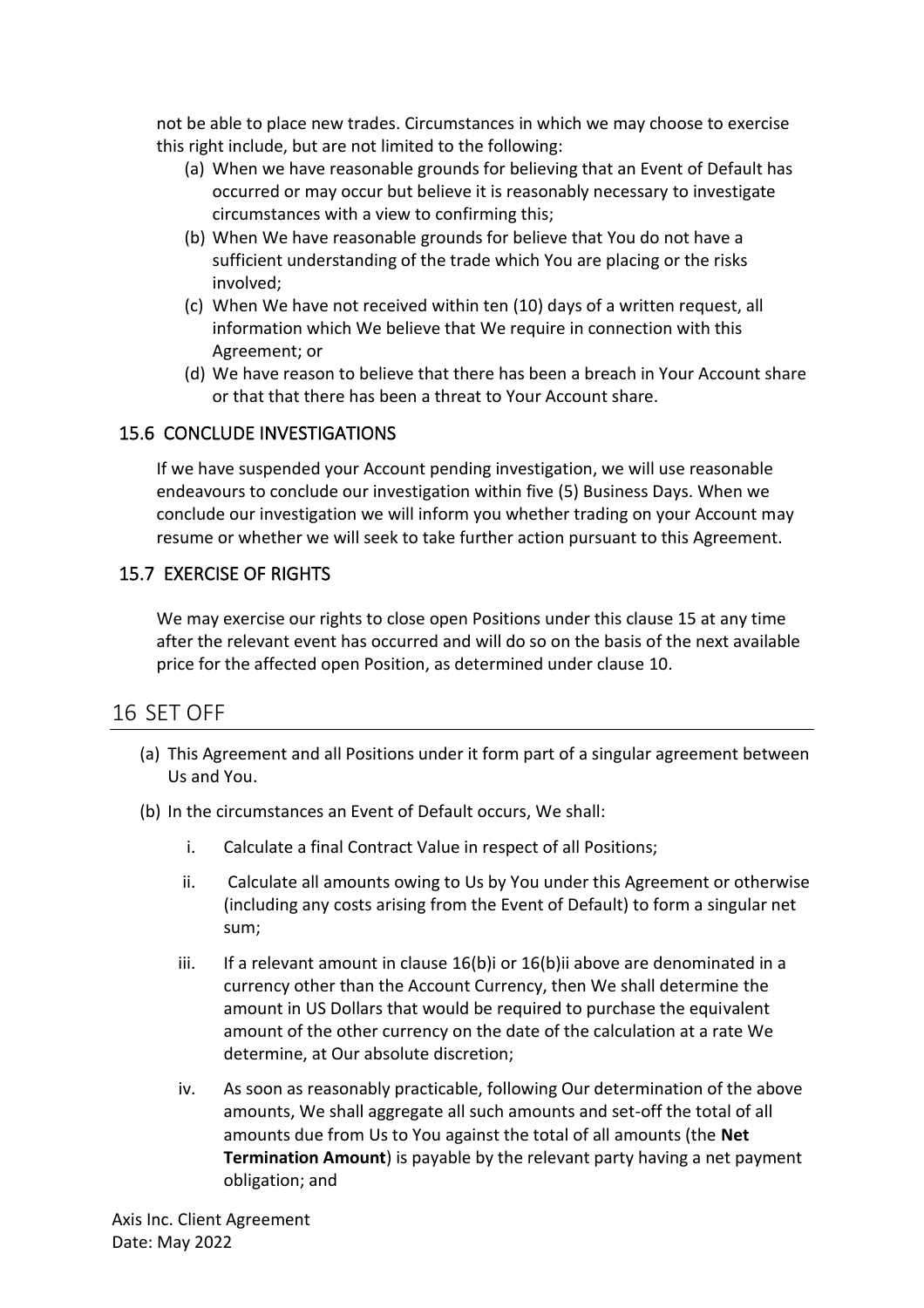- v. We will notify You in writing of Our Calculation of the Net Termination Amount promptly following Our determination, pursuant to clause 27 (Notices) of this Agreement. The Net Termination Amount shall be payable on the date on which such notice is effective.
- (c) The Net Termination Amount shall accrue interest at the rate reasonably determined by Us from (and including) the date of the close out (but excluding) the date on which such notice is effective.
- (d) For the avoidance of doubt, We have a right of set-off across all Accounts and subaccounts You hold with Us.

# <span id="page-36-0"></span>17 PAYMENTS

# <span id="page-36-1"></span>17.1 YOUR PAYMENTS MUST BE THE FULL AMOUNT

When You make any payment which is subject to any withholding or deduction under this Agreement, You must pay to us an amount that ensures that the amount actually received by Us is equal to the full amount we would have received had no withholding or deduction been made.

## <span id="page-36-2"></span>17.2 PAYMENTS WE OWE TO YOU AND YOU OWE TO US ARE OFFSET

- (a) If on any day, the same amounts are payable under this Agreement in respect of the same Account by You and Us to the other in the same currency, then, on such date, each of our obligations to make payment to such amount will be automatically satisfied and discharged.
- (b) On the other hand, if the aggregate amount that is payable by You or Us exceeds the aggregate amount that is payable by the other in the same currency, then the one who has to pay the larger amount must pay the excess to the other, and the obligations to make payment of each party will be satisfied and discharged.

## <span id="page-36-3"></span>17.3 PAYMENT OF AMOUNTS DUE TO US

Unless otherwise provided in this Agreement, all amounts due to Us will, at Our decision:

(a) Be deducted from any funds held by Us for You; or

(b) Be paid by You in accordance with this Agreement.

If You fail to make any payment required under this Agreement when it falls due, interest will be charged (and You will pay interest) on the outstanding sum at a rate of 5% per annum over the cash rate determined for interbank loans. Interest accrues and is calculated daily from the date payment was due until the date You pay in ful land is compounded monthly.

## <span id="page-36-4"></span>17.4 WITHDRAWING CREDIT FROM YOUR ACCOUNT

When Your Account is in credit, You may request Us to send You an cheque or effect payment by alternative means of the amount in credit of such amount as you may specify. But, we may at Our discretion withhold from the amount of the credit balance if: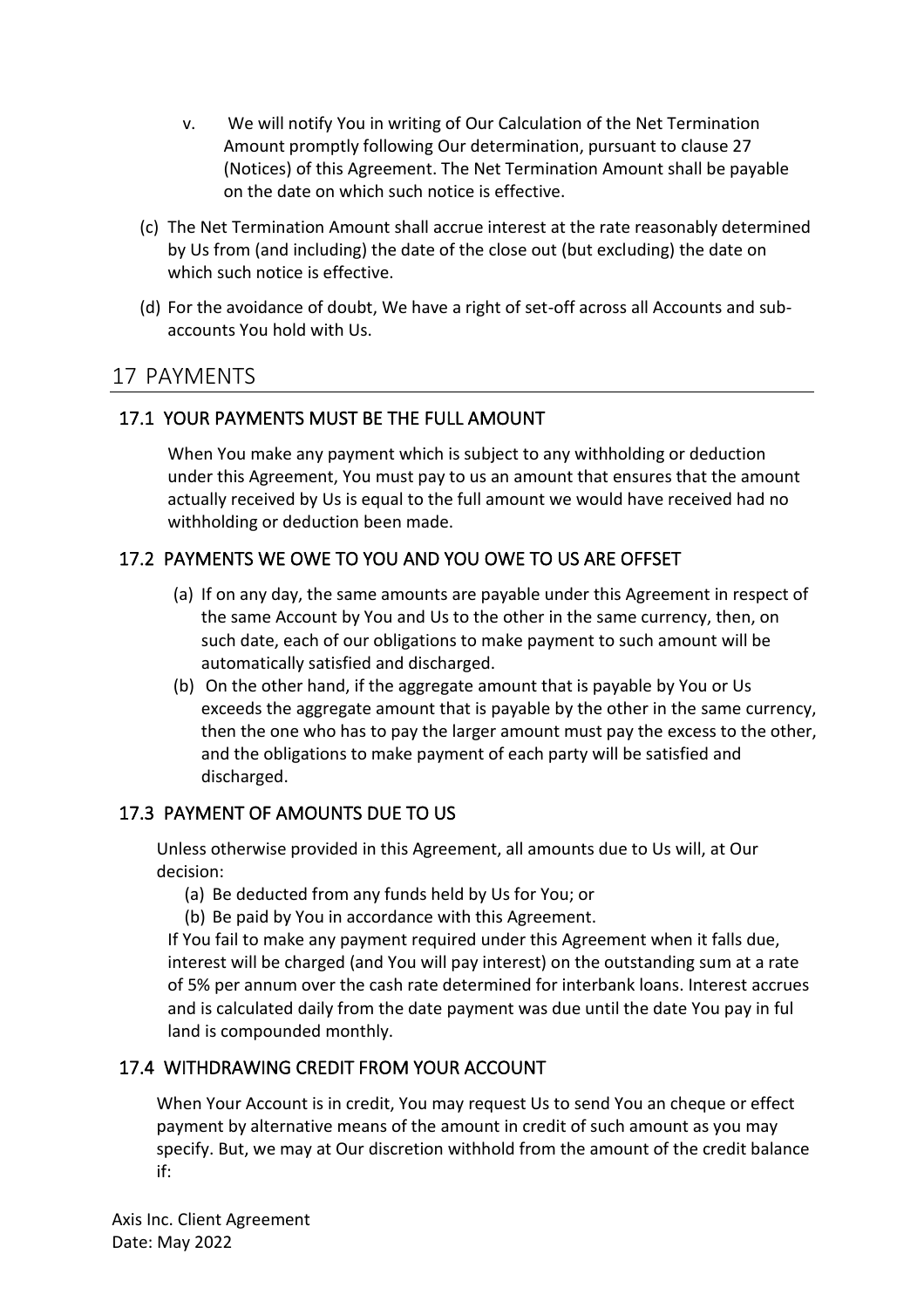- (a) Any overnight Position on Your account shows a notional loss;
- (b) We reasonably consider that further amounts may be required to meet any current or future margin requirement or open Positions, or Your obligations (whether actual or contingent) under this Agreement including due to the Underlying Market conditions;
- (c) If you have any contingent liability to us (or to any of our Associates), in respect of any other Account;
- (d) We reasonably determine that there is an unresolved dispute between You and Us in connection with this Agreement or any Margin FX Contract or CFD; or
- (e) We consider it necessary and desirable to withhold such amount to comply with our regulatory or legal obligations,

And we will, except where paragraph 17.4(e) applies, notify You as soon as reasonably practicable if we decide to take such action.

## <span id="page-37-0"></span>17.5 NO SECURITY INTERESTS CREATED

Nothing in this Agreement is intended to create or does not create in favour of Us or You any mortgage, charge, lien, pledge or other security interest in any cash or other property transferred by one to the other under any Margin FX Contract or CFD.

## <span id="page-37-1"></span>17.6 PAYMENT TRANSFERRED MUST HAVE FREE TITLE

We and You agree that all rights, title and interest to and in any payment which one party transfers to the other in respect of a Margin FX Contract or CFD under this Agreement vests in the recipient clear of any liens, charges, encumbrances or other interest of the transferor or any third party.

# <span id="page-37-2"></span>18 DISPUTE RESOLUTION

## <span id="page-37-4"></span><span id="page-37-3"></span>18.1 PROCEDURE

Axis Inc. has an internal dispute relation process in place to resolve any complaints or concerns You may have, quickly and fairly. Any complaints or concerns should be directed to Our client services team by telephone or email.

We will do our best to resolve the issue at the first point of contact, however where we are unable to do so at Your satisfaction, You may refer the complaint to Our Complaints Officer. We will investigate Your complaint and provide us with Our decision and the reasoning behind it in writing. We will seek to resolve Your complaint within twenty-one (21) calendar days.

In the circumstances we are unable to resolve Your complaint within forty-five (45) calendar days, we will: (a) inform You of the reasons for the delay; (b) provide You with updates on the process of the complaint; and (c) specify a date when a decision can reasonably be expected. We would expect that in most cases the above process would deal with the matter fully and to Your satisfaction.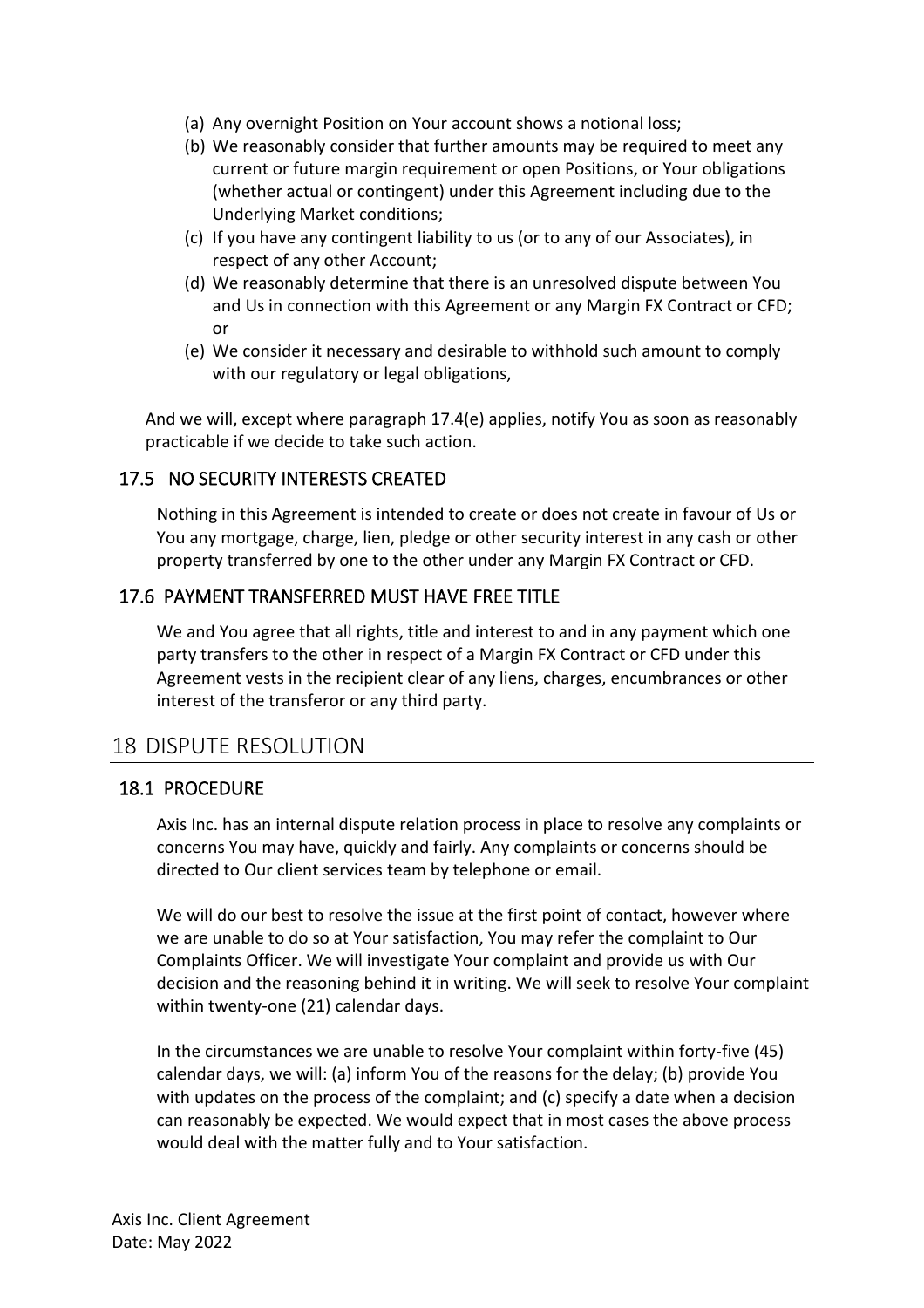If You are dissatisfied with the outcome, You may lodge a complaint with the Financial Commission, an external dispute resolution form external to us using the contact details available on Our Website.

#### <span id="page-38-0"></span>18.2 CONTINUANCE OF PERFORMANCE

Despite the existence of a Dispute, the Parties must continue to perform their respective obligations under this Agreement unless the Parties have agreed otherwise in writing. If You have submitted Your complaint to Us (or an alternative external dispute resolution service), You are still required to do what You can to mitigate Your losses.

#### <span id="page-38-1"></span>18.3 WHERE WE MAY COMMENCE LEGAL PROCEEDINGS

Clause 18.1 of this Agreement does not prevent us from commencing legal proceedings against You in any relevant jurisdiction in addition to submitting any dispute or difference whatsoever in connection with this Agreement to the Financial Services Commission.

# <span id="page-38-2"></span>19 LIABILITY AND INDEMNITY

#### <span id="page-38-3"></span>19.1 EXCLUSION OF LIABILITY

To the maximum extent permitted by law, We are not liable for:

- (a) Any Loss or Claim in respect of an alleged loss of profits, loss of revenue or loss of opportunity;
- (b) Any Loss that is not reasonably foreseeable;
- (c) Any action We may take under this Agreement so long as We act within the terms of its provisions;
- (d) Any action taken by or on the instructions of a market, clearing house or regulatory body;
- (e) Any breach of this Agreement, except in the case of Our fraud, negligence or willful default;
- (f) Any Error that may occur;
- (g) Any Claim in respect of general financial advice provided by Us;
- (h) Any error or inaccuracy in, or unsuitability of, or omission from the Agreement or any other information provided by Us, whether negligent or otherwise;
- (i) Any Loss or Claim suffered or incurred by You in respect of Our Trading Platform including due to the unavailability of the Trading Platform, system and data errors, delays, inaccuracies, errors or omissions in data provided to You, software or computer viruses or the unauthorized use of the Trading Platform at any time; and
- (j) Any errors, actions or inactions of any Introducing Broker, Associate or any other third-party.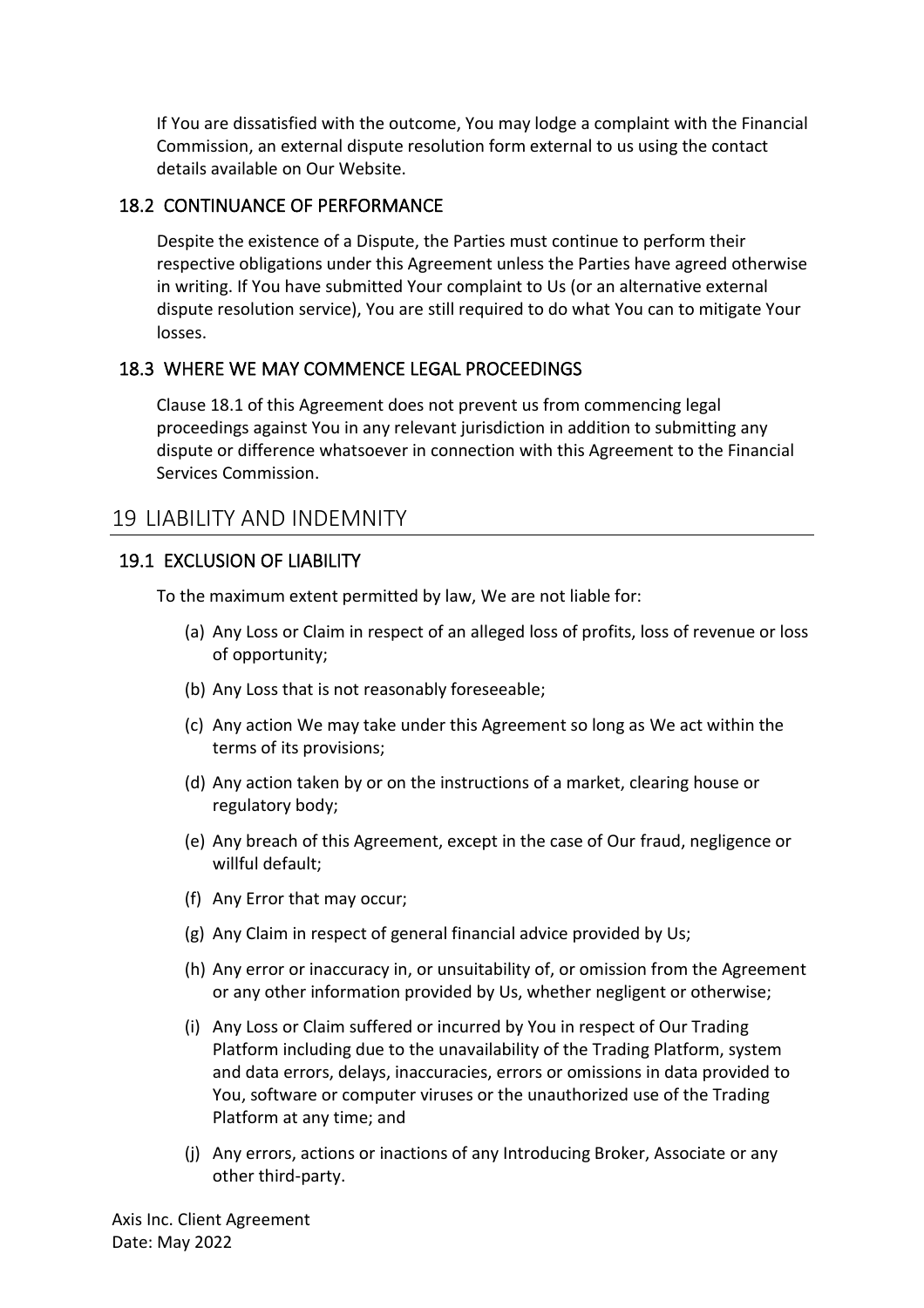## <span id="page-39-0"></span>19.2 TRADING PLATFORM

We do not provide any warranty as to the availability, accessibility, description, quality, performance or fitness for purpose for You of the Trading Platform or any component of the Trading Platform. We reserve the right to remove altogether or reduce the Trading Platform service at any time for any purpose without incurring any liability to You, however where possible will provide written notice of Our intention to do so in accordance with clause 27 (Notices).

#### <span id="page-39-1"></span>19.3 INDEMNITY

You agree to indemnify Us against, and You must pay Us on demand, all Losses and Claims (including without limitation loss of profit or business opportunity and loss of or damage to reputation) which may be suffered or incurred or brought against Us in connection or caused by:

- (a) A breach by You of Your obligations under this Agreement, or where relevant, by any of Your officers, employees, agents or contractors;
- (b) Any willful, unlawful or negligent act or omission by You, or where relevant, by any of Your officers, employees, agents or contractors;
- (c) Any Loss suffered by Us as a result of any computer viruses, worms, software bombs or similar items introduced by You into the system via the Trading Platform or any software provided by Us to You in order to enable You to use the Trading Platform;
- (d) Us entering into any Position with You;
- (e) Us taking any action under clause [15](#page-32-0) (Default) or [16](#page-35-2) (Set-off) of this Agreement,

Unless such Loss or Claim is suffered or incurred as a result of Our fraud, negligence or willful default.

# <span id="page-39-2"></span>20 AMENDMENT, ASSIGNMENT AND TERMINATION

#### <span id="page-39-3"></span>20.1 AMENDING THE AGREEMENT

We may amend or replace this Agreement at any time by giving written notice to You of the changes.

#### <span id="page-39-4"></span>20.2 TERMINATION

- (a) Notwithstanding any other termination rights We have under this Agreement, We may immediately terminate this Agreement at any time by giving You written notice in accordance with clause 27 (Notices) of this Agreement.
- (b) You may terminate this Agreement at any time by providing Us ten (10) Business Days' prior written notice in accordance with clause 27 of this Agreement.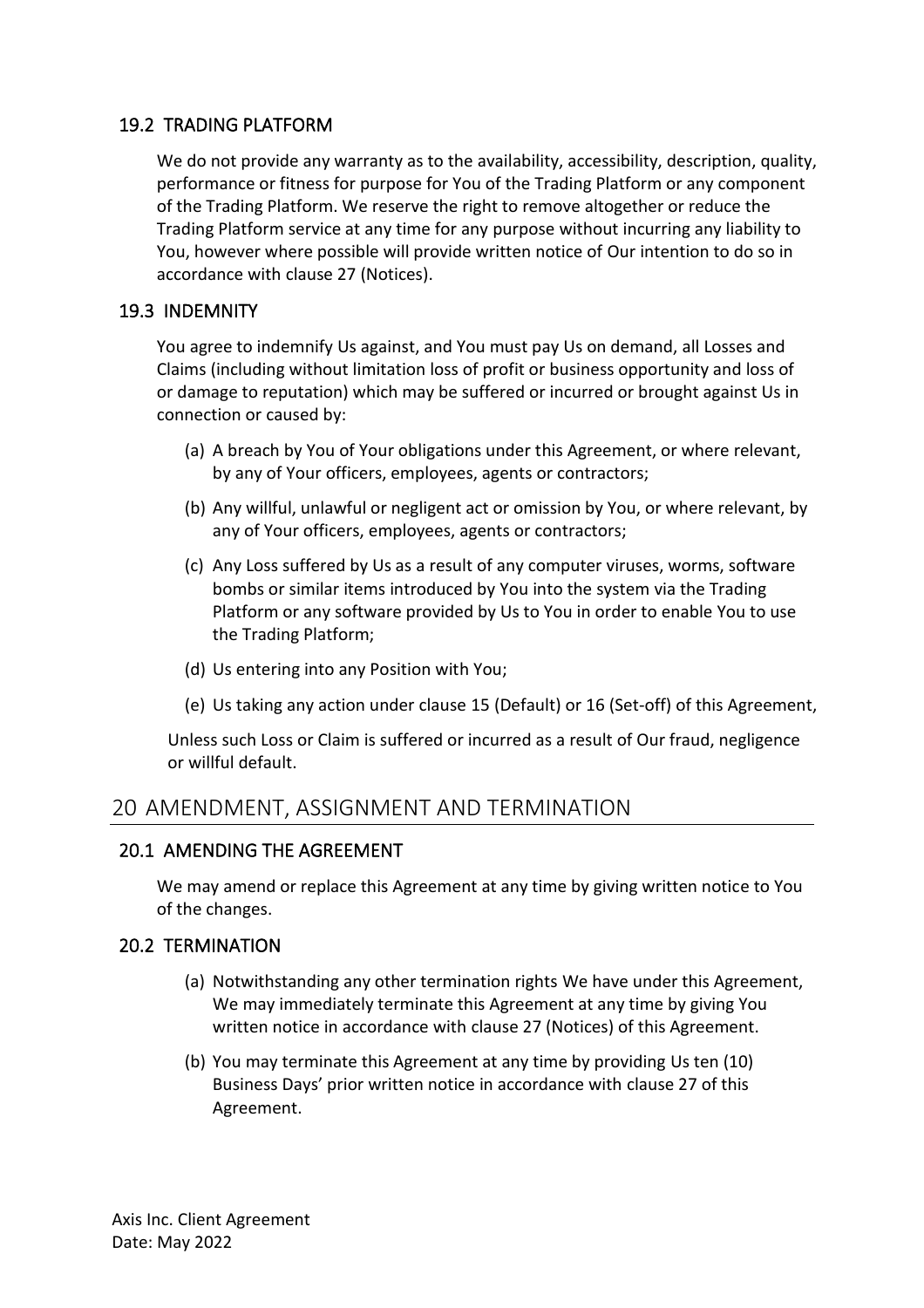(c) Your Account will be closed as soon as reasonably practicable after the expiry of the termination notice period, with all open Positions or orders cancelled and all Your obligations discharged.

#### <span id="page-40-0"></span>20.3 RESERVATION OF RIGHTS

If You provide such notice under clause [0](#page-37-4) above, We reserve the right to refuse or allow You to enter into any further Positions or orders which may lead You to holding further open Positions during the termination notice period.

#### <span id="page-40-1"></span>20.4 ASSIGNMENT AND DELEGATION

- (a) You may not assign or delegate any of Your rights and obligations under this Agreement to any person without Our written prior consent.
- (b) You may not create any security interest over any of Your rights under this Agreement, including any rights to deposit held by Us.
- (c) We may assign, novate or otherwise transfer Our rights or delegate any of Our obligations under this Agreement to any person, in whole or in part, without Your prior consent on giving not less than seven (7) Business Days' notice in accordance with clause 27 of this Agreement.
- (d) If You are in default of Your obligations under this Agreement, We will be entitled (without prejudice to any other rights We may have) to assign to any person with immediate effect all or any of Our rights in respect of monies owing to Us under this Agreement, as well as any security or other remedies available to Us in respect of such monies. You may be required to acknowledge in writing to Us that the assignee has assumed Our rights and obligations under this Agreement in relation to the relevant monies owing by You.

# <span id="page-40-2"></span>21 FORCE MAJEURE

## <span id="page-40-3"></span>21.1 DEFINITION OF FORCE MAJEURE EVENT

A Force Majeure Event refers to any occurrence as a direct or indirect result of which a Party is prevented from or delayed in performing any of its obligations (other than a payment obligation) under this Agreement that is beyond the reasonable control of the Party, including forces of nature, industrial action and action or inaction by a government agency.

A Force Majeure Event includes:

- (a) Us, in Our opinion, becoming unable to maintain an orderly market in respect of a Product for one or more of the Underlying Instruments as a result of the occurrence of any act, omission or event (including a strike, riot, civil unrest or failure of power supply, communications or other infrastructure);
- (b) The suspension, closure, liquidation or abandonment of any relevant market or Underlying Instruments; or
- (c) The imposition of limits or special or unusual terms in the relevant markets or Underlying Instruments; or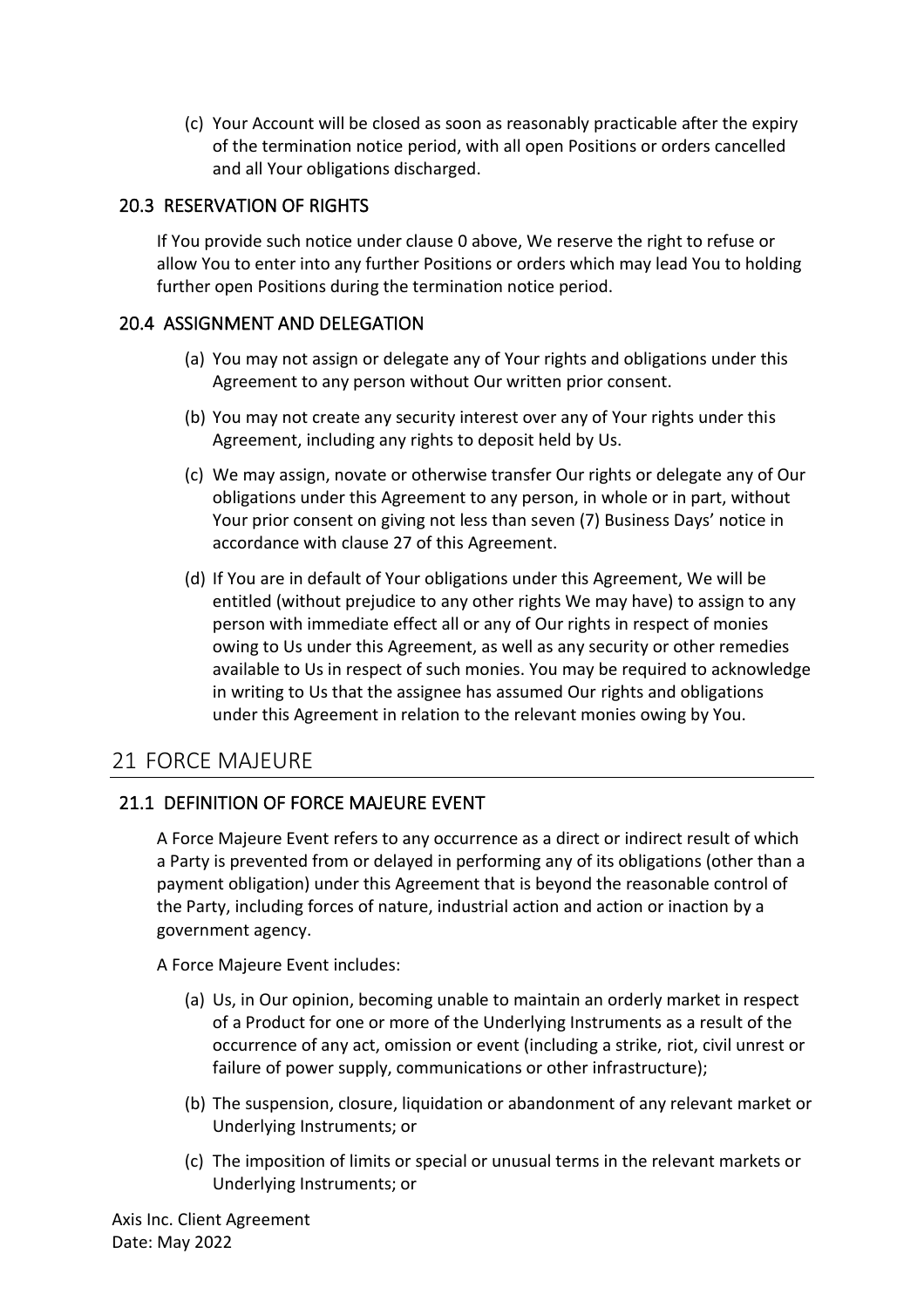- (d) The excessive movement, volatility or loss of liquidity in the relevant markets or Underlying Instruments; or
- (e) Where We reasonably anticipate that any of the circumstances listed in subsections (a) to (d) are about to occur.

## <span id="page-41-0"></span>21.2 NOTICE AND SUSPENSION OF OBLIGATIONS

If a Party to this Agreement is affected or likely to be affected by a Force Majeure Event:

- (a) That Party must immediately give the other prompt notice of that fact including:
	- a. Full particulars of the Force Majeure Event;
	- b. An estimate of its likely duration;
	- c. The obligations affected by its and the extent of its effect on those obligations;
	- d. The steps taken to rectify it; and
- (b) The obligations under this Agreement of the Party giving the notice are suspended to the extent to which they are affected by the relevant Force Majeure Event as long as the Force Majeure Event continues.

## <span id="page-41-1"></span>21.3 REASONABLE ENDEAVOURS

A party claiming a Force Majeure Event must use reasonable endeavours to remove, overcome or minimise the effects of that Force Majeure Event as quickly as possible. This does not require a Party to settle any industrial dispute in any way it considers inappropriate. If the Party comes to the view that the Force Majeure Event is not amenable to such actions, it must notify the other party as soon as possible.

## <span id="page-41-2"></span>21.4 TERMINATION DUE TO FORCE MAJEURE EVENT

- (a) In the circumstances a Force Majeure Event continues for more than five (5) Business Days, either Party may terminate this Agreement immediately by giving written notice to the other party in accordance with clause 27 of this Agreement; and
- (b) In the event of termination under sub-clause (a), neither Party is liable to the other except to the extent of rights or obligations which accrued before termination.

## <span id="page-41-3"></span>21.5 ADDITIONAL ACTIONS

Notwithstanding clauses [21.2](#page-41-0) and [21.3](#page-41-1) above, if We reasonably determine that a Force Majeure Event exists then We may (without prejudice to any other rights under this Agreement and at Our sole discretion) take any one or more of the following actions:

- (a) Alter normal trading times;
- (b) Alter the Margin Requirement;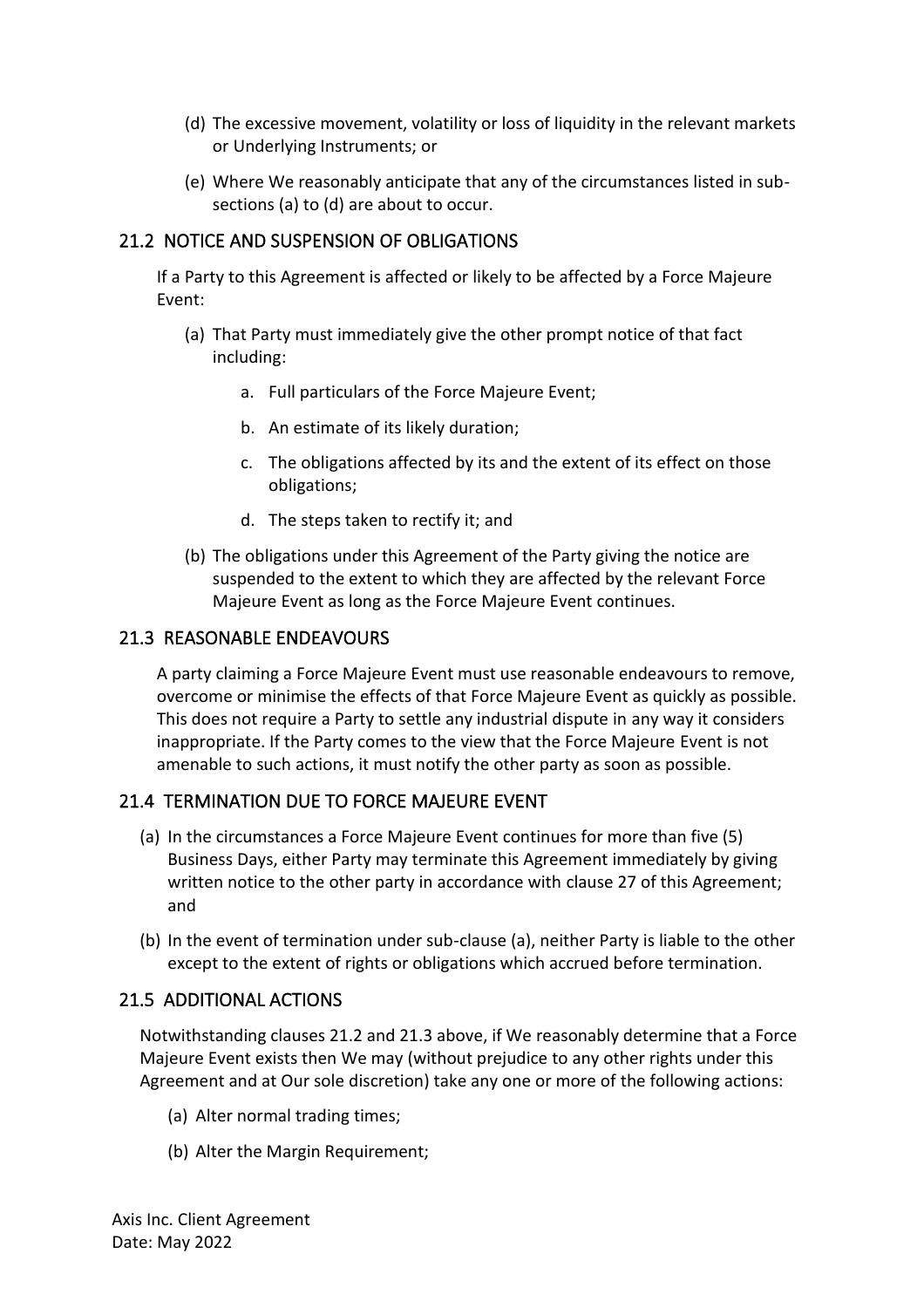- (c) Amend or vary this Agreement and any transaction contemplated by this Agreement, including any Position, insofar as it is impractical or impossible for Us to comply with Our obligations to You;
- (d) Close any or all existing Positions, cancel instructions and orders as We deem to be appropriate in the circumstances; or
- (e) Take or omit to take all such other actions as We deem to be necessarily appropriate in the circumstances having regard to the Positions of Us, You and other clients.

To the extent practicable, We will take reasonable steps to notify You, in accordance with clause 27, of any action that We propose to take under this clause 21.5. If it is not practicable to give You prior notice, We will notify You promptly after taking any such action.

#### <span id="page-42-0"></span>21.6 LIABILITY

If We reasonably determine in Our absolute discretion that a Force Majeure Event exists, We will not be liable to You for any failure, hindrance or delay in performing Our obligations under this Agreement or for taking or omitting to take any action in accordance with clause[s 21.2](#page-41-0) and [21.3](#page-41-1) of this Agreement.

## <span id="page-42-1"></span>22 TRADING PLATFORM

#### <span id="page-42-2"></span>22.1 USE OF INFORMATION, DATA AND SOFTWARE

- (a) If You receive any data, information or software via the Trading Platform other than that which You are entitled to receive pursuant to this Agreement, You will immediately notify Us and will not use, in any way whatsoever, such data, information or software.
- (b) You will promptly take all reasonable steps to delete such data, information or software from Your systems if We request You do so.

#### <span id="page-42-3"></span>22.2 MAINTAINING STANDARDS

When using the Trading Platform, You must:

- (a) Ensure that Your systems are maintained in good order and is suitable for use with the Trading Platform;
- (b) Carry out virus checks on a regular basis;
- (c) Not at any time leave the terminal from which You have accessed the Trading Platform or let anyone else use the terminal until You have logged off the Trading Platform;
- (d) Run such tests and provide such information to Us as We reasonably consider necessary to establish that the system satisfies the requirements notified by Us to You from time to time; and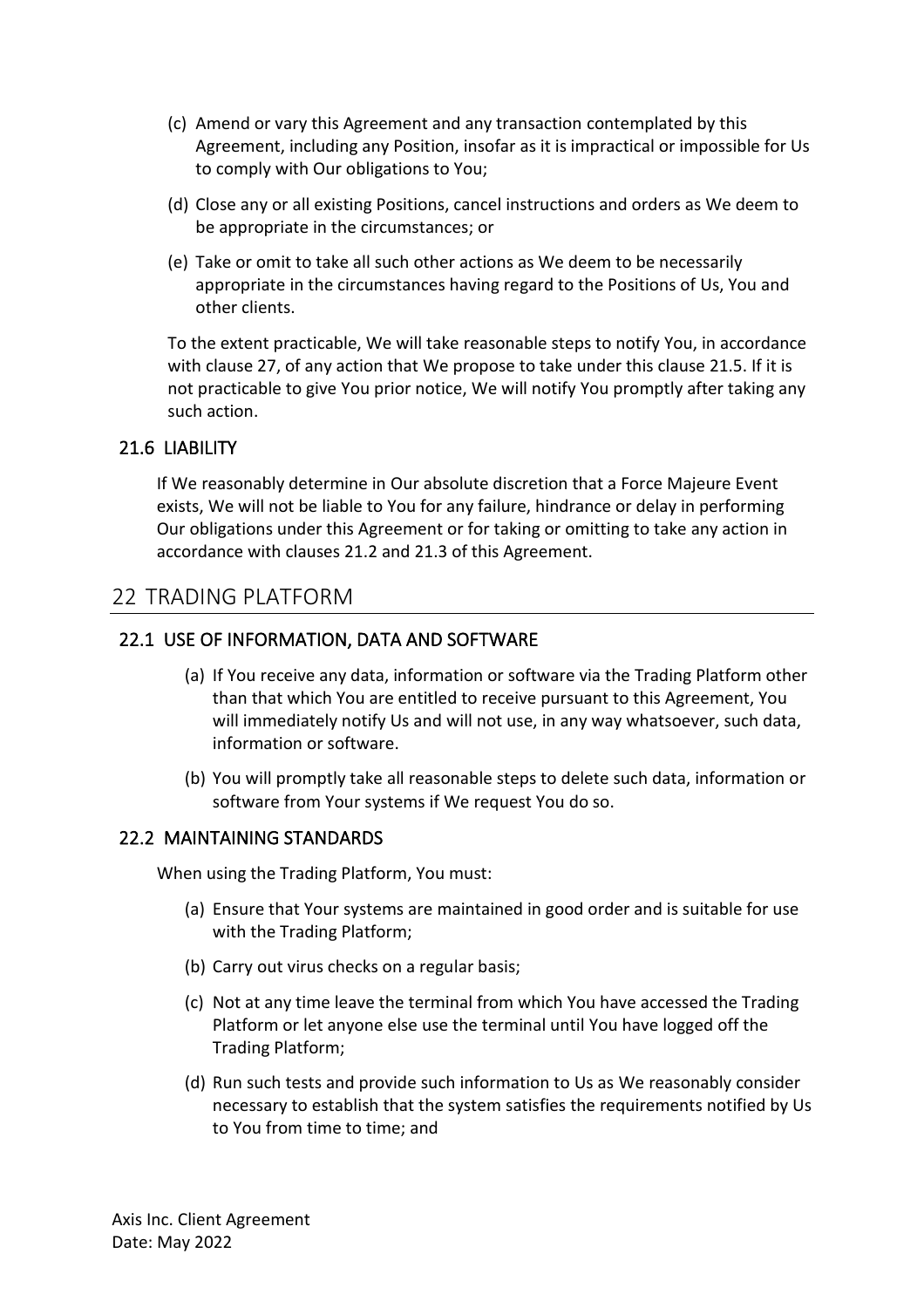(e) Inform Us immediately of any system defect, or any unauthorized access to the Trading Platform or any unauthorized transaction or instruction which You know of or suspect and, if within Your control, cause such unauthorised use to cease and cease all use of such Trading Platform until You have received permission from Us to resume use.

## <span id="page-43-0"></span>22.3 SYSTEM DEFECTS

In the event You come become aware of a defect, malfunction or virus in Your systems or in the Trading Platform, You will immediately notify Us of such defect, malfunction or virus and cease all use of such Trading Platform until You have received permission from Us to resume use.

## <span id="page-43-1"></span>22.4 INTELLECTUAL PROPERTY

All rights in patents, copyrights, design rights, trademarks and any other intellectual property rights (whether registered or unregistered) relating to the Trading Platform remain vested in Us or Our licensors. You will not copy, interfere with, tamper with, alter, amend, reverse compile, disassemble or modify the Trading Platform or any part or parts thereof unless expressly permitted by Us in writing or expressly permitted by law. Any copies of the Trading Platform made in accordance with law are subject to the terms and conditions of this Agreement. You must ensure that all the licensor's trademarks and copyright and restricted rights notices are reproduced on these copies. You must maintain an up-to-date written record of the number of copies of the Trading Platform made by You. If We so request, You must as soon as reasonably practicable provide Us a statement of the number and whereabouts of copies of the Trading Platform.

## <span id="page-43-2"></span>22.5 IMMEDIATE SUSPENSION OR PERMANENT WITHDRAWAL

We have the right, unilaterally and with immediate effect, to suspend or withdraw permanently Your ability to use the Trading Platform or any part thereof, without notice, where We consider it necessary or advisable to do so. In addition, Your use of the Trading Platform will be terminated automatically upon the termination (for whatever reason) of (i) any licence granted to Us that relates to the Trading Platform; or (ii) this Agreement.

## <span id="page-43-3"></span>22.6 EFFECTS OF TERMINATION

If either Party terminates Your use of the Trading Platform for any reason, You must, upon Our request, return to Us or destroy all hardware, software and documentation that We have provided to You in connection with the Trading Platform and any copies thereof.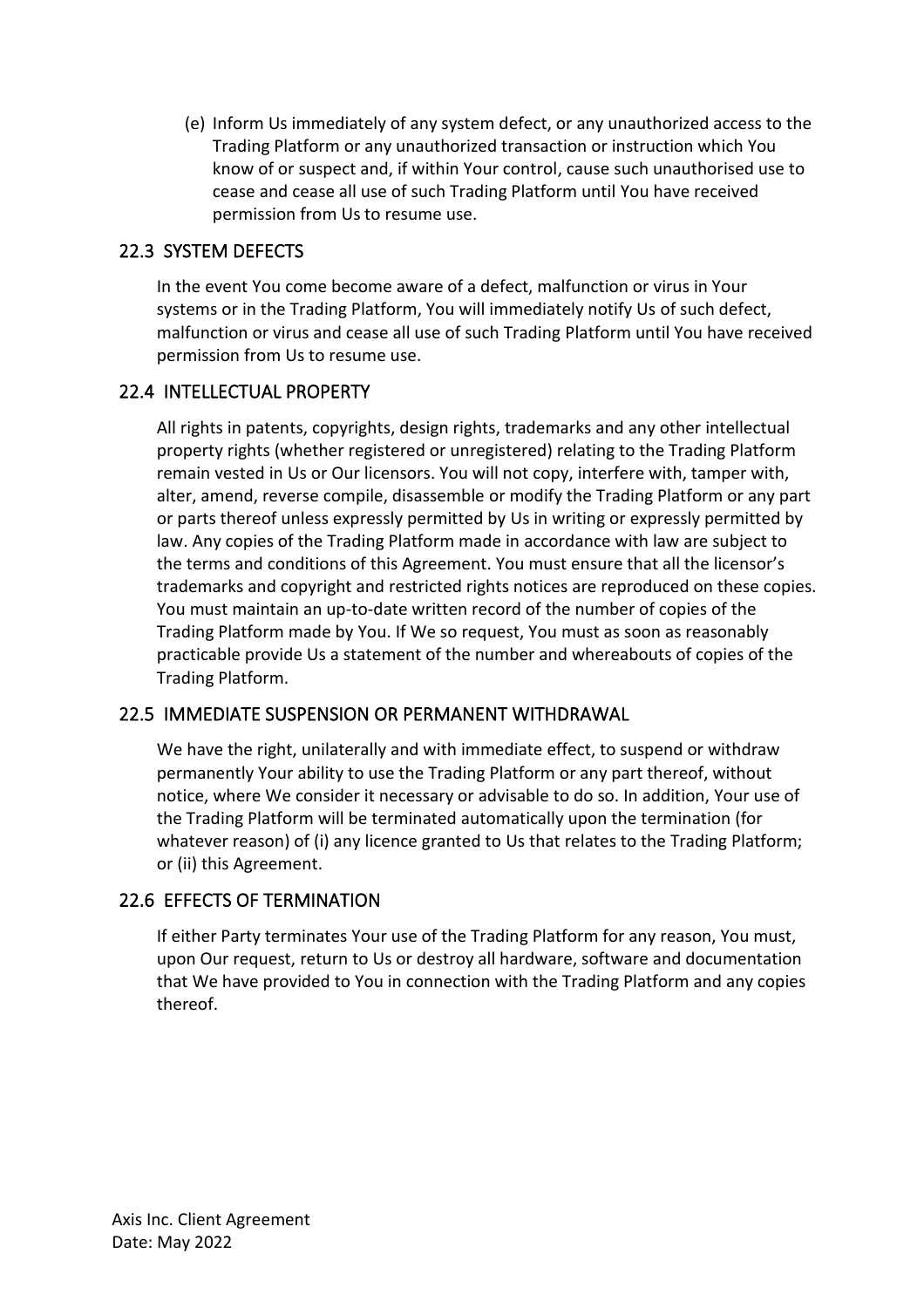## <span id="page-44-1"></span><span id="page-44-0"></span>23.1 CIRCUMVENTION, REVERSE ENGINEERING OR USE OF ARTIFICIAL INTELLIGENCE **SOFTWARE**

- (a) You shall not unlawfully access or attempt to access, reverse engineer or otherwise circumvent any security measures We have applied to Our Online Trading Platform and/or computer systems.
- (b) It is absolutely prohibited to use any software which We determine at Our sole discretion to have at its purpose to apply any kind of artificial intelligence analysis to Our Online Trading Platform and/or computer system(s) relating to the use of Our services.

# <span id="page-44-2"></span>23.2 UNLAWFUL TRADING TECHNIQUES

- (a) Internet connectivity delays and price feed errors sometimes create a situation where the price(s) displayed on Our Online Trading Platform do(es) not accurately reflect the market rates. The concept of using trading strategies aimed at exploiting errors in prices and/or concluding trades at off-market prices and/or by taking advantage of internet delays (commonly known as "arbitrage", "sniping" or "scalping" hereinafter collectively referred to as **Arbitrage**) cannot exist in an over-the-counter market where the Client is buying or selling directly from the principal. Accordingly, We reserve the right at Our sole discretion NOT to permit the exploitation of Arbitrage on Our Online Trading Platform and/or in connection with Our services. Any Transactions or Contracts that rely on price latency Arbitrage opportunities may be revoked at Our sole discretion and without prior notice being required. Furthermore, in those instances, We reserve the right, at Our sole discretion and without prior notice being required to:
	- a. Make the necessary corrections or adjustments on the Account(s) involved (including and without limitation, adjusting the price spreads available to the Client);
	- b. Restrict the Account(s) involved's access to streaming, instantly tradable quotes (including and without limitation, providing manual quotations only and submitting any orders to Our prior approval);
	- c. Retrieve from the Account(s) involved any historic trading profits that We can document as having been gained through such abuse of liquidity at any time during the client relationship;
	- d. To terminate the client relationship and/or close all Accounts involved (including and without limitation, all other accounts held by the same account holder with Us immediately by giving written notice).
- (b) Any indication or suspicion in Our sole discretion of any form of Arbitrage (including but not limited to risk-free profiting), abuse (including but not limited to the Client's trading activity patterns that indicate that the Client solely aims to benefit financially without being genuinely interested in trading in the markets and/or taking market risks), internal hedging in coordination with other parties, abuse of Our 'no negative balance' policy, fraud, manipulation, cash-bank Arbitrage or any other forms of deceitful or fraudulent activity will constitute all Transactions carried and/or profits or losses garnered as invalid. In these circumstances, We reserve the right to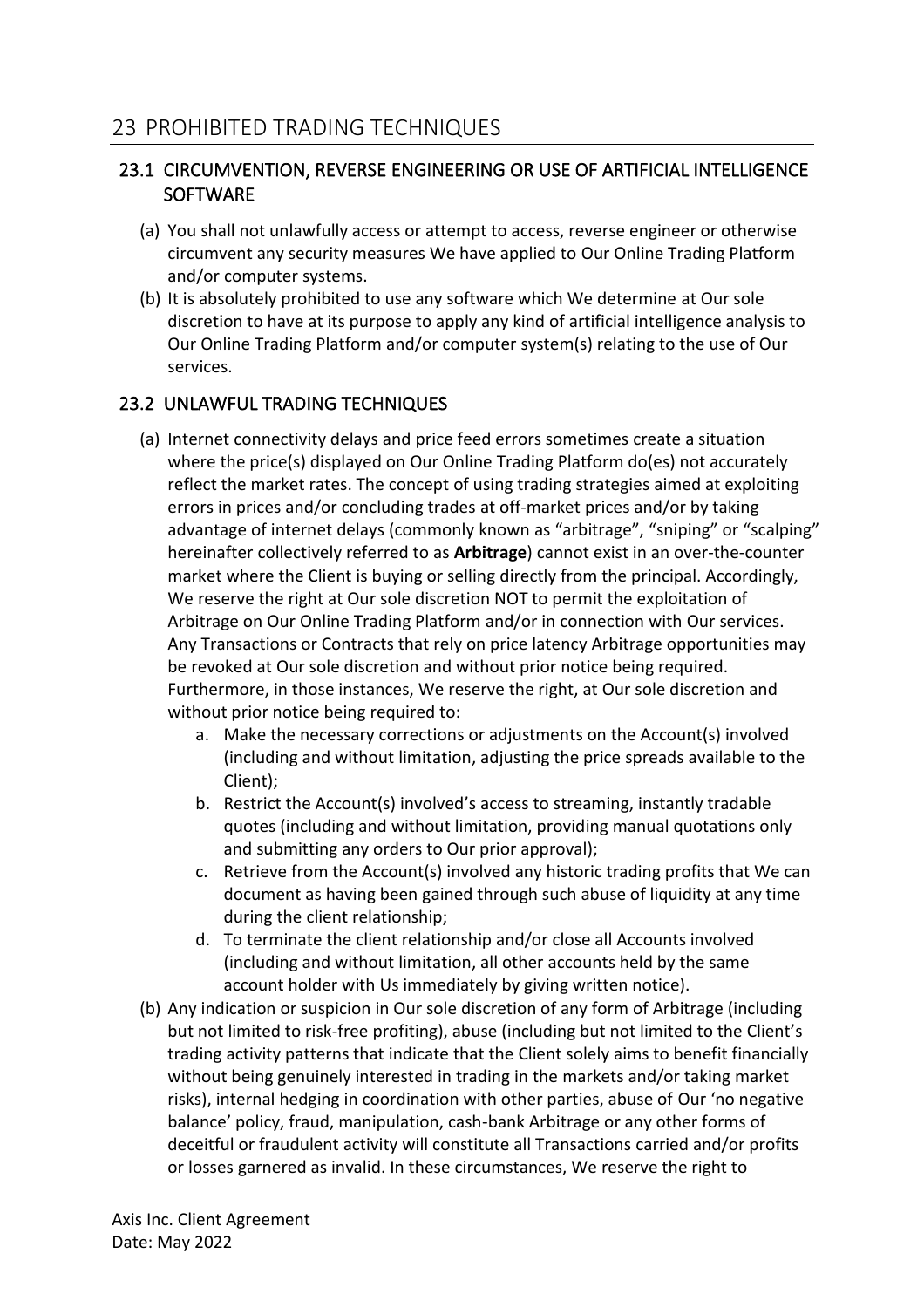close/suspend (either temporarily or permanently) all of the Client's trading accounts and cancelling any transactions.

## <span id="page-45-0"></span>23.3 ACTION WE MAY TAKE AGAINST PROHIBITED TRADING TECHNIQUES

- (c) If, at Our sole discretion, We determine that You have breached this clause [23,](#page-44-0) We reserve the right to take any action as We see fit, including and without limitation, completely blocking access to Our Online Trading Platform, blocking and/or revoking Your access codes and/or terminating Your account. Under these circumstances, We reserve the right to seize any profits and/or revenues generated directly or indirectly by exercising such prohibited trading activities and We shall be entitled to inform any interested third-parties of Your breach of this clause.
- (d) We have and will continue to develop any tools necessary to identify fraudulent and/or unlawful use of Our Online Trading Platform; any dispute arising from such fraudulent and/or unlawful trading activities will be resolved by Us in Our sole and absolute discretion in the manner We deem to be fairest for all parties concerned. The decision made by Us shall be final and binding on all participants.

## <span id="page-45-1"></span>23.4 INDEMNIFICATION

Without prejudice to any other provisions of these Terms and Conditions, You agree to indemnify Us and hold Us and any of Our Associates harmless from and against any and all liabilities, losses, damages, costs and expenses, including and without limitation, legal fees and expenses incurred in connection with and/or directly or indirectly related with, any fraudulent and/or unlawful access and use by You of Our Online Trading Platform and/or the prevention and/or remediation thereof, provided that any such liabilities, losses, damages, costs and expenses would not have arisen, but for Our gross negligence, fraud or willful default.

# <span id="page-45-2"></span>24 YOUR PRIVACY AND DISCLOSURE

We collect, maintain, use and disclose Personal Information in the manner described in Our Privacy Policy. Our Privacy Policy is available on Our Website or by contacting Our client services team.

# <span id="page-45-3"></span>25 CONFIDENTIALITY

Each Party agrees not to disclose information provided by any other Party that is not publicly available (including the existence or contents of Agreements): except:

- (a) With the consent of the Party who provided the information (such consent is not to be unreasonably withheld);
- (b) If allowed, compelled or required by law, the Agreements, Our Privacy Policy or required by any market exchange;
- (c) In connection with any legal proceedings related to the Agreements; or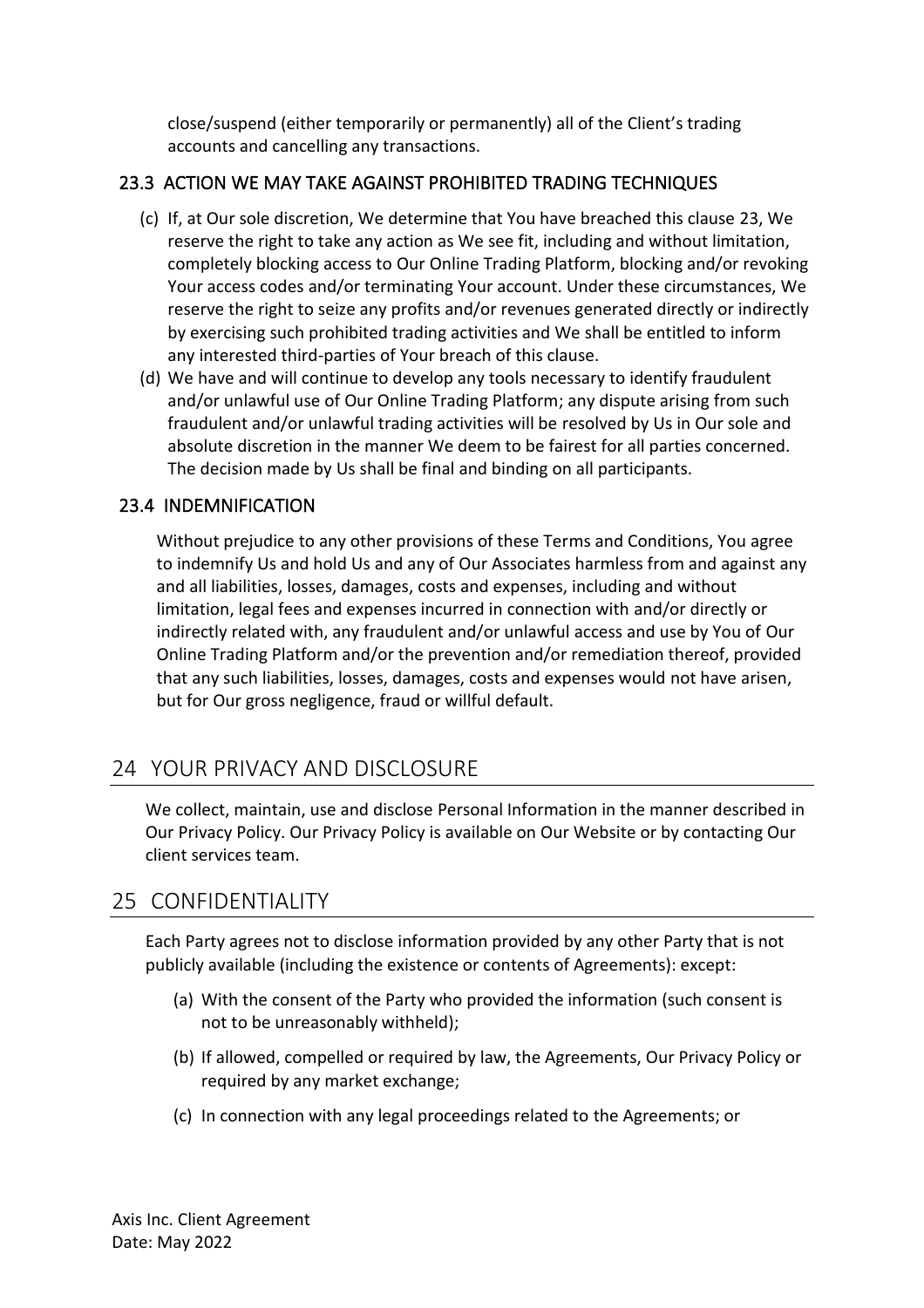(d) To any person in connection with an exercise of rights or when dealing with rights or obligation under the Agreements (including in connection with preparatory steps such as in relation to assignments).

This clause does not apply in relation to Personal Information (see Our Privacy Policy).

# <span id="page-46-0"></span>26 SURVIVAL OF OBLIGATIONS

The following clauses survive the termination or expiry of this Agreement:

- (a) 1 Introduction;
- (b) [14](#page-28-0) Representations, warranties and undertakings;
- (c) [16](#page-35-2) Set Off;
- (d) [18](#page-37-2) Dispute resolution,
- (e) [19](#page-38-2) Liability and indemnity;
- (f) [20.3](#page-40-0) Reservation of rights;
- (g) [25](#page-45-3) Confidentiality;
- (h) 26 Survival of obligations;
- (i) [27](#page-46-1) Notices; and
- (j) [28](#page-47-1) Governing law and jurisdiction.

# <span id="page-46-1"></span>27 NOTICES

#### <span id="page-46-2"></span>27.1 NOTICES MUST BE IN WRITING

Subject to clause 27.2 below, any notice or other communication (including any Confirmations, Reports, statements or supplementary PDS) given or made under or in connection with the matters contemplated by this Agreement will, except where oral communication is expressly provided for, be in writing and will be sent to the address below:

- (a) **Us:** the "Contact Us" page of Our Website provides Our contact details for the purposes of written notifications.
- (b) **You**: The address and electronic mail address provided by You in the Application Form

#### <span id="page-46-3"></span>27.2 PROVISION OF NOTICE

A notice in writing can be provided by letter, email or to the extent permitted by Applicable Laws, the Website including the Trading Platform.

#### <span id="page-46-4"></span>27.3 WHEN NOTICES ARE RECEIVED

Any such notice will be deemed to have been received:

- (a) If delivered by hand, at the time of delivery;
- (b) If delivered by post, then it would be delivered in the ordinary course of post but in any event no later than seven (7) Business Days after posting;
- (c) If delivered by email, then notice will be taken as given: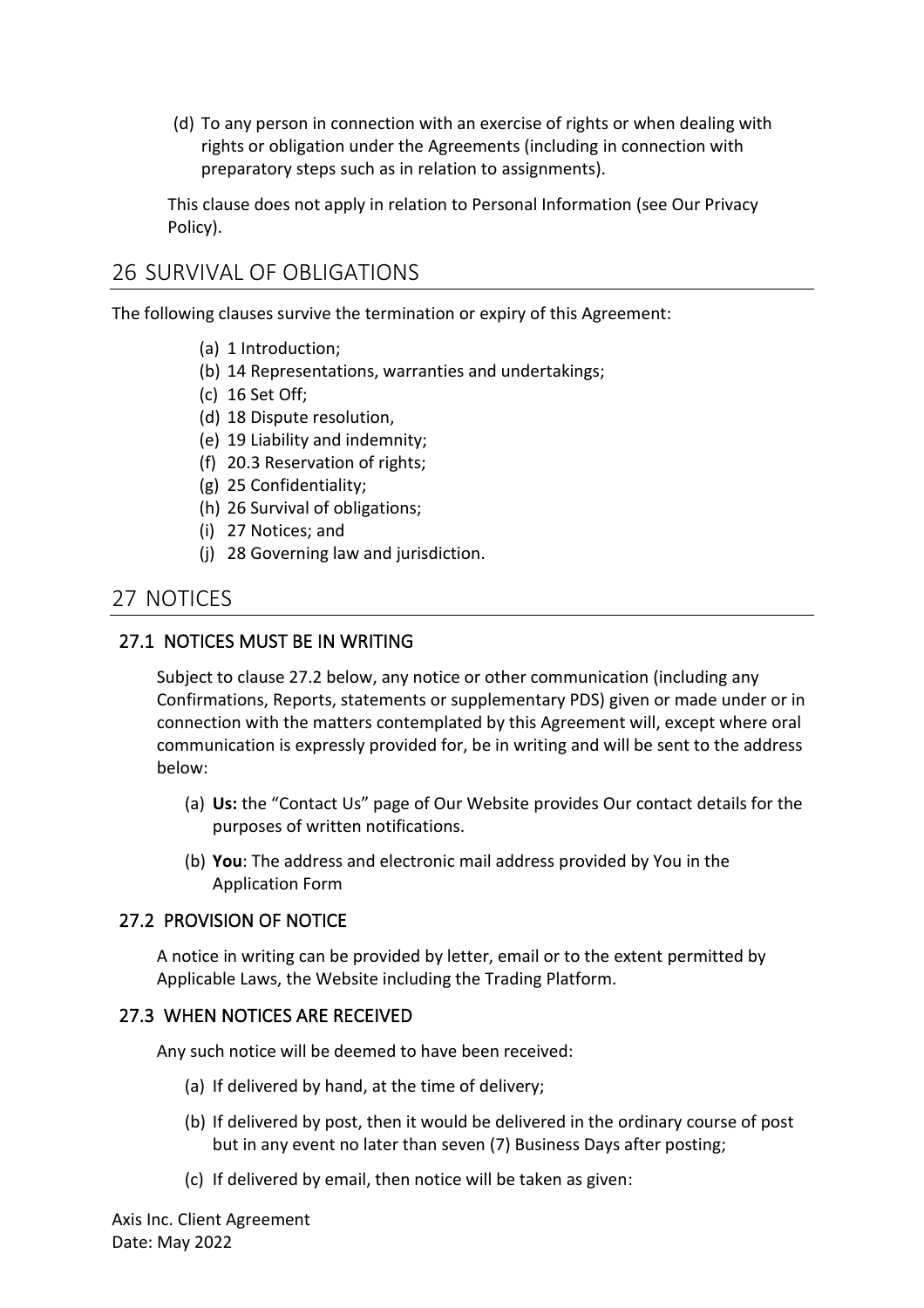- a. If by 5:00pm on a Business Day (in the place of receipt), then at the time the email is sent;
- b. If after 5:00pm (in the place of receipt), then on the next Business Day,

provided the sender has not received a notification for any such reason that the email was not received by the recipient.

## 27.4 CHANGE OF NOTICE DETAILS

<span id="page-47-0"></span>You may alter the address (including email address) which Confirmations, Reports, notices and other communications are issued, by written notice to Us. Such change, however, will not be actioned until approved by Us. You agree and acknowledge that You are solely responsible for ensuring that We have Your current address, telephone number, email address and other details.

# <span id="page-47-1"></span>28 GOVERNING LAW AND JURISDICTION

## <span id="page-47-2"></span>28.1 LAW

This Agreement and each Position between Us and You will be governed by and construed in accordance with the laws of Saint Vincent and the Grenadines.

## <span id="page-47-3"></span>28.2 JURISDICTION

Both Parties submit irrevocably, for Our benefit only, to the exclusive jurisdiction of the laws of Saint Vincent and the Grenadines. Both parties waive any objection they may have to proceedings being brought in such courts, waive any claim that such proceedings have been brought in an inconvenient forum and further waive the right to object, with respect to such proceedings, that such courts do not have any jurisdiction over such party. For the avoidance of doubt, this clause 28.2 will not prevent Us from commencing proceedings in any other relevant jurisdiction.

# <span id="page-47-4"></span>29 MISCELLANEOUS

## <span id="page-47-5"></span>29.1 CONSENT TO RECORDING OF TELEPHONE CONVERSATIONS

You consent to the electronic recording of Your telephone discussions with Us, email logs and chat records, and the use of recordings or transcripts from such recordings for any purpose.

## <span id="page-47-6"></span>29.2 OUR ACTION TO COMPLY WITH THE LAW

Despite any other provision of this Agreement, in providing the Services in this Agreement, We will be entitled to take any action as We consider necessary in Our absolute discretion to ensure compliance with the Applicable Laws.

## <span id="page-47-7"></span>29.3 CLIENT MONEY

**(a)** Details of how We handle Your Client Money can be found in section 6 of the PDS (Holding Your Money).

#### **(b) Client Classification**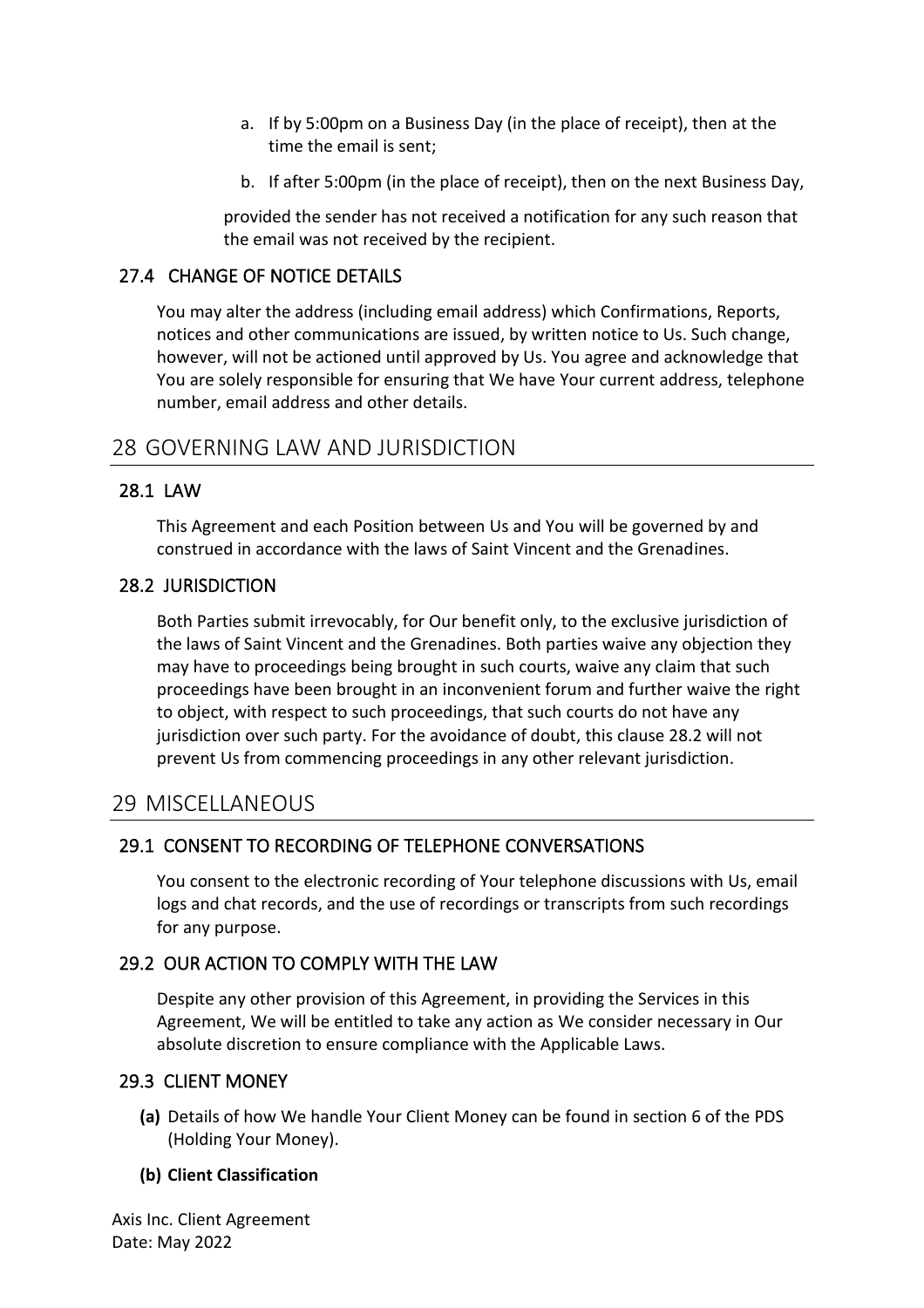In agreeing to these terms, You are providing written agreement to be classified as a retail or wholesale client in accordance with the client money procedures in section 6 of the PDS.

#### **(c) Treatment of interest**

Unless otherwise agreed in writing with You, We are solely entitled to any interest or earnings derived from Your money;

#### **(d) You irrevocably and unconditionally authorise Us to:**

- i. Withdraw, deduct or apply any amounts payable by You to Us under this Agreement from Your account, including, without limitation, making a payment for, or in connection with, the margining, adjusting or settling of dealings in Positions entered into by You or the payment of interest or fees or charges to Us, it being acknowledged and agreed by You that such amounts belong to Us under this Agreement and may be used by Us in Our business from time to time, including for the payment of amounts to Our counterparties;
- ii. Deal with any property other than money given to Us in accordance with the terms and conditions of this Agreement, including, without limitation:
	- 1. Dealing with such property in connection with the margining, adjusting or settling of dealings in Positions entered into by You; or
	- 2. Selling or charging in any way, any or all of Your property which may from time to time be in Our possession or control, or the possession or control of Our associates, following an Event of Default.

## <span id="page-48-0"></span>29.4 DIRECT DEBIT AUTHORISATION

The following provisions apply if a direct debit arrangement (**Direct Debit Authorisation**) s entered into between You and Us to debit an account owned by You for moneys You owe to Us:

- (a) The Direct Debit Authorisation applies in respect of all monies due and payable to Us under the Confirmation and this Agreement;
- (b) You:
- i. Must ensure that sufficient funds are available in the nominated account to meet all drawings on their due dates;
- ii. Must advise us immediately if the account nominated is transferred or closed;
- iii. Must ensure a suitable alternate payment method is arranged with Us if You have terminated this Direct Debit Authorisation; and
- iv. Are liable for all fees incurred by Us in relation to failed drawings.
- (c) We:
- i. Where the due date falls on a non-business day, wil draw the amount on the next Business Day thereafter; and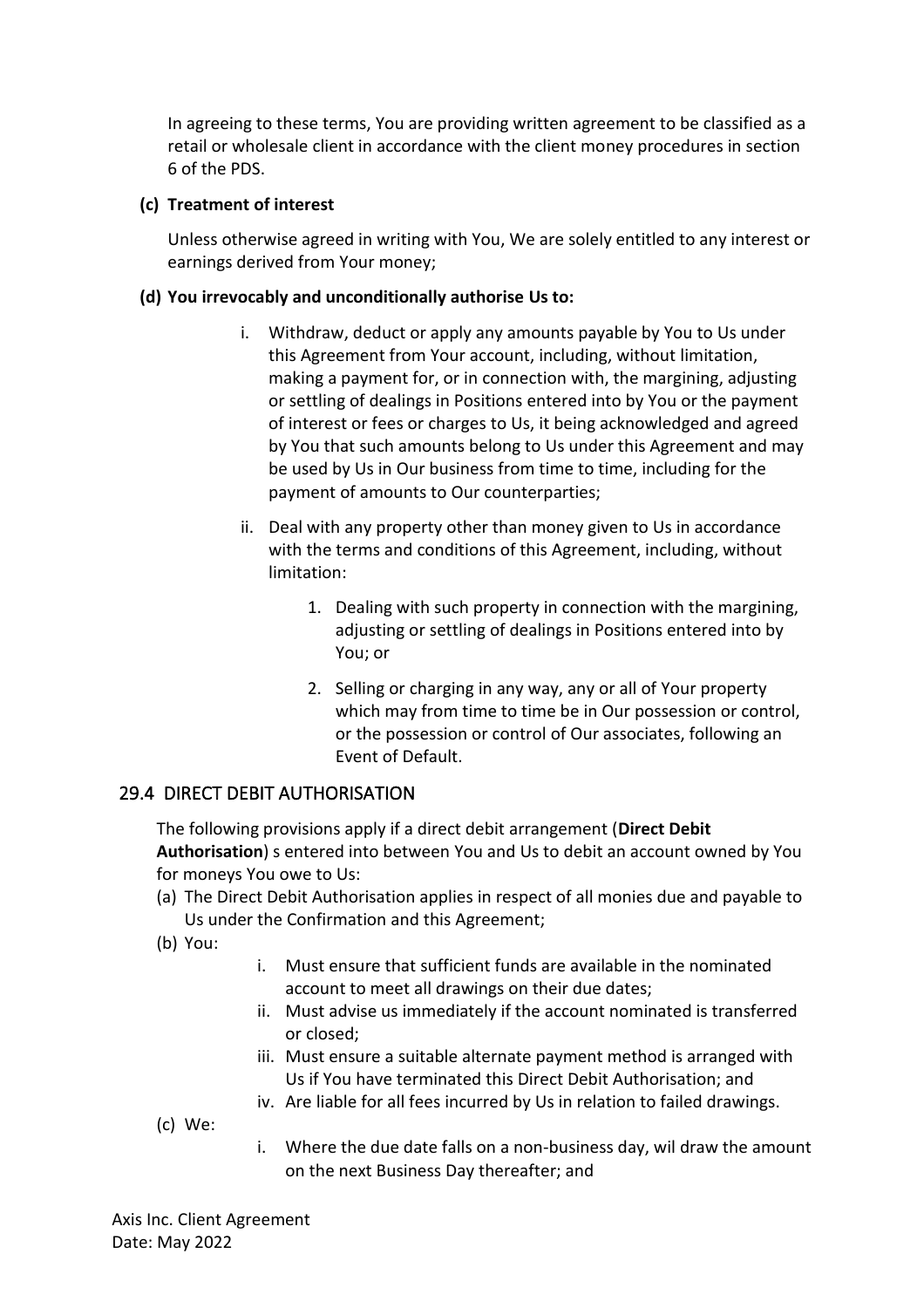ii. Reserve the right to cancel the Direct Debit Authorisation if three or more drawings are returned unpaid by your nominated financial institution and to arrange with You arrange with You an alternate payment method.

(d) You:

- i. May terminate or amend the Direct Debit Authorisation at any time by giving us fourteen (14) days prior written notice to Us;
- ii. Stop payment of a drawing under the Direct Debit Authorisation by giving three (3) days prior written notice to Us; and
- iii. Where you consider a drawing has been debited incorrectly, You can dispute the drawing directly with Us or lodge a direct debit claim through your nominated financial institution.

## <span id="page-49-0"></span>29.5 SEVERABILITY

Any provision of this Agreement which is unenforceable or partly unenforceable is, where possible, to be severed to the extent necessary to make this Agreement enforceable, unless this would materially change the intended effect of this Agreement.

#### <span id="page-49-1"></span>29.6 INCONSISTENCIES WITH TRANSLATIONS

If there is any inconsistency between the English version of this Agreement and any translation of this Agreement, the English version will prevail to the extent of any inconsistency.

#### <span id="page-49-2"></span>29.7 RIGHTS AND REMEDIES

The rights and remedies contained in this Agreement are cumulative and not exclusive of any rights or remedies provided by law.

## <span id="page-49-3"></span>29.8 RIGHTS OF THIRD PARTIES

Nothing in this Agreement is intended to confer on any person other than Us or You any right to enforce any term of this Agreement.

## <span id="page-49-4"></span>29.9 WAIVER AND VARIATION OF RIGHTS

- (a) No delay or omission on Our part in exercising any right, power or remedy under this Agreement or by law, or partial or defective exercise thereof will:
	- i. Impair or prevent further or other exercise of such right, power or remedy; or
	- ii. Operate as a waiver of such right, power or remedy.
- (b) No waiver of any breach of any term of this Agreement will (unless expressly agreed in writing by Us) be construed as a waiver of a future breach of the same term or as authorizing a continuation of the particular breach.
- (c) Our exercise of a right partially or on one occasion does not prevent any further exercise of that right in accordance with the terms of this Agreement. Neither a